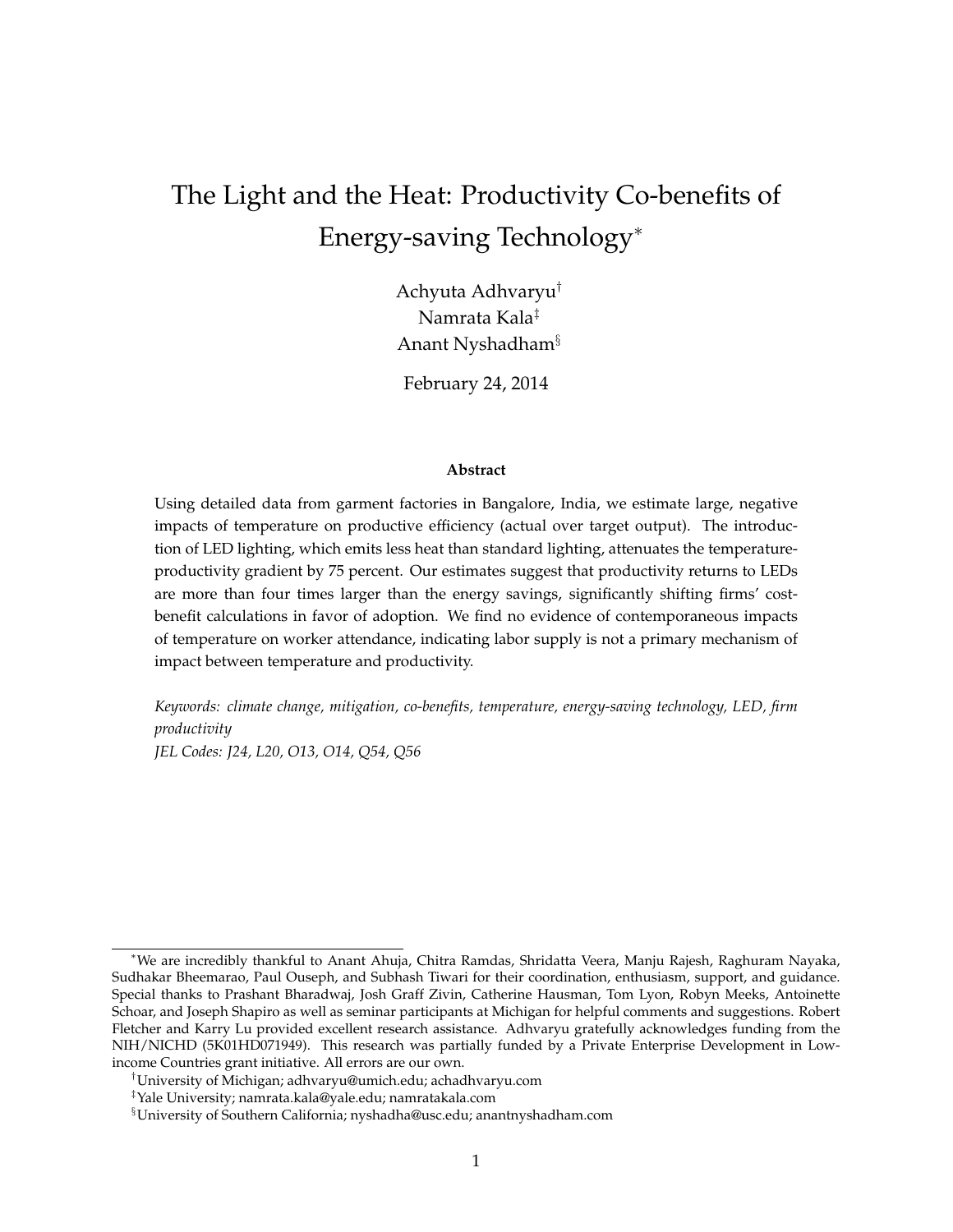### **1 Introduction**

Mean global temperatures are projected to rise by at least 1.5 degrees Celsius by 2100 (IPCC, 2013). Developing countries, whose adaptive and protective capacities are low and who are on average hotter than developed countries, will bear the lion's share of the ensuing negative impacts (Mendelsohn et al., 2006). Agricultural and manufacturing productivity may suffer, not only due to the increased frequency of extreme weather events<sup>1</sup> but also because excessive heat increases health risks (Burgess et al., 2011, 2013; Danet et al., 1999; Deschênes and Greenstone, 2011; Kudamatsu et al., 2012) and decreases the body's capacity for exertion (Kjellstrom et al., 2009; Lemke and Kjellstrom, 2012; Sudarshan and Tewari, 2013).

Given these repercussions, there is great academic and policymaking interest in quantifying the impacts of temperature (and of environmental factors more broadly) on economic outcomes. While the effect of rising temperatures on agriculture has been studied in depth by recent work (Deschenes and Greenstone, 2007; Guiteras, 2009; Kala et al., 2012; Kurukulasuriya et al., 2006; Lo- ˆ bell et al., 2011), impacts on industrial productivity remain relatively unexplored.<sup>2</sup> As economies in many low-income countries undergo major structural transformations away from agriculture and into manufacturing and services sectors (Roberts and Tybout, 1996), understanding these effects becomes even more important.

In this study, we estimate the impacts of temperature anomalies using detailed production data from garment factories in Bangalore, India. We begin by estimating the effect of changes in temperature on worker efficiency (realized output over target output) at the production line by day level. We find that efficiency decreases substantially on hotter days: a 1 degree Celsius increase in mean daily temperature lowers production efficiency by .23 points (average efficiency is 53.4 percent). Lagged temperature (averaged over the week prior) also matters for current efficiency: a 1 degree Celsius increase in the lagged average temperature decreases efficiency by .34 points. Contemporaneous effects of temperature on attendance are small and tightly bounded around 0, suggesting that the temperature-efficiency gradient derives from the direct physiological effect of temperature on workers' productive capacity, rather than an indirect mechanism via worker attendance. $3$  However, lagged temperature does significantly affect attendance in most specifications, suggesting that labor supply might be one mechanism for cumulative, persistent effects of temperature on efficiency.

Having documented substantial impacts of temperature on industrial productivity and absenteeism, the natural next question is whether it is possible to mitigate these impacts. Finding effective mitigation strategies is not enough; even the most tempered by the willingness of indi-

<sup>&</sup>lt;sup>1</sup>See, e.g., Deschênes and Greenstone (2007); Guiteras (2009); Hsiang (2010); Kala et al. (2012); Kurukulasuriya et al. (2006); Lobell et al. (2011).

<sup>&</sup>lt;sup>2</sup>Though the idea that heat stress in the workplace could hamper productivity, particularly in low-income countries, has been written about for some time (see, e.g., Lemke and Kjellstrom (2012) and Kjellstrom et al. (2009), to our knowledge only one recent study in economics makes strides toward quantifying this impact (Sudarshan and Tewari, 2013).

 $3$ It bears mentioning that absenteeism is a significant problem in these factories, so there is substantial day-to-day variation in attendance.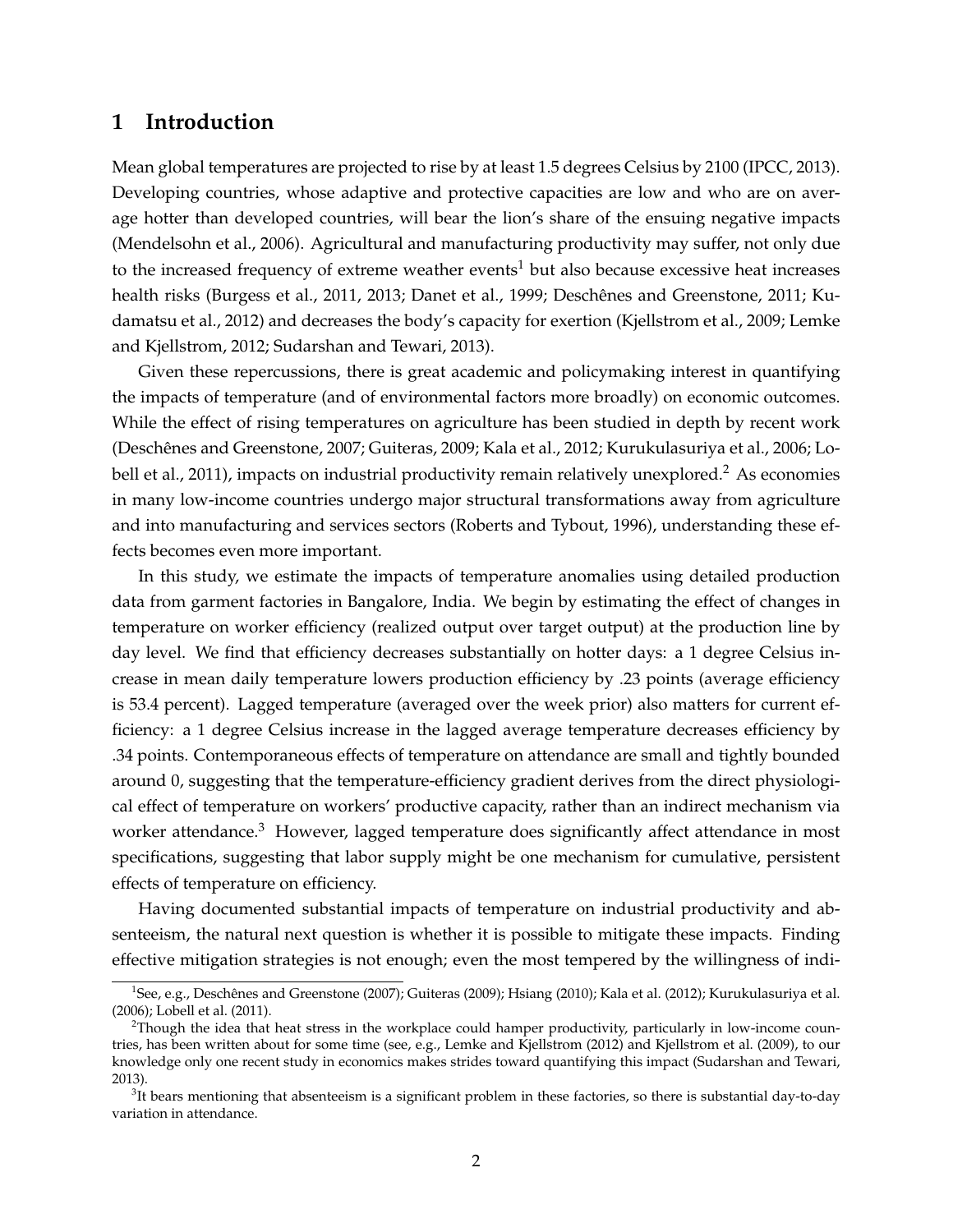viduals and firms to adopt them. This process is not easy: though the public benefits of mitigation may be high, the immediate private returns are generally assumed to be low or even negative (Knittel and Sandler, 2011). Achieving widespread adoption, then, might require costly sustained subsidies or taxation. These questions are obviously important from a policy perspective, and matter, too, for our understanding of firms' technology adoption decisions.<sup>4</sup>

We make strides toward answering this question by estimating the productivity consequences of the adoption of energy-saving technology in the garment factories under study. We show that the introduction of light-emitting diode (LED) technology on factory floors substantially attenuates the negative relationship between temperature and worker efficiency. LED lighting is 7 times more energy-efficient than standard fluorescent lighting in our setting, and emits about 1/7th the heat. We study the impacts of a staggered roll-out of LEDs over four years on the stitching floors of 25 factories operated by a large garment export firm in India.<sup>5</sup> The switch to LED lighting was driven in large part by changes in international buyers' recommendations for "green" policies for their suppliers. We demonstrate in a variety of checks that the roll-out across factory units and over time was not systematically related to temperature or productivity pre-trends.

We estimate the extent to which the introduction of LED lighting, through the reduced intensification of temperature on factory floors, flattens the temperature-efficiency gradient. Our estimated magnitudes are startling: on average, the introduction of LED lighting eliminates roughly 75 percent of the negative impact of temperature on efficiency. These results are robust to changes in empirical specification and to a variety of temperature measures. Interestingly, though we find that LED introduction generates significant attenuation of the temperature-productivity gradient across the temperature distribution, this differential effect is nearly twice as large below median temperature as compared to above. Finally, we explore the degree to which LED adoption affects productivity directly or beyond its interaction with temperature by estimating the main effect of LED on productive efficiency. We find no evidence of a main effect.

Our study contributes to the understanding of the effects of environmental factors on economic productivity. Recent work has documented significant labor supply and productivity impacts of air pollution (Graff Zivin and Neidell, 2012; Hanna and Oliva, 2011) and temperature (Graff Zivin and Neidell, 2010; Heal and Park, 2013; Hsiang, 2010; Sudarshan and Tewari, 2013). Our detailed productivity measures, relatively long time span, and high-frequency temperature data allow us to quantify impacts with precision. Our findings are quite consistent with the previous studies: deviations in temperature strongly impact labor productivity. These studies make important inroads, but they stop short of evaluating policies that actually lessen the negative impact of heat on productivity. We provide the first evidence to our knowledge of the impact of technology that flattens the temperature-productivity gradient, while also having important environmental benefits via climate change mitigation.

 $^{4}$ In an interesting and related study, Allcott and Taubinsky (2013) test for behavioral hinderances as an explanation for low adoption of energy-efficient lightbulbs among consumers. We show among firms that non-adoption is even more suboptimal once production benefits are taken into account.

<sup>&</sup>lt;sup>5</sup>Our data sample includes 29 factories, four of which did not receive LED lighting.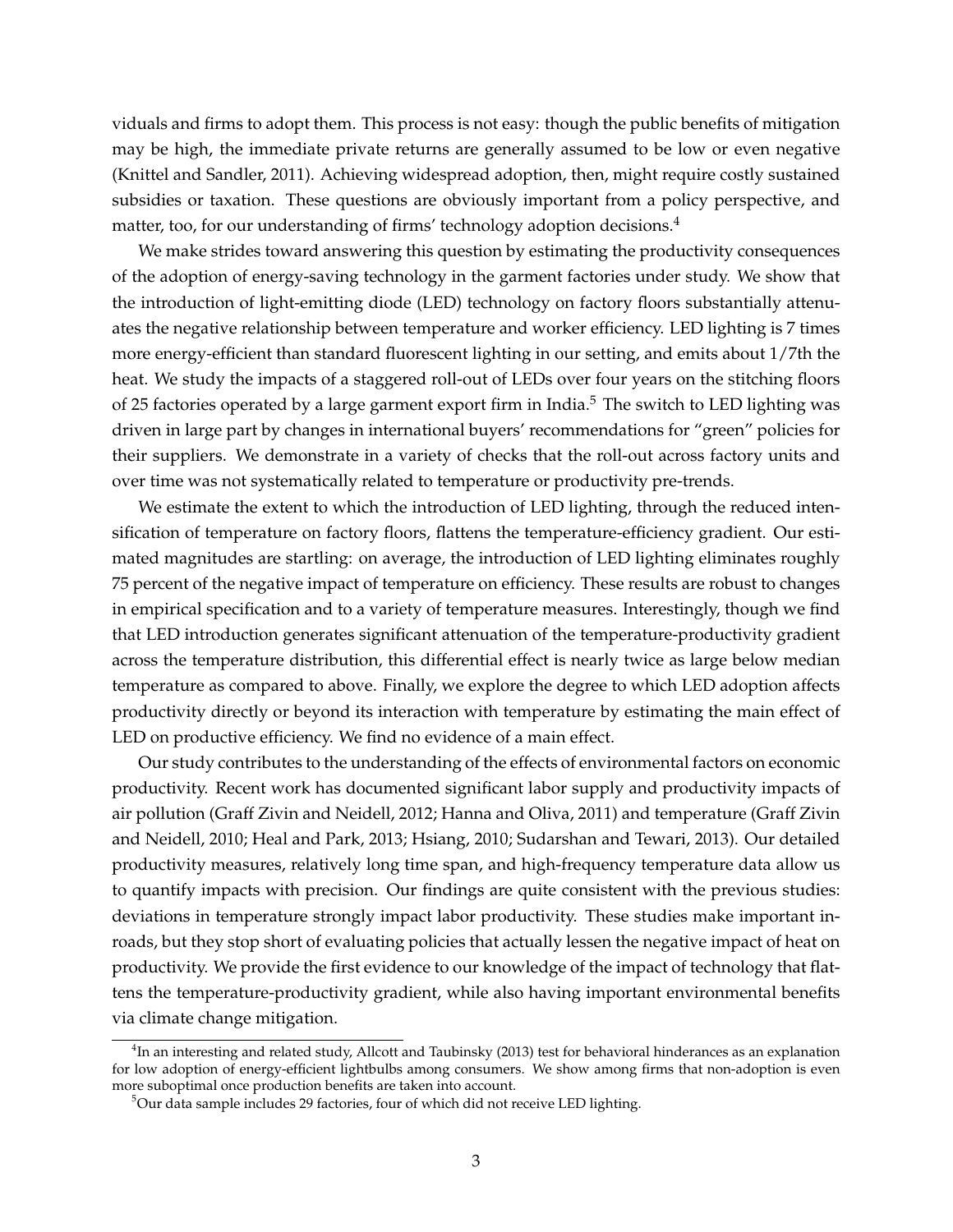We also add to the literature on the returns to climate change mitigation.<sup>6</sup> The few recent studies that examine "co-benefits," or additional gains, of mitigation focus largely on the indirect public returns (Bollen et al., 2009; Knittel and Sandler, 2011). For example, a carbon tax aimed primarily at reducing  $CO<sub>2</sub>$  emissions may also reduce emissions of accompanying pollutants such as nitrous oxides or carbon monoxide, thus reducing substantially the tax's welfare costs. Our study examines a novel, *private* co-benefit of climate change mitigation. This distinction is important because the success of most mitigation strategies relies on individuals' and firms' willingness to adopt them, and this willingness is largely driven by private returns. If energy-saving technologies like LEDs do have substantial private co-benefits, this should meaningfully alter firms' benefit-cost calculations. Indeed, by our estimation, the benefits of LEDs in terms of productivity are substantially larger than energy savings (in fact, roughly 4 times as large), indicating that ignoring the former source of benefit would seriously underestimate the private returns to adoption.

Finally, we contribute to the study of the determinants of firm and worker productivity in lowincome contexts. Recent work has demonstrated that management quality (Bloom et al., 2013; Bloom and Van Reenen, 2010), intra-firm networks (Bandiera et al., 2009, 2010), incentive structures (Bandiera et al., 2007), ethnic boundaries (Hjort, 2013), and environmental disasters (De Mel et al., 2012) all significantly impact productivity. We show that temperature, and interventions that affect ambient temperature on factory floors, play an importnant role in worker efficiency as well.

The remainder of the paper is organized as follows. Section 2 describes contextual details regarding garment production in India and LED technology. Section 3 provides details on the temperature and production data. Section 4 describes our empirical strategy. Section 5 describes the results, and section 6 has a concluding discussion.

### **2 Context**

In this section, we 1) discuss the garment sector in India and key elements of the garment production process; 2) review the physiology of the relationship between temperature and worker productivity; 3) provide an overview of energy usage and heat emissions in LED v. fluorescent lighting; and 4) describe the roll-out of LED lighting across the garment factories in our data.

#### **2.1 The Indian Garment Sector**

Global apparel is one of the largest export sectors in the world, and vitally important for economic growth in developing countries (Staritz, 2010). India is the world's second largest producer of textile and garments, with the export value totaling \$10.7 billion in 2009-2010. Women comprise the majority of the workforce (Staritz, 2010). Total employment in India's formal apparel and

 $6A$  related literature has established patterns of adaptation to climate change and the returns to this adaptation (e.g. Barreca et al. (2013)).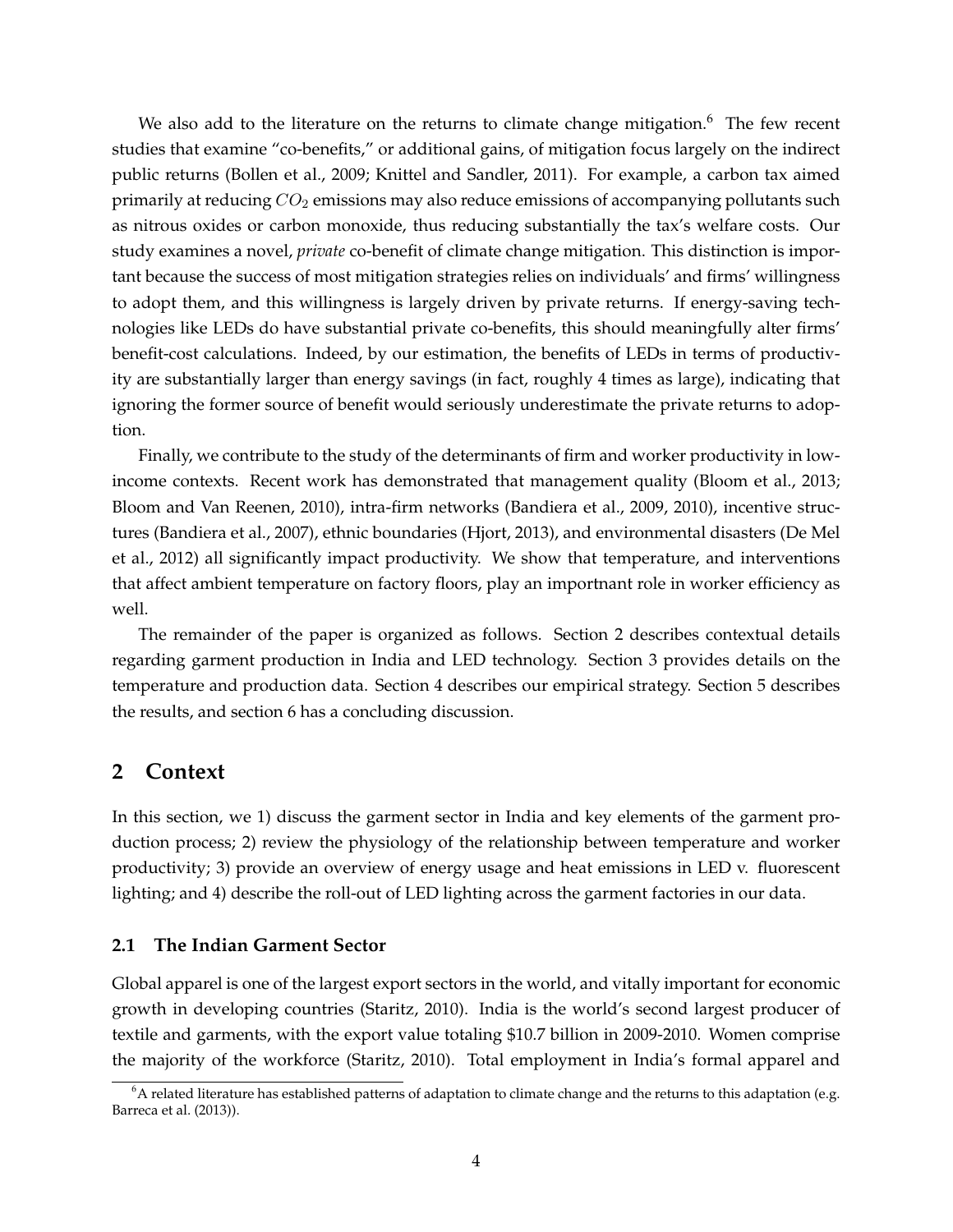textile industry was about 2 million in 2008, of which 675,000 was in the formal apparel sector, making this a crucial component of India's industrial sector.

#### **2.2 The Garment Production Process**

There are three broad stages of garment production: cutting, sewing, and finishing. In the factories that comprise our production data, garments are sewn in production lines. Each line will produce a single style of garment at a time (i.e. color and size will vary but the design of the style will be the same for every garment produced by that line until the order for that garment is met). Lines consist of 20-100 sewing machine operators (depending on the complexity of the style) arranged in sequence and grouped in terms of segments of the garment (e.g. sleeve, collar, placket).<sup>7</sup> Completed sections of garments pass between these groups, are attached to each other in additional operations along the way, and emerge at the end of the line as a completed garment. These completed garments are then transferred to the finishing floor.

Before reaching the sewing floor, pieces of fabric needed for each segment of the garment are cut using patterns from a single sheet so as to match color and quality perfectly. These pieces are divided according to groups of sewing operations (e.g. sleeve construction, collar attachment) and pieces for 10-20 garments are grouped and tied into bundles. These bundles are then transported to the sewing floors where they are distributed across the line at various "feeding points" for each group of sewing operations.

In finishing, garments are checked, ironed, and packed. A great degree of quality checking is done "in-line" on the sewing floor, but final checking occurs in the finishing stage. Any garments with quality issues are sent back to the sewing floor for rework or, if irreparably ruined, are discarded before packing. Orders are then packed and sent to port.

#### **2.3 Physiology of the Temperature-Productivity Gradient**

The physical impact of temperature on human beings is a very well-studied area (Enander, 1989; Parsons, 2010), and has traditionally been important in order to establish occupational safety standards for workers exposed to very high or low temperatures for continued periods of time (Vanhoorne et al., 2006). Higher temperatures and consequent thermal stress can impact human beings not only physically, but also through lower cognition and psychomotor ability (Hancock et al., 2007). For instance, Ramsey et al. (1983) find increases in unsafe behavior by workers at temperatures greater than 35 degrees Celsius WBGT (Wet Bulb Globe Temperature). The individual impact on a person varies based on factors such as the type of task and its complexity, duration of exposure, as well as the worker-level skill and acclimatization level (Pilcher et al., 2002), which contributes to the issues in setting a particular limit in working environments (Hancock et al., 2007).

 $^7$ In general, we describe here the process for woven garments; however, the steps are quite similar for knits and even pants, with varying number and complexity of operations. Even within wovens, the production process can vary a bit by style or factory.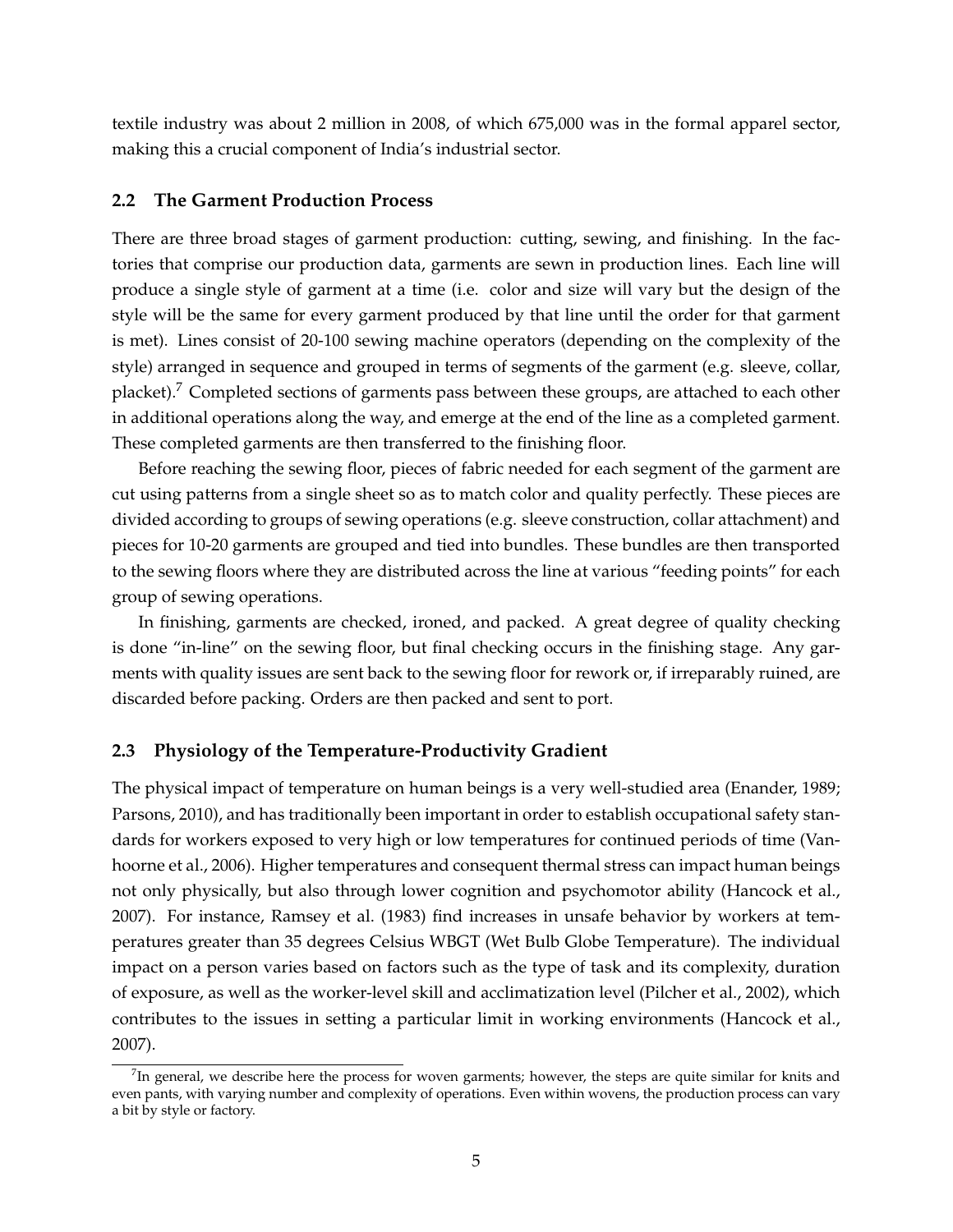#### **2.4 LED v. Fluorescent Lighting**

LED light bulbs are approximately 7 times as energy-efficient as fluorescent bulbs (requiring about 3 as opposed to 21 KWh/year in electricity in our setting), and thus operate at about 1/7 the cost of fluorescent lighting. In addition, they generate a tenth of the  $CO<sub>2</sub>$  emissions (5.01 pounds of  $CO<sub>2</sub>$  per year per bulb, as compared to 35.11 pounds for fluorescent lighting).<sup>8</sup> Heat emissions for LEDs are substantially lower than fluorescent bulbs: the average LED bulb emits 3.4 Btus, as against 23.8 Btus for fluorescent lighting in the setting we study.

#### **2.5 LED Roll-out: Summary and Timeline**

The factories began installing LED lighting in October 2009 and completed the installations by February 2013. There was no formal documentation of the reasons for LED adoption in each factory, but according to senior management at the firm, the reasons were twofold. First, over the last decade, buyers have become more stringent in their regulation of their suppliers' production standards and environmental policies. This generated a staggered roll-out of LEDs across factories within the firm because some factories were more heavily involved in the production of orders from particular buyers than others. So, for example, if buyer A's environmental regulations or production guidelines become more stringent, then the supplier might choose to convert to LED lighting in factories processing many orders from buyer A. When buyer B's regulation change, the firm will prioritize factories servicing buyer B, and so on. Second, over the study period, the firm itself began a variety of "green" initiatives firm-wide, and thus scaled up LED introduction across its factories. These two factors combine to generate wide variation in the timing of LED take-up across the factories we study. To test whether this timing was exogenous to line-daily efficiency, we perform some checks, which are described in detail in section 5.

The replacement took the form of substituting all fluorescent lights targeted at individual operations with an equivalent number of small LED lights mounted on individual workers' machines. The replacements were designed to maintain the original level of illumination. On average, each unit replaced about 1,000 fluorescent lights of 7W each with 1,000 LED lights of 1W each.<sup>9</sup> Based on the factories' operating time cost calculation, this meant an energy saving of 18KWh per light per year. In the conclusion, we discuss the magnitude of the environmental benefits from the installation.

A particular factory received the installation within a single month. 8% of the LED rollout (2 units) was completed in 2009, 48% (12 units) in 2010, 16% (4 units) in 2011, about 24% (6 units) in 2012 and the rest (1 unit) in 2013. Of the 29 units from which we have productivity data, LED replacements occurred in 25 units. Since our productivity data ranges from April 2010 to June

 $8$ Note that while both fluorescent and LED lighting are much more efficient than incandescent bulbs, the factories in our sample did not have any incandescent lighting on the production floor. For details on emissions calculations, please refer to section 6.

 $9$ The number of lights installed unit by unit is a function of the number of machines in the unit, and varies from about 100 to 2,550 with a mean of 1,000.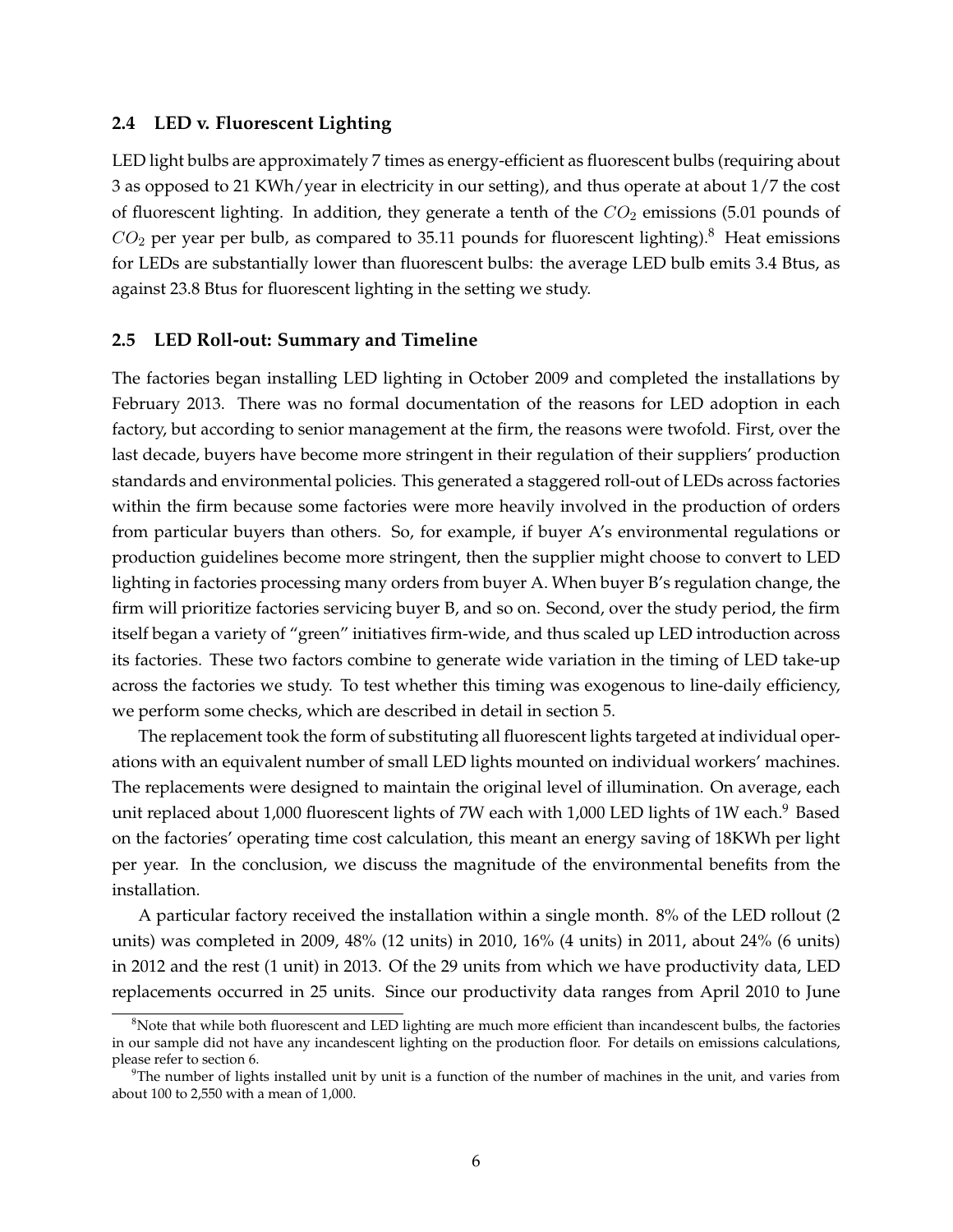2013, some units already have LEDs at the beginning of our productivity data, and all but four units have LED for the last four months of our productivity data range. This is why our results report the impact of temperature not only for the whole sample, but also separately for the units that did not have LED at a particular time.

### **3 Data**

Here we provide an overview of data sources, describe our data via summary statistics, and provide preliminary graphical evidence on the temperature-productivity gradient and the effects of LED introduction.

#### **3.1 Data Sources**

#### **3.1.1 Temperature Data**

Our temperature data is from the National Climatic Data Center (NCDC) at the National Oceanic and Atmospheric Administration (NOAA). The Center compiles global station-level weather data at the hourly level, although most stations outside the US report data only at 3-hour intervals. We have temperature data from three stations in Bangalore over the period spanned by our productivity data (April 2010 to June 2013). Over 80% of the observations are at the 3 hourly level (midnight IST onwards), and the rest are across somewhat arbitrary time measurements. We consider all observations across the three available stations between 9am and 6pm for each day as our daily temperature measure, which constitutes the working hours at the factories we consider.<sup>10</sup> This is dry bulb temperature, and at the daily level ranges between 18.8 and 34.4 degrees Celsius, with an average of about 27.6 degrees Celsius.

We have relative humidity data at the monthly level for three stations in Bangalore from January 2010 to November 2013, from the NOAA's National Data Center (NNDC). We were unable to find relative humidity data at a daily level for Bangalore, and are consequently unable to include daily relative humidity. Accordingly, the specifications using dry bulb temperature alone at the daily level are our preferred specifications in the results below. Nevertheless, at the monthly level, relative humidity ranges between about  $44\%$  and  $85.7\%$ . $^{11}.$ 

With the daily temperature and monthly relative humidity data, we construct two measures that incorporate both temperature and humidity. The first is the Heat Index (HI) that is calculated

 $10$ Note that since not all observations are available for each of the three stations, assigning factories to the nearest station is not feasible. About 60% of our observations come from the first station, and about 20% each from the second and third. The correlation between the observations from the first and second station as well as the first and third station is between 0.92 and 0.93, which is very high (the second and third stations do not overlap in terms of data availability).

<sup>&</sup>lt;sup>11</sup> Analogous to the temperature calculations, we average over the station observations - the correlation between station-level observations ranges from 0.92 to 0.99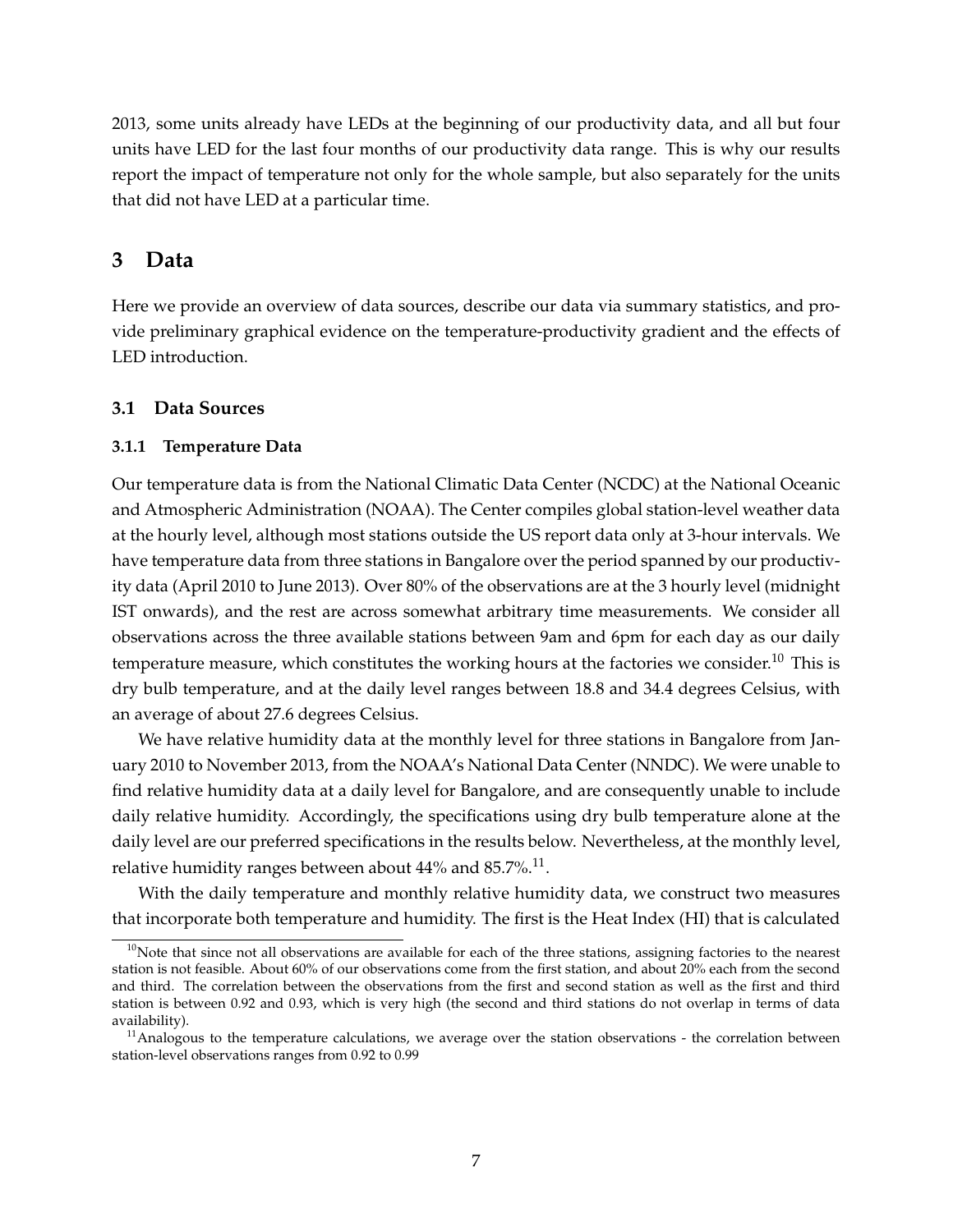based on the formula:

$$
HI = -42.379 + 2.04901523 * T_d + 10.14333127 * rh - .22475541 * T_d * rh - .00683783 * T_d^2 - .05481717 * rh^2 + .00122874 * T_d^2 rh + .00085282 * T_d * rh^2 - .00000199 * T_d^2 * rh^2.
$$
 (1)

where  $T_d$  = dry bulb temperature in Fahrenheit and  $rh$  = relative humidity (%). The formula for the calculation is derived from the Rothfusz regression that replicates the HI values from Steadman (1979).

For about 0.6% of our data, the relative humidity is greater than 85% and daily temperature ranges between 80 and 87 degrees Fahrenheit, and the following adjustment is applied:

$$
HI = HI + [(rh - 85)/10] * [(87 - T_d)/5]
$$
\n(2)

The second measure is a particular method for calculation Wet Bulb Globe Temperature that is suitable for indoor exposure. The formula is from Lemke and Kjellstrom (2012), and is given by:

$$
WBGT = 0.567T_d + 0.216 \left(\frac{rh}{100} * 6.105 \exp\left(\frac{17.27T_d}{237.7 + T_d}\right)\right) + 3.38. \tag{3}
$$

All the three measures of temperature – dry bulb temperature, Heat Index (HI), and Wet Bulb Globe Temperature (WBGT) – are converted into Celsius to ensure interpretative ease across regression specifications. While there are numerous formulae for the calculation of varied heat indices, we chose these two since they were relatively easy to calculate and interpret. For all our results, we report the main effect of dry bulb temperature as well as the main effect of dry bulb temperature controlling for relative humidity in addition to the impact of the Heat Index and the Wet Bulb Globe Temperature. The results corresponding to specifications including dry bulb alone are preferred, but the other measures are reported as evidence of robustness.

#### **3.1.2 Factory Data**

We use data on line-level daily production from 29 garment factories in and around Bangalore, India. Identifiers include factory unit number and line number within the factory. For each line and day within each factory unit, production measures include actual quantity produced, actual efficiency, and budgeted efficiency.

Actual efficiency is actual quantity produced divided by target quantity. The target quantity is derived from an industrial engineering (IE) measure for the complexity of the garment called "Standard Allowable Minute" (SAM). This measure amounts to the estimated number of minutes required to produce a single garment of a particular style. This estimate comes from a central database of styles, but is then amended by the factory's IE department during "sampling." Sampling is the process by which a style that is ordered by a buyer is costed in terms of labor and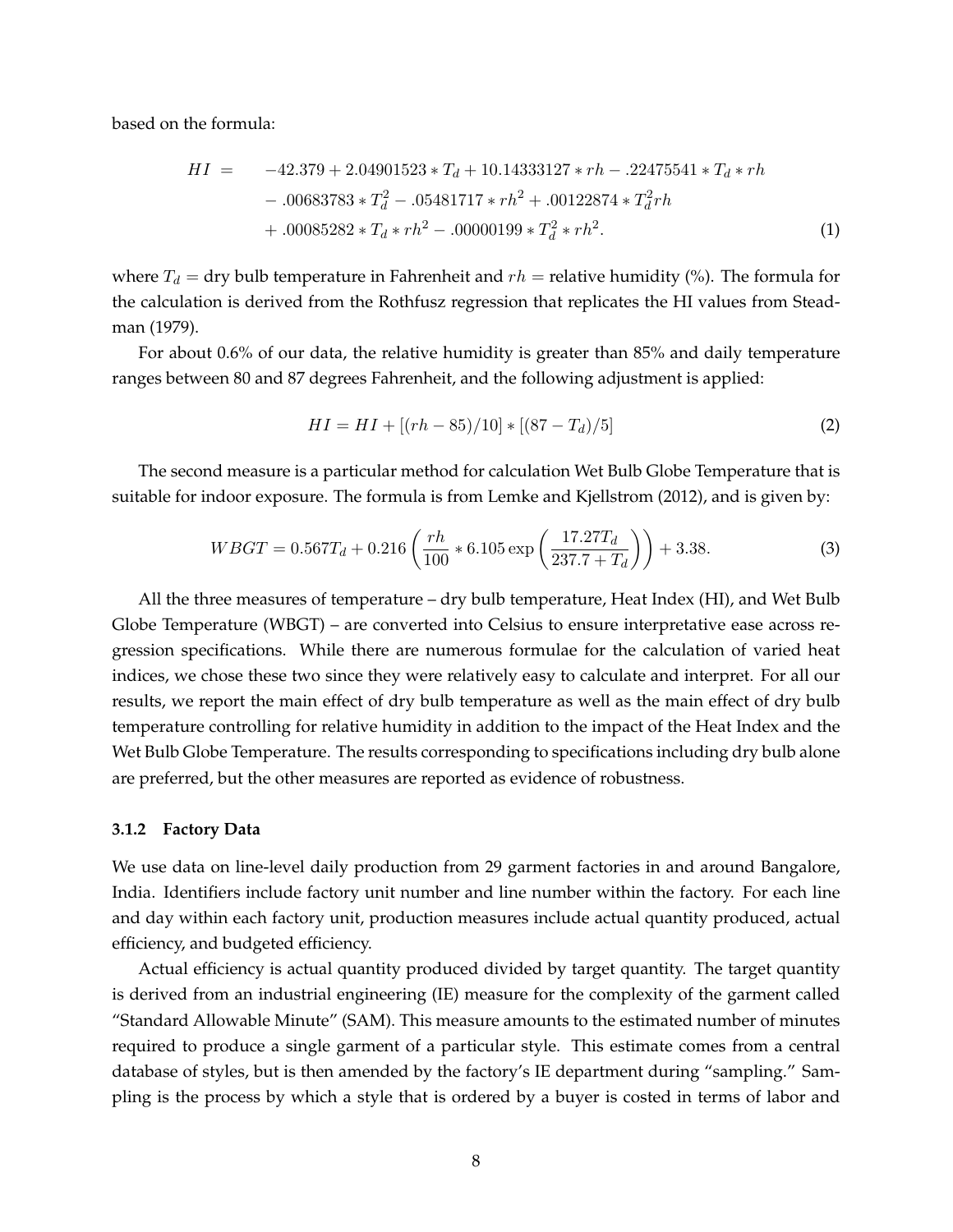production time. The highest skill grade tailor, called a sampling tailor, will make a garment of a particular style entirely and recommend a SAM for that style to the IE department.

This SAM is then used to calculate the target quantity for the line for each hour of production. Each line runs for 8 hours during a standard work day. Accordingly, a line producing a style with a SAM of .5 will have a target of 120 garments per hour, 960 garments per day. Most importantly, the target quantity will be largely fixed across days (in fact, across hours within the day) within a particular order of a style.

Each line will only produce a single style at any time. However, depending on the order size (or "scheduled quantity") for a style, multiple lines might be producing the same style at one time and each line could produce a style for many days.<sup>12</sup> Of course, a line which has been producing the same style for many days will likely be more efficient at producing that style than will a line which has been producing a style (of even the same complexity or SAM) for less days.

That is, let us say that line 1 is producing some style  $X$ . The order from the buyer for style  $X$  is for a quantity of 10,000 garments. The SAM for style  $X$  is calculated by the sampling department and IE department to be .5. Then, line 1 is estimated to make  $60/.5 = 120$  garments per hour, or 960 garments per day. Then, if line 1 produces exactly 960 garments of style  $X$  each day, its actual efficiency will be  $960/960 = 100\%$ . At this efficiency, line 1 will complete the order in roughly 10.5 production days. If, instead, line 1 produces only 480 garments of style  $X$  on the first day, because it is still learning the production details of style  $X$  or perhaps because it is too hot to produce efficiently, the actual efficiency for line 1 and day 1 will be 480/960=50%. Of course, even if line 1 produces at 100% efficiency on all subsequent days, it will take a full 11 days to complete the order instead of 10.5 days.

Predictable variations in efficiency, due to learning of new styles or line-specific characteristics such as number of operators of each skill grade, are reflected in the budgeted efficiency. Consequently, actual efficiency of a given style will vary systematically across lines and within line over time. We are, of course, interested in unpredictable, relatively transitory fluctuations in productivity due to temperature rather than these systematic fluctuations across lines due to line-specific or operator-specific characteristics and within lines over time due to order size and style complexity. We will accordingly control for budgeted efficiency and include line fixed effects in the regression analysis below.

Most importantly, we use actual efficiency rather than produced quantity as our outcome of choice. Produced quantity would not account for systematic variation due to complexity of style or number of operations. Without normalizing production observations to target quantity, one could potentially misrepresent an association between temperature and style complexity or order size as an impact on productivity. That is, for example, if garment complexity or line length varied by temperature due to seasonal buying of winter garments at certain times in the fall months or labor supply in harvest weeks, resulting variations in efficiency could be attributed to temperature spuriously. Accordingly, we argue that actual efficiency, controlling for budgeted efficiency, is the

 $12$ Indeed, in our data, lines produce styles for between 1 and 199 days.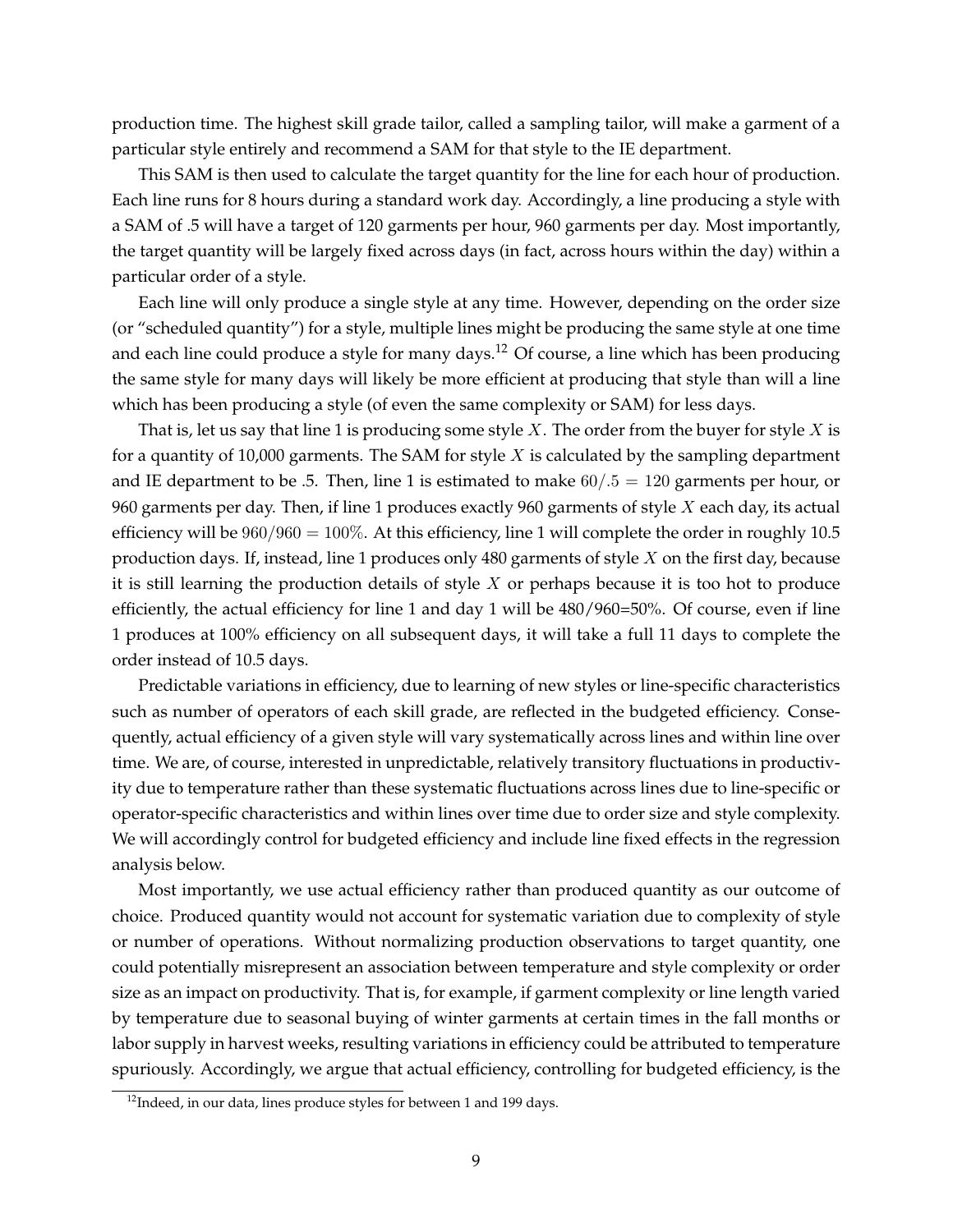most appropriate outcome for the empirical exercise proposed in this study.

To summarize, target quantity will reflect only style by line characteristics which do not vary day to day and certainly do not vary with temperature fluctuations across days. Actual quantity will indeed vary with daily productivity, of which we hypothesize temperature is an important determinant, but must be normalized by target quantity to be compared across lines and within lines across styles. Even within styles and lines, certain predictable variations and evolutions in actual efficiency arise due to, among other things, learning by doing which is a function of garment complexity, order size, and line- and order-specific characteristics. True daily fluctuations in productivity are, therefore, best measured by actual efficiency net of budgeted efficiency.

#### **3.2 Summary Statistics**

We present means and standard deviations of variables used in the analysis below. Our sample consists of 446 lines across 29 factory units. The range of dates over which we have production data spans 941 days in total. However, we do not observe all factory units, nor all lines within a unit, for all dates. We restrict our attention to lines for which we observe production data for at least 40% of dates. Altogether, our data includes nearly 215,000 line-day observations. Roughly, one-third of the observations correspond to days in factory units prior to the introduction of LED lighting and the rest are post-LED observations.

The summary statistics indicate a great deal of variation in the measures of temperature. The means of these measures appear quite similar before and after the introduction of LED. This is to be expected given that the timing of LED introduction varied at the factory level across nearly the entire date range. That is, 6 units already have LED lighting at the beginning of the date range and 4 units still have not received LED lighting by the end of the date range. On the other hand, both actual and budgeted efficiency appear to differ on average between the before and after LED samples. Average efficiency appears higher after LED introduction, while budgeted efficiency appears lower.

#### **3.3 Preliminary Graphical Evidence**

We begin by motivating the central exercise of this study with descriptive plots of production and temperature data.

#### **3.3.1 Temperature-Productivity Gradient**

Underlying the analysis conducted below is the assertion that productivity and temperature are negatively correlated. In order to check this assertion in our empirical context, we plot both the daily time series of actual production efficiency and the dry bulb temperature. These plots, presented in Figure 1, depict a distinct negative correlation and, perhaps, a slight lag in the impact of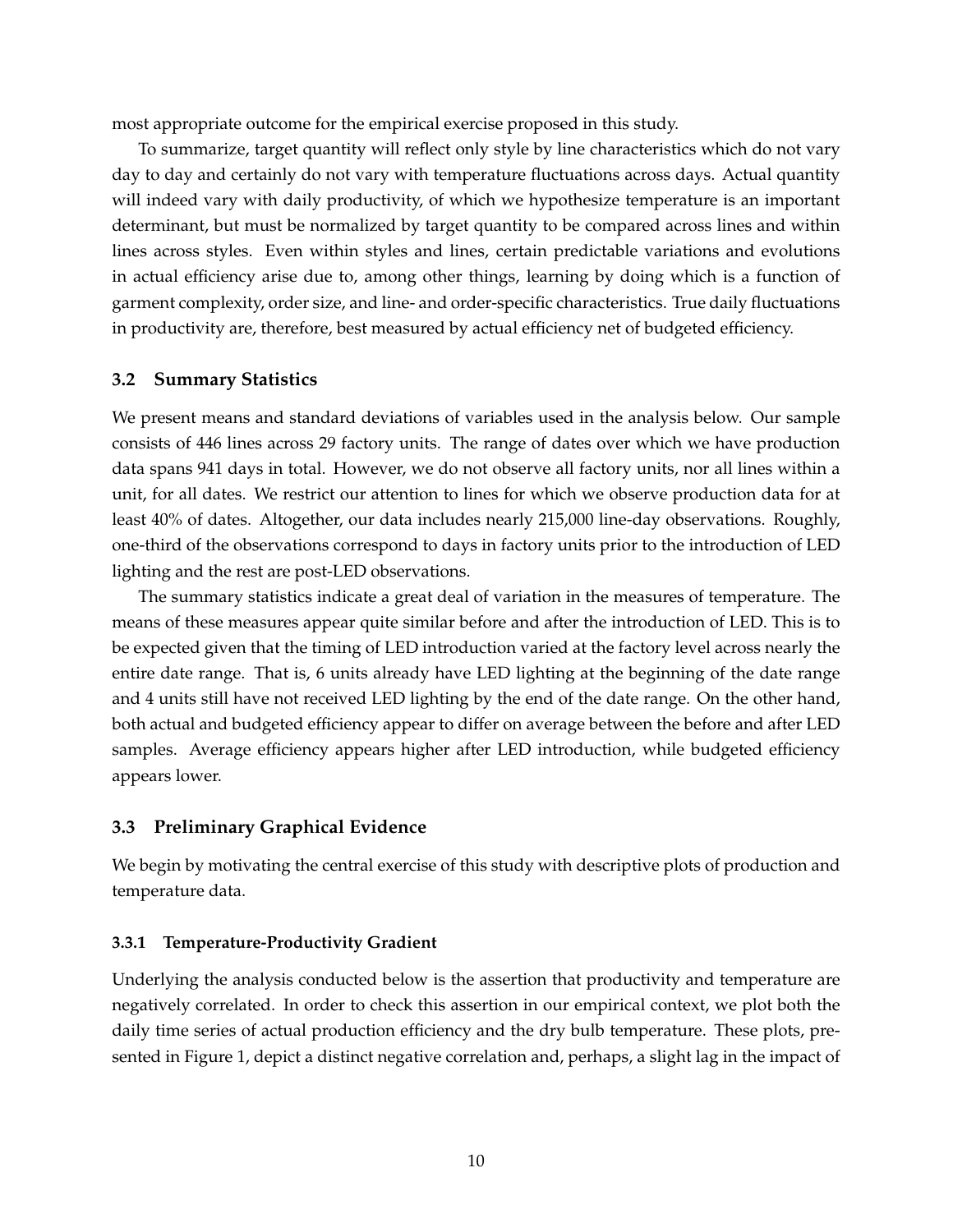

FIGURE 1: EFFICIENCY AND TEMPERATURE TIME SERIES

temperature on efficiency.<sup>13</sup>

We next collapse the time element of the data and plot actual efficiency as a function of dry bulb temperature. Figure 2 shows that indeed efficiency appears to be a downward-sloping function of temperature.

#### **3.3.2 Impacts of LED Introduction**

Having provided preliminary evidence of a negative temperature-productivity gradient for the garment factories in our data, we next check for evidence that this gradient is affected by the replacement of the ambient fluorescent lighting in factories with focused, machine-mounted LED lighting. We repeat the exercise from Figure 2 for subsets of the data from before and after the LED roll-out in each factory. These plots are presented in Figure 3. The evidence suggests that factories are more efficient at all temperatures after the LED introduction. This efficiency gap is increasing in temperature due to a less negative slope with LED, particularly in the lowest and highest ranges of temperature.

We also return to the exercise conducted in Figure 1, but plot the efficiency series separately for factory-day observations with and without LED lighting. Once again, we include the temperature

<sup>&</sup>lt;sup>13</sup>Note that there appears to be a downward trend in efficiency over the time period covered by the data. This is likely due to rampant expansion across many factory units during this time that stresses resources and periodically depresses efficiency within the unit. This is another strong indication for the inclusion of unit x year FE and budgeted efficiency as a control.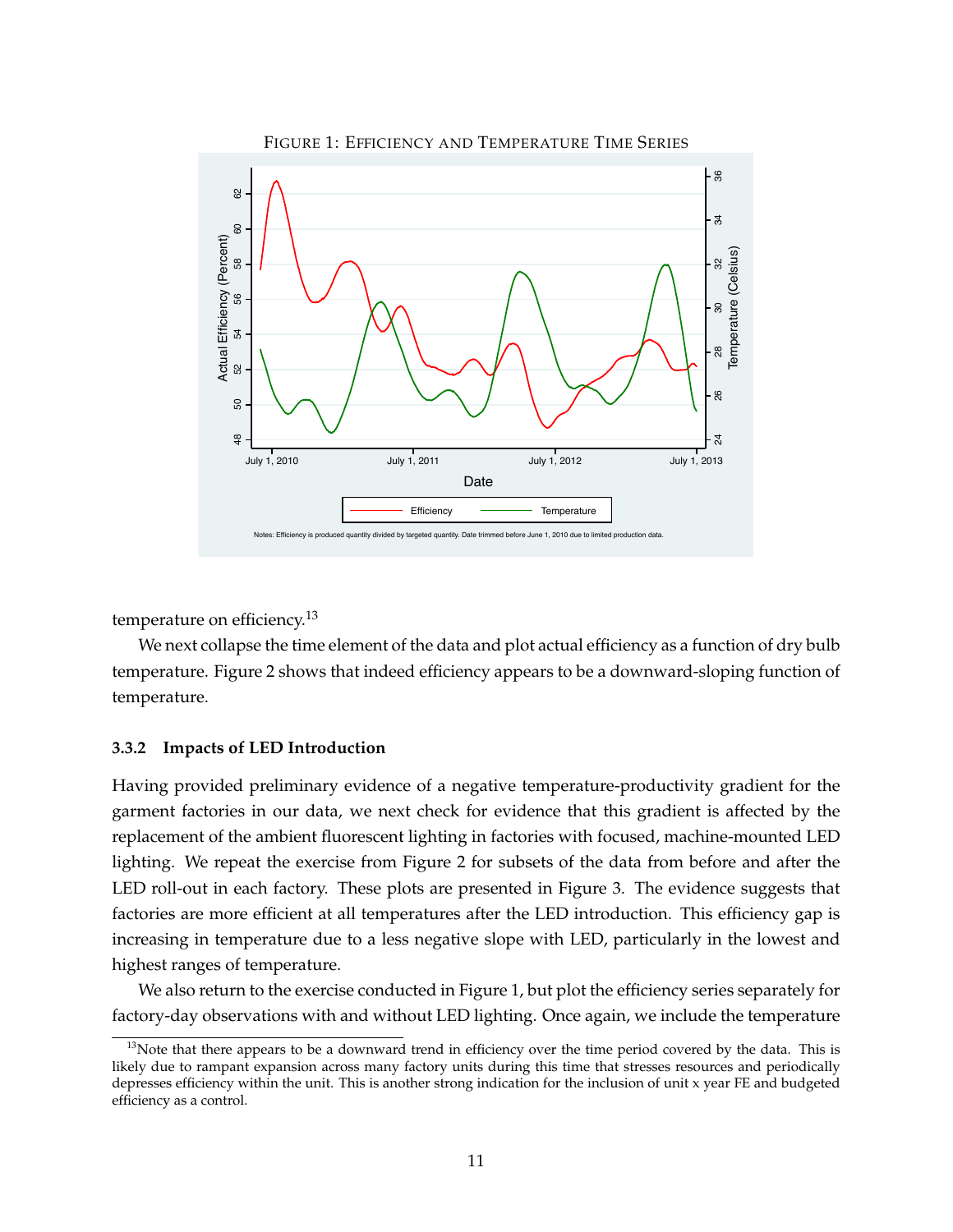

FIGURE 3: EFFICIENCY AGAINST TEMPERATURE BY LED

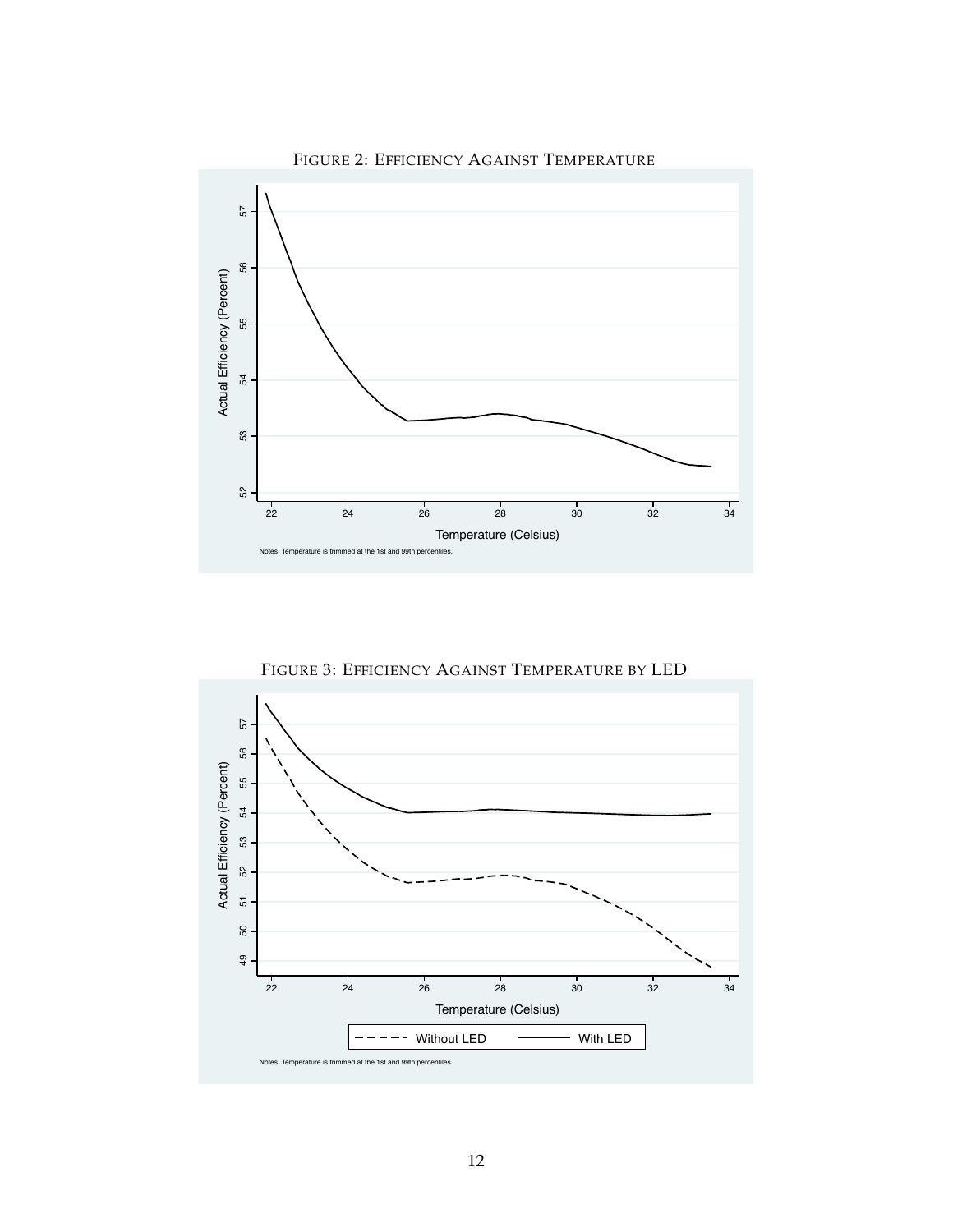

time series for comparison and present the plots in Figure 4. The evidence in Figure 4 also suggests that LED lighting improves efficiency on all days, but particularly smooths the fluctuations in efficiency due to temperature.

Finally, we explore graphically the main effects of LED lighting on efficiency. That is, there might be many pathways by which LED introduction might affect efficiency directly or outside of its interaction with the temperature-efficiency gradient. For example, the quality and quantity of light might have effects on attentiveness and sight, both of which are important in garment manufacturing. While, the previous figures indicate that LED might have a mitigative impact on the temperature-efficiency gradient, estimating the mean composite effect of LED introduction on efficiency is also of interest in what follows. We present preliminary evidence of this main effect by plotting actual efficiency over time relative to the date of LED introduction. However, Figure 5 shows little evidence of a mean composite effect.

Motivated by this preliminary evidence we set forth a more rigorous regression analysis below to causally identify both the effect of temperature on production efficiency and the attenuation of this impact driven by the replacement of traditional fluorescent lighting with LED technology. In particular, we address concerns regarding unit-level trends in efficiency, line-level unobservables, seasonality in efficiency, and the exogeneity of the LED introduction.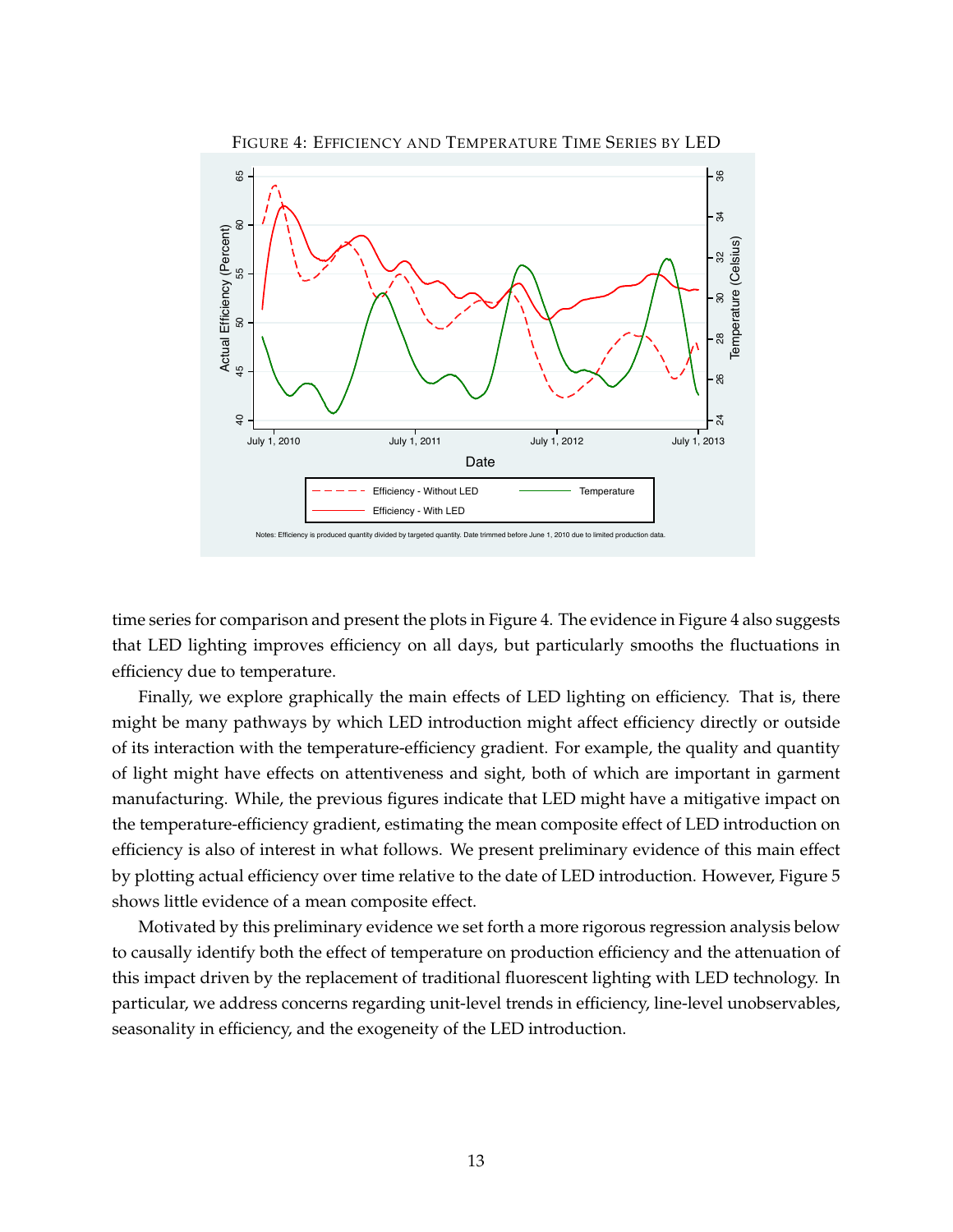

### **4 Empirical Strategy**

'

First, we estimate the following empirical specification of the relationship between worker efficiency and temperature:

$$
E_{ludmy} = \alpha_0 + \beta T_{dmy} + \phi B_{ludmy} + \alpha_l + \gamma_{uy} + \eta_m + \delta_d + \varepsilon_{ludmy}.
$$
\n(4)

Here, E for efficiency of line l of unit u on day d in month m and year y; B is budgeted efficiency for line l of unit u on day d in month m and year y; T is daily temperature in degrees Celsius;  $\alpha_l$  are line fixed effects;  $\gamma_{uy}$  are unit x year fixed effects;  $\eta_m$  are month fixed effects;  $\delta_d$  are day-of-week fixed effects; and  $\alpha_0$  is an intercept.  $\beta$  is the coefficient of interest, giving the impact of a 1-degree Celsius increase in temperature on line-level efficiency.

In addition to the average effect of temperature on efficiency, we are also interested in testing whether this effect, and its corresponding attenuation by LED lighting, is heterogenous across the distribution of temperature. To implement this, we estimate equation 4 allowing for varying slopes of temperature above and below the median of the temperature distribution. We use the following empirical specification:

$$
E_{ludmy} = \alpha_0 + \zeta_1 \left(Q_1 \times T_{dmy}\right) + \zeta_2 \left(Q_2 \times T_{dmy}\right) + \zeta_5 Q_1 + \zeta_6 Q_2 + \alpha_l + \gamma_{uy} + \eta_m + \delta_d + \varepsilon_{ludmy}.\tag{5}
$$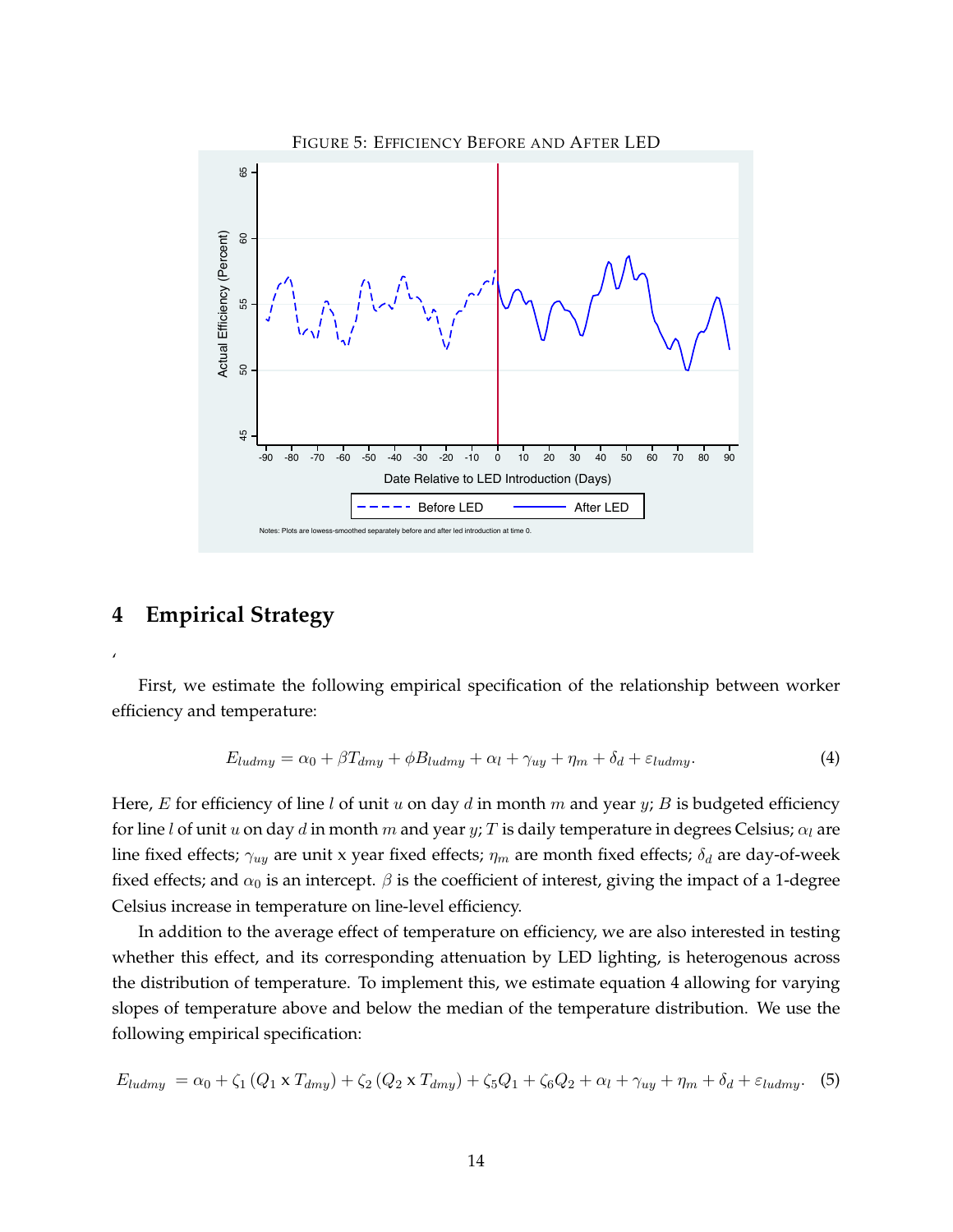where  $Q_1$  is a dummy variable that is 1 if temperature is above median temperature and zero otherwise, and  $Q_2$  is a dummy variable that is 1 if temperature is below median temperature and zero otherwise.

We then estimate the extent to which the introduction of LED lighting attenuates the temperatureproductivity relationship via the following specification:

$$
E_{ludmy} = \alpha_0 + \beta_1 (T_{dmy} \times LED_{umy}) + \beta_2 LED_{my} + \beta_3 T_{dmy} + \phi B_{ludmy} + \alpha_l + \gamma_{uy} + \eta_m + \delta_d + \varepsilon_{ludmy}.
$$
 (6)

Here  $LED_{umy}$  is a dummy for presence of LED lighting in unit u in month m and year y. It changes from 0 to 1 in the month following LED introduction in a particular factory unit. The coefficients of interest in the above specification are  $\beta_1$  and  $\beta_3$ .  $\beta_3$  indicates the effect of temperature on productivity *before* LED introduction.  $\beta_3$  is the extent of attenuation of the temperature-productivity gradient once LED lighting is introduced. The sum of these two,  $\beta_1 + \beta_3$ , gives the net effect of temperature on productivity following LED introduction.

Finally, we test if the attenuation impact of LED is heterogenous for temperatures above and below the median temperature by estimating the following specification:

$$
E_{ludmy} = \alpha_0 + \beta_1 Q_1 \times T_{dmy} \times LED_{umy} + \beta_2 Q_2 \times T_{dmy} \times LED_{umy} + \psi_1 Q_1 \times T_{dmy} + \psi_2 Q_2 \times T_{dmy}
$$

$$
+ \zeta_1 Q_1 \times LED_{umy} + \zeta_2 Q_2 \times LED_{umy} + \theta Q_1 + \phi B_{ludmy} + \alpha_l + \gamma_{uy} + \eta_m + \delta_d + \varepsilon_{ludmy}. \tag{7}
$$

Following Graff Zivin and Neidell (2012), we use two-way clustering of standard errors in all regressions (Cameron et al., 2011). Standard errors are clustered 1) at the production line level, because our cross-sectional variation is the line level, and we would expect inter-temporal correlation in productivity within lines; and 2) at the date level, since this is the level at which temperature varies.

#### **4.1 Controlling for Unobservables**

Note that all specifications include as controls budgeted efficiency, line fixed effects, unit by year fixed effects, month fixed effects, and day of the week fixed effects. Line fixed effects are meant to control for unobservable determinants of efficiency at the line level that are static over time such as line supervisor characteristics (e.g. management style, experience, rapport and relationship with workers), type of garment usually produced by the line (e.g. shirt vs. pant, denim vs. twill), and position in the factory (e.g. higher floor where it is hotter, closer to the window where there is better light and ventilation). Unit by year fixed effects are meant to control not only for static unobservables at the unit level such as characteristics of factory management and factory location, but also for unobservable factors driving unit-specific non-linear trends such as differential rates of expansion across factories or primary buyers. Month fixed effects control for seasonality due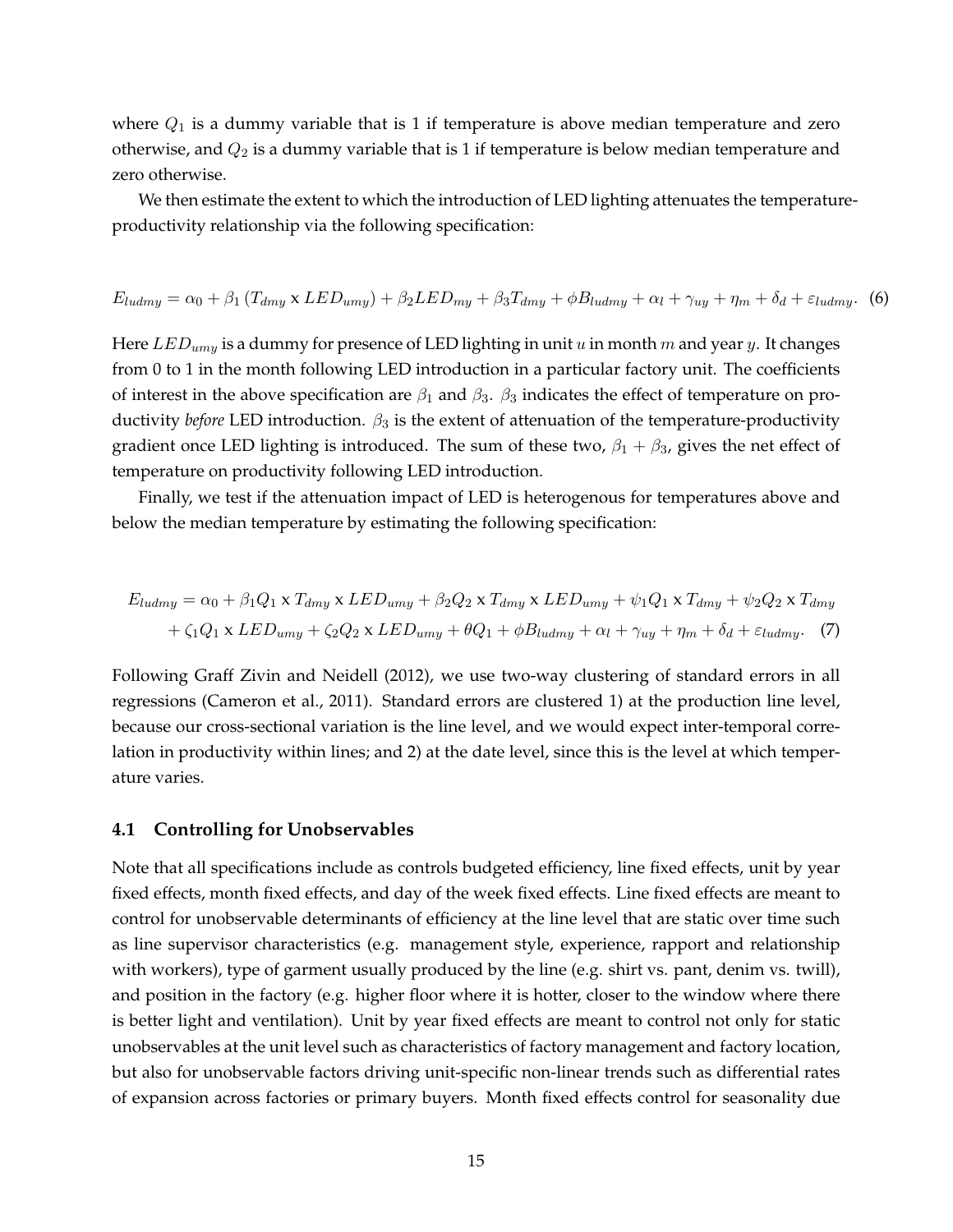to, for example, garment demand and labor supply patterns; day of week fixed effects control for fluctuations in efficiency across work days due to for example fatigue or weekend salience.

Budgeted efficiency controls for variations in actual efficiency due to unobserved determinants at the line by garment style level that vary over time such as garment style complexity, order size and time since garment style production began in that line, number of operations and operators in the line, and distribution of skill grade among operators in the line. Specifically, any fluctuations in efficiency which are predictable from the perspective of factory management and line supervisors and, therefore, might factor into endogenous production decisions, are well-summarized in budgeted efficiency.

### **5 Results**

In this section, we present and discuss the results of the estimation strategy proposed in section 4 above.

#### **5.0.1 Average Impact of Temperature**

We begin by verifying the apparent negative temperature-productivity gradient depicted in Figure 2. In Table 2, we present results from the regression of actual efficiency on various measures of temperature. Unless otherwise noted, all specifications, as discussed in section 4, include budgeted efficiency as a control as well as month, day-of-week, line, and unit by year fixed effects.

Column 1 in Panel A shows that a one degree Celsius increase in the dry bulb temperature leads to a .23 percentage point reduction in efficiency (as compared to a mean efficiency of roughly 53.4 percent). This estimate is significant at the 5 percent level and is robust across various temperature measures. Column 2 presents the impact of a one degree rise in dry bulb temperature controlling for relative humidity; while columns 3 and 4 present the impact of a one degree rise in heat index and wet bulb globe temperature, respectively. Across all measures estimates are negative, statistically significant and of nearly identical magnitude. Estimates range from .16 to .26 percentage points across the other measures of temperature.

The regressions reported in Panel A are estimated on the sample of observations prior to the introduction of LED lighting in order to isolate the unmitigated temperature-efficiency gradient. Panel B of Table 2 shows estimates from regressions identical to those reported in Panel A, but including observations from both before and after the introduction of LED lighting. Point estimates from Panel B are consistently smaller than those from Panel A ranging from .1 to .17 percentage points. All estimates in Panel B, as in Panel A, are significant at the 1 to 5 percent level.

#### **5.1 Lagged Impact of Temperature**

Having shown the significant impact of contemporaneous temperature on efficiency, we next explore the degree to which this impact persists and/or compounds over time. We test for persis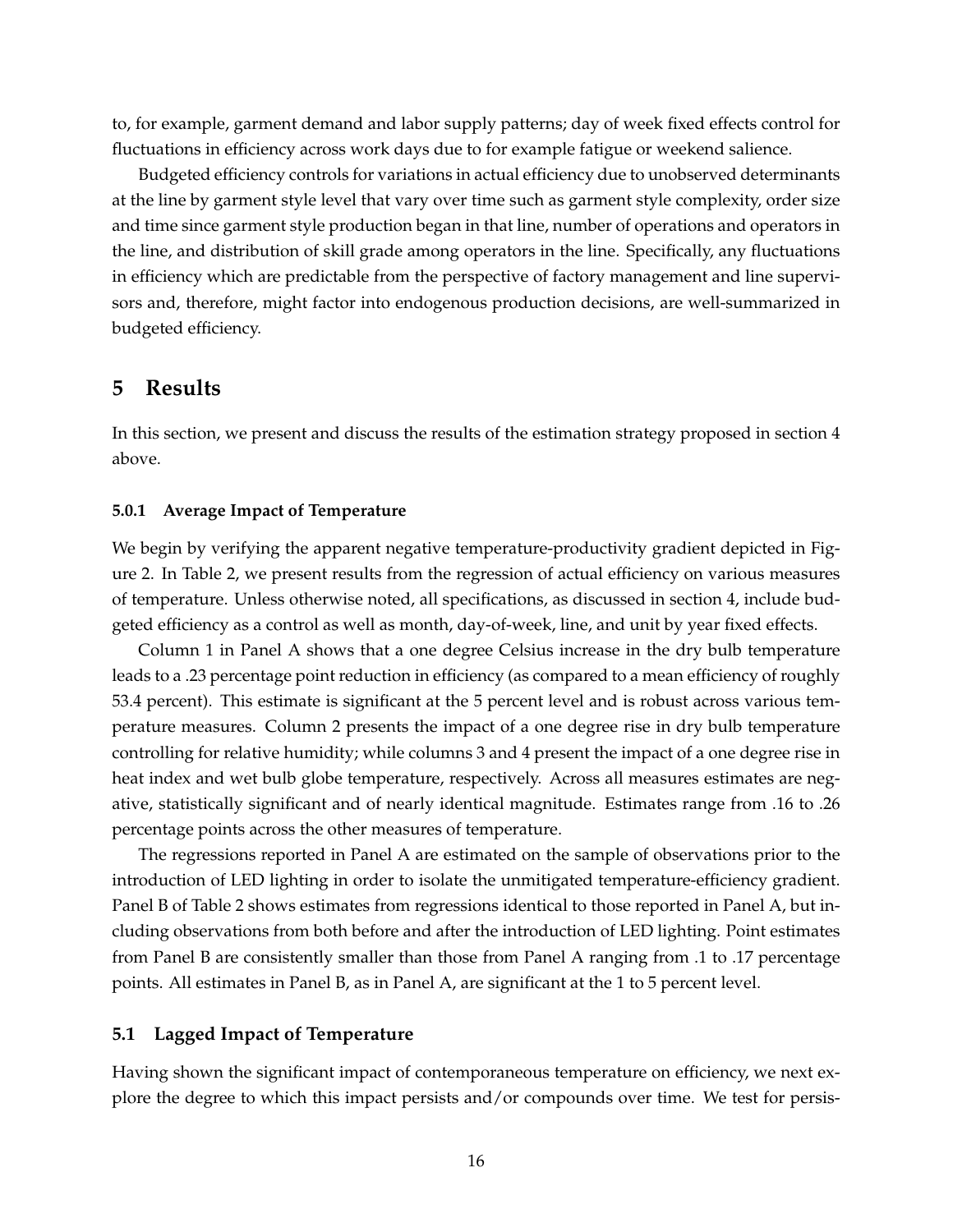tent, cumulative effects of temperature by re-estimating the regressions from Table 2 including the mean temperature over the prior week as an additional regressor. The results of these regressions are reported in Table 3. Once again, the point estimates in panel A correspond to the pre-LED sample; while Panel B presents estimates from the whole sample.

In Panel A, the point estimates on the one week lag are precisely estimated, negative, and large in magnitude across all measures of temperature. Point estimates are more than 50 percent larger than the contemporaneous effect of temperature, presented in panel A of Table 2. These results suggest that the effect of temperature on efficiency does in fact persist or even compound. Estimates in Panel B are less precisely estimated and the magnitudes are less than half of those from Panel  $A<sup>14</sup>$ 

Note that when the 1 week lagged temperature is included, estimates of the effect of contemporaneous daily temperature on efficiency become smaller and less significant. This is most likely due to the strong serial correlation in temperature. The pairwise correlations between yesterday's temperature, today's temperature, and tomorrow's are upwards of .8. Therefore, it is unfortunately impossible to determine which day's temperature in the past week is driving the effect of the 1 week lagged temperature, or if all the days in the past week are impactful. In Table A.2, we repeat the analysis from Table 3, but disaggregate the 1 week lagged temperature into the temperatures from each of the 7 days in the last week and include these days 1 at a time. The results indicate that indeed all the days in the past week negatively impact current efficiency, but due to the serial correlation only some of the coefficients are statistically significant.

Next, we explore the impact of temperature on worker attendance. Considering that when the work attendance decision is made in the morning the temperature is still quite mild, we do not expect that contemporaneous temperature will have much of an effect on attendance. Of course, information on temperature forecasts might be available and the high serial correlation in temperature indicates that the temperature from the day before provides a reasonable forecast; however, empirical estimates of the effects of contemporaneous temperature alone on attendance show little evidence of an effect (not reported).

However, we suspect that lagged temperature might impact future attendance, perhaps by way of exhaustion. We estimate regressions identical to those reported in Table 3, but with a binary for whether the worker attended a full day of work as the outcome. While partial attendance, particularly leaving early due to heat exhaustion, might also be of interest, we focus here on full day attendance because partial absences are extremely rare in the data (less than 1 percent). We present results from these regressions in Table 4.

Notice these data are available at the worker level, rather than the production line level. Accordingly, the sample of observations is much larger. The results indicate that the probability that a worker comes to work today is indeed reduced by the mean temperature over the prior week.

 $14$ The fact that the estimates include observations after the introduction of LED lighting presented in Panel A are attenuated and insignificant might indicate that the introduction of LED lighting offsets the persistent impacts of temperature on efficiency as well. However, there is insufficient residual variation in the interaction of the 1 week lagged temperature with LED after controlling for the interaction of LED with contemporaneous temperature.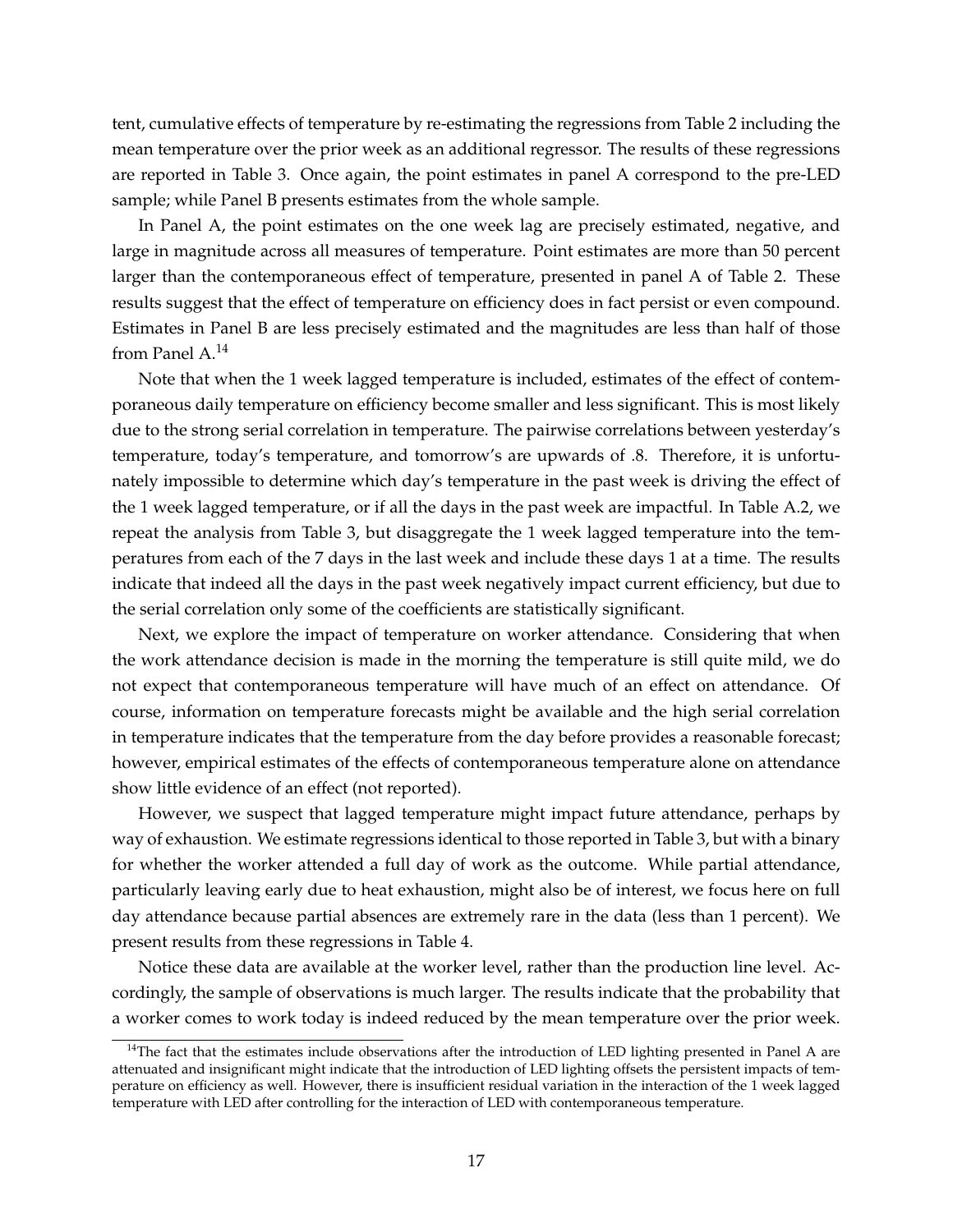A one degree celsius increase in mean temperature over the prior week leads to a .45 percentage point reduction in the probability of attending in the preferred specification (estimates range from .13 percentage points to .65). Estimates are quite similar from both the sample of observations prior to LED introduction (reported in Panel A) and the whole sample (reported in panel B).

On the other hand, consistent with the discussion above, point estimates of the contemporaneous effect of temperature on attendance are consistently insignificant and an order of magnitude smaller than those of the 1 week lagged temperature.<sup>15</sup> Taken together, we interpret the results for attendance as evidence that labor supply is not the primary mechanism of impact for contemporaneous temperature on efficiency. On the other hand, labor supply impacts of lagged temperature might be contributing to the persistent, cumulative effects of temperature on efficiency depicted in Table 3. We do not push the interpretation of lagged impacts further due to concerns regarding serial correlation in temperature, and undertake specification robustness checks in Table A.3 to partially alleviate concerns regarding serial correlation in temperature.

#### **5.2 LED and the Temperature-Efficiency Gradient**

Having established the impacts of temperature on production outcomes, we next investigate the degree to which LED attenuates these impacts. We regress actual efficiency on the interactions of our four measures of temperature with a dummy for the presence of LED lighting in the factory along with the main effects of temperature and LED introduction. The remainder of the specification is identical to that presented in Table 2. The results of these regressions are presented in Table 5. Estimates of the coefficients on the interaction of LED introduction with all measures of temperature are positive, statistically significant, and large in magnitude relative to the main effects of temperature. The estimates overall provide strong evidence that the partial replacement of incandescent bulbs with LED bulbs significantly offset the negative impact temperature on production efficiency.

The results in column 1 indicate that the introduction of LED lighting offsets .24 percentage points in efficiency loss for each degree of temperature. This amounts to roughly a 75% reduction in the impact of temperature on efficiency. The final row of Table 4 shows that the impact of temperature on efficiency net of attenuation from LED introduction is only weakly negative and insignificant. Estimates in columns 2 through 4 using alternate measures of temperature are very similar with LED introduction significantly offsetting the negative effects of temperature.

While we may not necessarily expect that LED has as strong a mitigative effect on the impacts of lagged temperature, we are not able to explicitly test for this effect. In the data, due to the strong serial correlation in temperature, there is insufficient independent variation in the interaction of LED with the 1 week lagged mean of temperature once we control for the interaction of the contemporaneous temperature with LED. Similarly, given the evidence of minimal effects of contemporaneous temperature on attendance, we do not report results from regressions of attendance

 $15$ Results from specifications regression attendance on only the contemporaneous temperature also show no evidence of an impact of LED and are available upon request.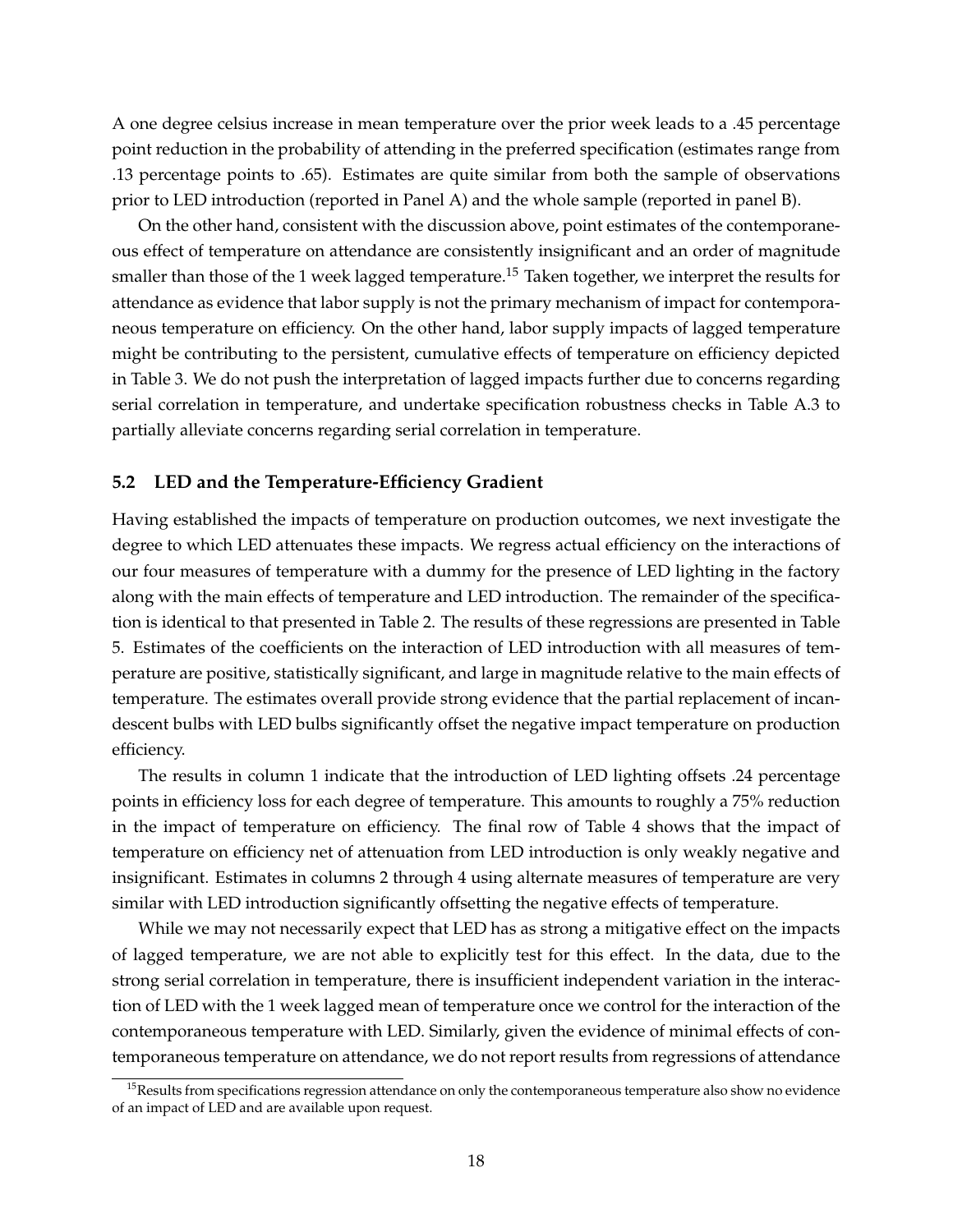on the interaction of temperature with LED introduction.<sup>16</sup>

#### **5.2.1 Distributional Impacts of Temperature**

In Table 6, we investigate the degree to which the temperature-efficiency gradient has different slopes above and below the median of the temperature distribution, and accordingly, the degree to which the mitigative impact of LED is more strongly realized at above or below median temperatures. The regressions reported in Table 6 are identical to those in the first columns of Tables 2 and 5, with added triple interactions of heat index, LED, and dummies for temperatures below and above the median. The main effect of the below median dummy is omitted to preserve the constant.

The results suggest that indeed the slope of the temperature-efficiency gradient is steeper below the median without LED, but this relationship does not appear in the whole sample . The mitigative impact of LED appears to be strongest for below median temperatures as well. These results could perhaps indicate that at sufficiently high temperatures the reduction in indoor temperature due to LED lighting replacement is less noticeable.<sup>17</sup>

#### **5.3 Main Effect and Exogeneity of LED Introduction**

As mentioned in section 3 above, there are several channels by which LED might affect efficiency directly, in addition to its demonstrated mitigative effect on the temperature-efficiency gradient. For example, changes in the quality and quantity of light might improve attention and sight, which in turn affect efficiency. However, the preliminary evidence presented in Figure 5 does not support a main effect. In order to verify Figure 5, we regress actual efficiency on the introduction of LED in the usual specification, but with temperature and its interaction with LED omitted. The results are reported in column 1 of Table 7 and show no evidence of a main effect of LED introduction on efficiency.

We also conduct checks of the exogeneity of the timing of the roll-out of LED bulb replacement across factory units. To the degree that temperature deviations from monthly means are plausibly exogenous, we do not necessarily need LED roll-out to also be exogenous in order to interpret the coefficient on the interaction of LED introduction and temperature in the main results as causal. That is, any correlation of LED introduction timing with unobservable determinants of efficiency across factories or over time ought to be addressed by the inclusion of the main effect of LED introduction, so long as these unobservables are orthogonal to temperature deviations within month. Furthermore, as mentioned in section 2, senior managers at the garment factories indicated that LED introduction was driven mostly by efforts to comply with changing environmental policies of the companies of specific buyers.

 $16$ <sup>16</sup>The results show no evidence of a role for LED and are available upon request.

 $17$ Notice these regression results do not necessarily match the preliminary evidence depicted in Figure 3. This is likely due to the month fixed effects which restrict comparisons of efficiency to days within a month and remove the contribution of seasonal patterns to the temperature-efficiency gradient.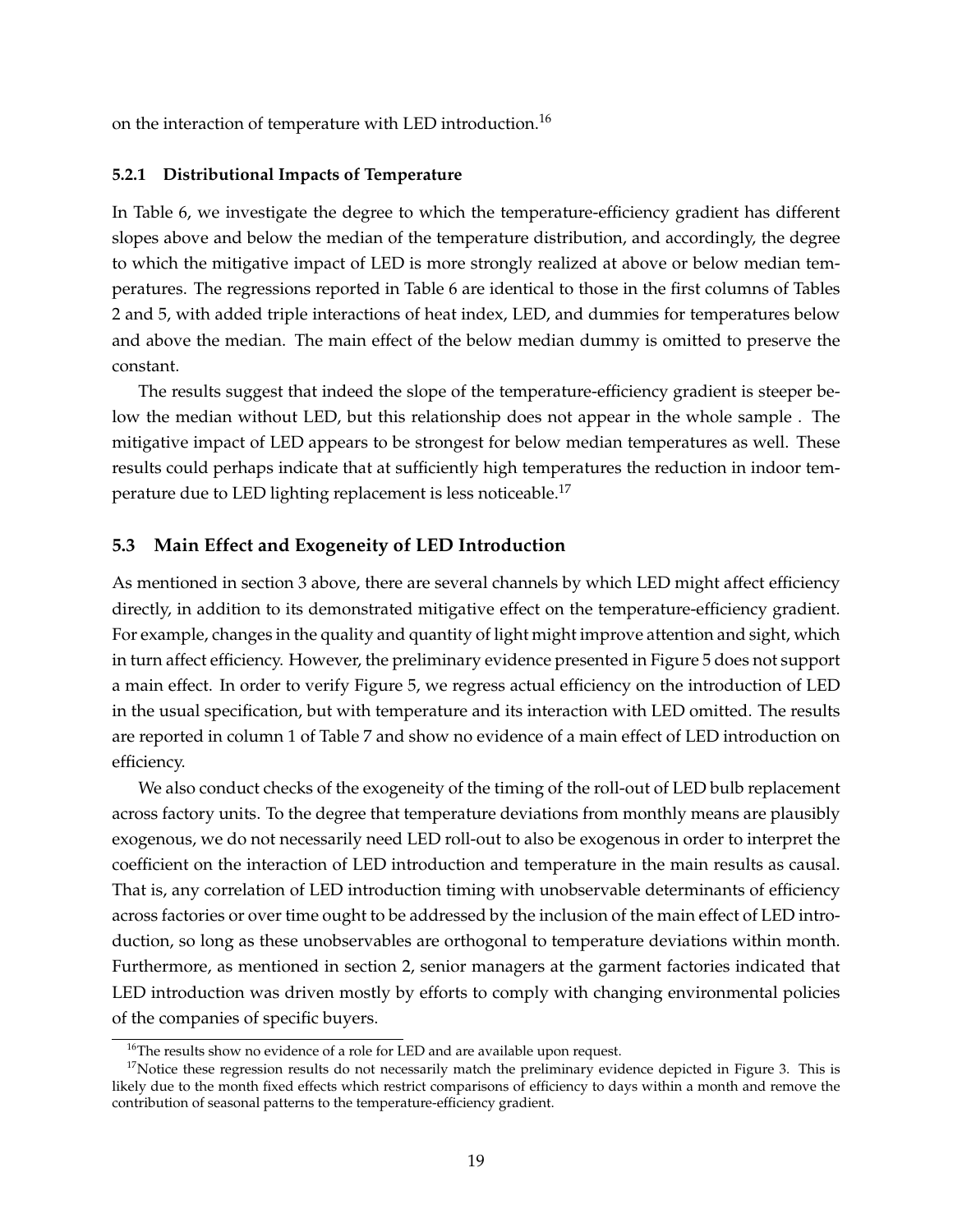

Nevertheless, for the sake of interpretation and external validity, we investigate determinants of the timing of LED introduction. Specifically, we investigate the degree to which standard allowable minutes, budgeted efficiency, scheduled quantity, and target quantity correlate with LED introduction. That is, to the extent that LED replacement is, for example, more likely during lean production times or less likely during the production of large orders from important buyers, these will be reflected in the scheduled quantity and budgeted efficiency for the days leading up to LED introduction.

We first regress SAM on LED introduction to check whether the timing of LED roll-out coincided with the arrival of orders for more or less complex garments. The results of this regression are reported in column 2 of Table 7 and show no evidence of a relationship between SAM and LED roll-out.

We next plot budgeted efficiency against the date relative to LED introduction using data from the quarters before and after LED introduction for each factory unit. This plot is presented in Figure 6 and shows no clear evidence of abnormal trends in budgeted efficiency leading up to LED introduction. Next, we perform the regression analog to Figure 6 by regressing budgeted efficiency on the date relative to LED introduction, again including the usual fixed effects. The results of this regression are reported in column 3 of Table 7 and provide no evidence of any correlation.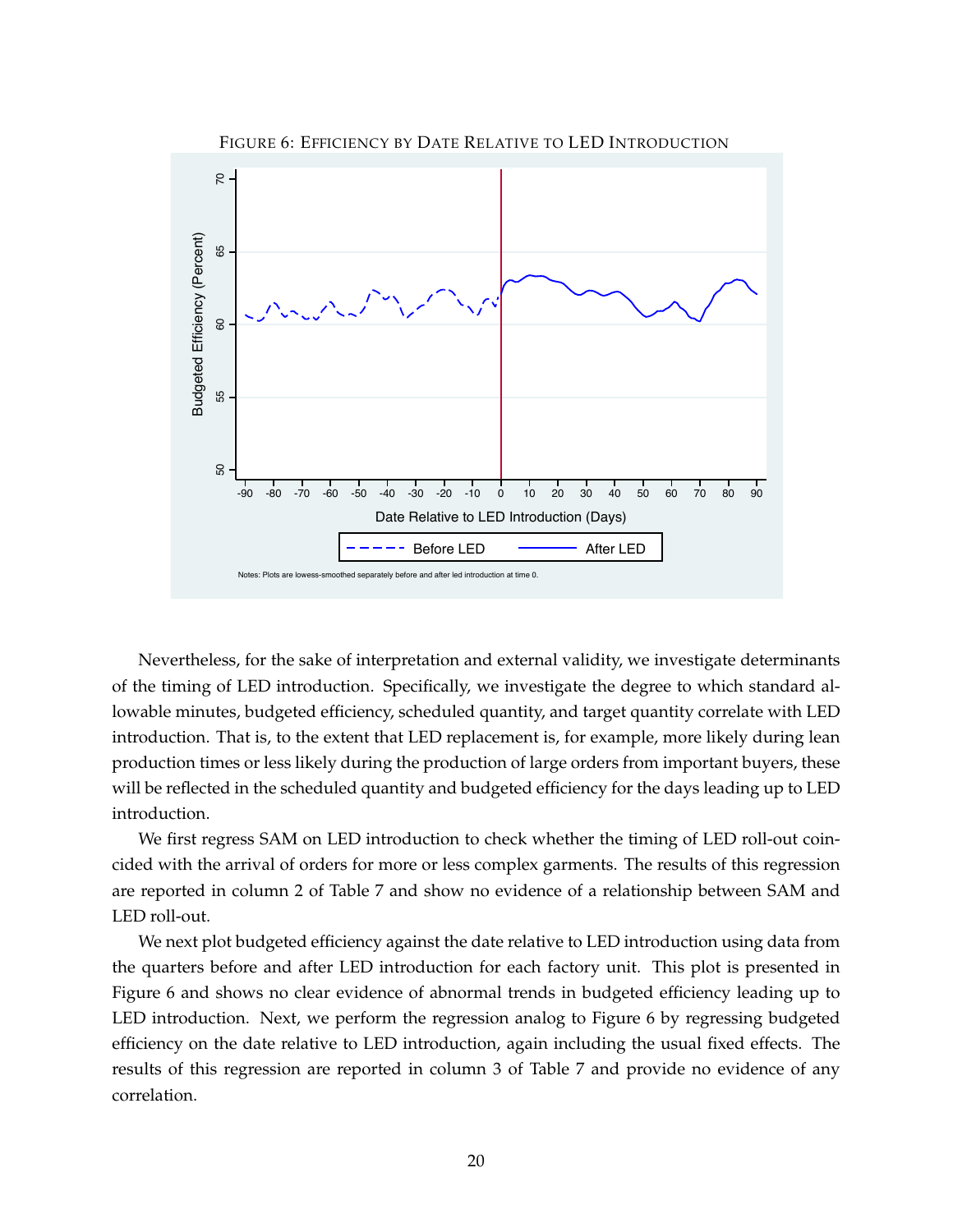FIGURE 7: SCHEDULED QUANTITY BY DATE RELATIVE TO LED INTRODUCTION



We then repeat both exercises for scheduled quantity. The plot of scheduled quantity against the date relative to LED introduction is presented in Figure 7. The results from the analogous regression are reported in columns 4 of Table 7. Both further support the exogeneity of the introduction of LED lighting.

### **6 Discussion**

The promise of climate change mitigation is tempered by the willingness of individuals and firms to adopt these beneficial technologies on a large scale. This willingness, in turn, is a function of the private returns to adoption, which, for most mitigation strategies, are cited as low or negative even when the public benefits are large. In this study, we show that the introduction of energy-saving LED lighting in Indian garment factories has substantial productivity co-benefits. In particular, the introduction of LEDs eliminates 75% percent of the negative impact of temperature on worker efficiency.

What are the benefit-cost implications for the firm of this productivity impact? From the coefficient estimates in Table 4, we find that, at the average daily heat index of 29.669, LED introduction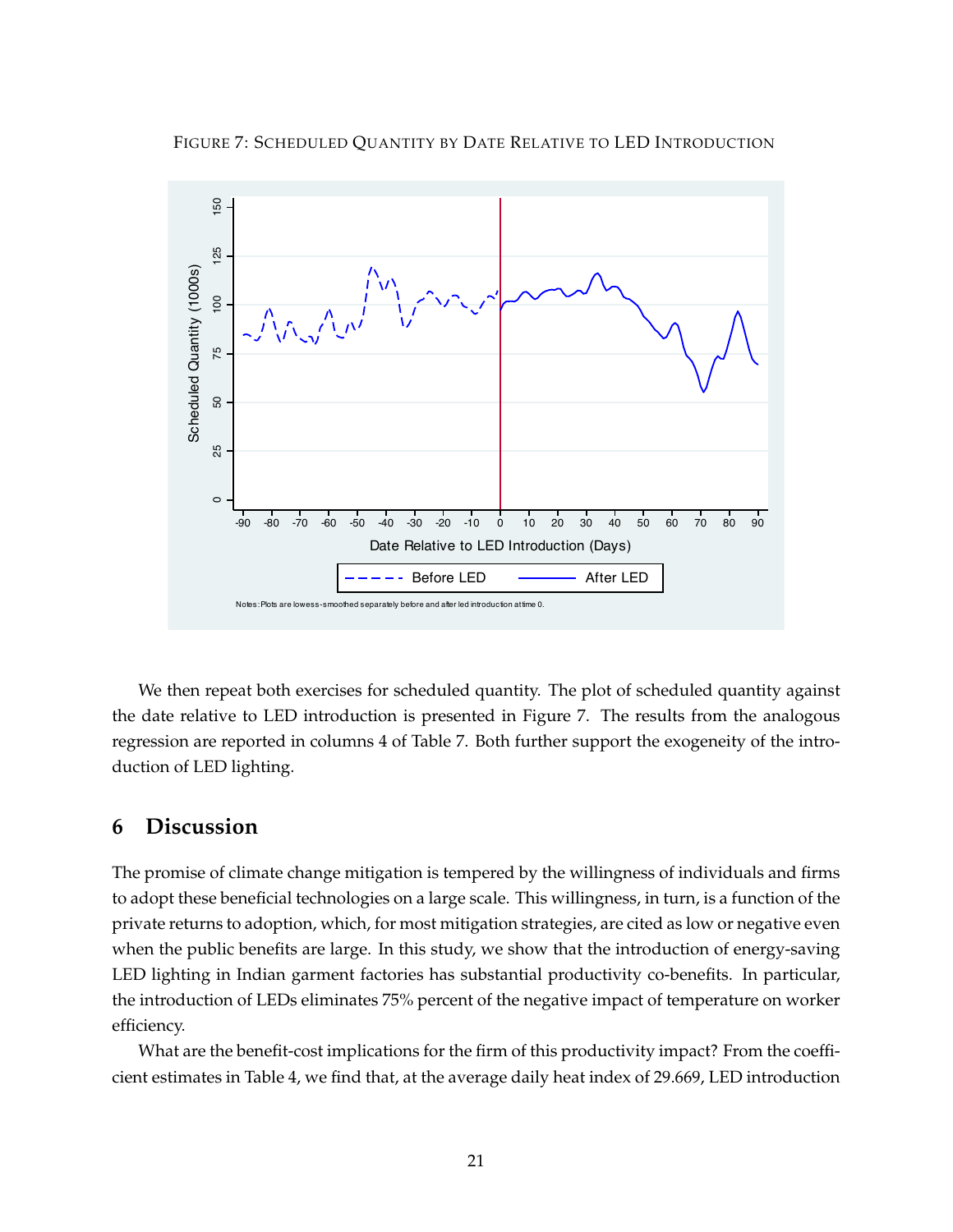is associated with an increase in efficiency of -3.87 + (.15 x 29.669) = .58 percentage points.<sup>18</sup> What does this mean to the firm? Senior management at the firm we worked with estimated that the profit gains for each percentage point gain in efficiency were 0.2 percentage points (a fifth of every point gained in efficiency is translated to profit). Thus, at 1,067.58 dollars (USD), the approximate value of profit per factory unit per operating day, LED introduction results in a profit increase of about 41.4 USD per factory unit per operating day, or 12,922.46 USD per factory per year. This is equivalent to about 3.9 percent of daily profit per unit. Put another way, installing LEDs results in each factory unit "gaining" 12 additional days in profit per year.

How does this estimate change the benefit-cost calculations of LED adoption for the firm? To begin with, we obtained energy cost-savings calculations the firm used when making its LED adoption choices. Management estimated that the total energy and operating cost savings per year per factory unit of LEDs (as compared with CFL bulbs, which were being used before LED introduction) were approximately 1,83,000 rupees (INR), or about 3,000 USD. The productivity savings we compute are more than 4 times this amount. The cost of replacing a single factory's bulbs to LEDs is 3,84,000 INR, or about 6,300 USD. Thus, if only energy savings were taken into account, it would take more than 2 years to break even. But when the productivity benefits are included, the firm breaks even within 5 months of LED introduction.

In addition to the private benefits of increased productivity and energy cost savings, the replacement of LED lighting has public benefits of avoided damages due to reduced carbon emissions. On average, the LED replacement saves 18,000 KWh of electricity per factory unit per year, which in this case reduces electricity emissions by about 3.73  $\text{t}$ C emissions per unit per year.<sup>19</sup> Valuing this reduction of carbon emissions at the Nordhaus (2008) estimate of \$27/tC (a 2005 carbon price) gives us avoided damages of \$101.23 per unit per year, and valuing this at the mean value of the review by Tol (2005) of \$93/tC yields avoided damages of \$345.68 per unit per year. Interestingly, at the current estimates of carbon prices, these benefits are relatively small in comparison to the annual private benefits.<sup>20</sup>

We believe our work is an important first step in quantifying private co-benefits of climate change mitigation strategies, but that much more needs to be done to quantify the full returns to the variety of mitigation strategies. For example, as Knittel and Sandler (2011) suggest, carbon taxes likely have health benefits due to decreases in local air pollution. If consumers internalize these benefits, the effective costs of the tax will be substantially lower. Whether similar co-benefits exist for other types of mitigation – e.g., renewable energy investments, public transport systems, energy-efficient built environments, etc. – is an open and vital question.

<sup>&</sup>lt;sup>18</sup>We use the coefficient on the impact of heat index on efficiency here because it is the most conservative estimate of the various temperature measures we use.

<sup>&</sup>lt;sup>19</sup>The conversion from electricity consumption to carbon emissions is done as follows: According to the CO2 Baseline Database for the Indian Power Sector (version 8) by the Central Electricity Authority of India, a MWh of electricity generated on the Southern grid causes 0.76 tCO2 of emissions. Thus, 18,000 KWh causes about 13.68 tCO2, or about 3.73 tC.

 $20$ Adding the corresponding reduction in local air pollutants would increase the valuation of public benefits, but given the sparsity of accurate data regarding marginal damages of local pollutants in Bangalore, we are unable to include this valuation in this study.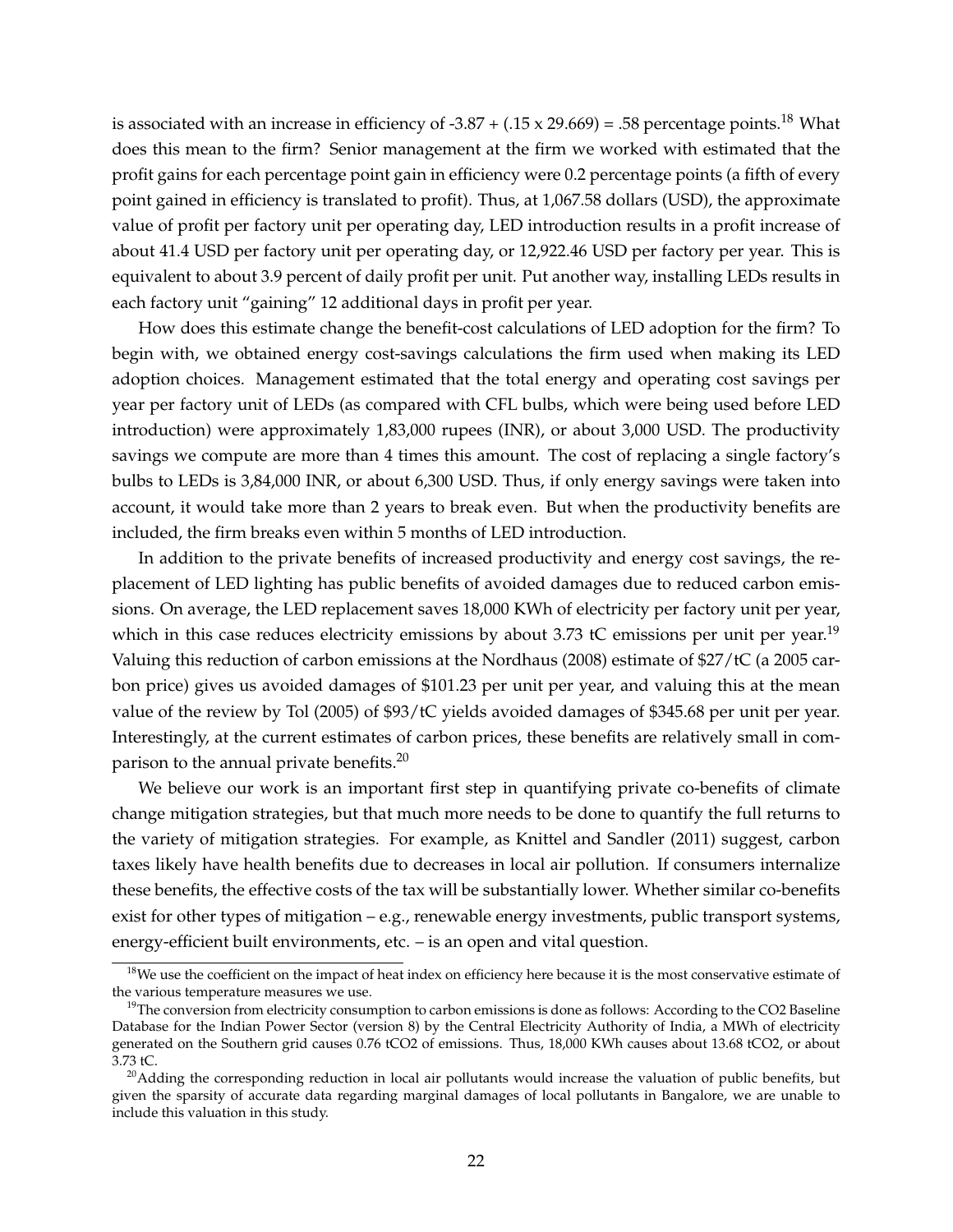## **References**

- Allcott, H. and Taubinsky, D. (2013). The lightbulb paradox: Evidence from two randomized control trials. *working paper*.
- Bandiera, O., Barankay, I., and Rasul, I. (2007). Incentives for managers and inequality among workers: evidence from a firm-level experiment. *The Quarterly Journal of Economics*, 122(2):729– 773.
- Bandiera, O., Barankay, I., and Rasul, I. (2009). Social connections and incentives in the workplace: Evidence from personnel data. *Econometrica*, 77(4):1047–1094.
- Bandiera, O., Barankay, I., and Rasul, I. (2010). Social incentives in the workplace. *The Review of Economic Studies*, 77(2):417–458.
- Barreca, A., Clay, K., Deschenes, O., Greenstone, M., and Shapiro, J. S. (2013). Adapting to climate change: The remarkable decline in the u.s temperature-mortality relationship over the 20th century.
- Bloom, N., Eifert, B., Mahajan, A., McKenzie, D., and Roberts, J. (2013). Does management matter? evidence from india. *The Quarterly Journal of Economics*, 128(1):1–51.
- Bloom, N. and Van Reenen, J. (2010). Why do management practices differ across firms and countries? *The Journal of Economic Perspectives*, pages 203–224.
- Bollen, J., Guay, B., Jamet, S., and Corfee-Morlot, J. (2009). Co-benefits of climate change mitigation policies: literature review and new results. Technical report, OECD Publishing.
- Burgess, R., Deschenes, O., Donaldson, D., and Greenstone, M. (2011). Weather and death in india. *Cambridge, United States: Massachusetts Institute of Technology, Department of Economics. Manuscript*.
- Burgess, R., Deschenes, O., Donaldson, D., and Greenstone, M. (2013). The unequal effects of weather and climate change: Evidence from mortality in india.
- Cameron, A. C., Gelbach, J. B., and Miller, D. L. (2011). Robust inference with multiway clustering. *Journal of Business & Economic Statistics*, 29(2).
- Danet, S., Richard, F., Montaye, M., Beauchant, S., Lemaire, B., Graux, C., Cottel, D., Marecaux, N., ´ and Amouyel, P. (1999). Unhealthy effects of atmospheric temperature and pressure on the occurrence of myocardial infarction and coronary deaths a 10-year survey: The lille-world health organization monica project (monitoring trends and determinants in cardiovascular disease). *Circulation*, 100(1):e1–e7.
- De Mel, S., McKenzie, D., and Woodruff, C. (2012). Enterprise recovery following natural disasters. *The Economic Journal*, 122(559):64–91.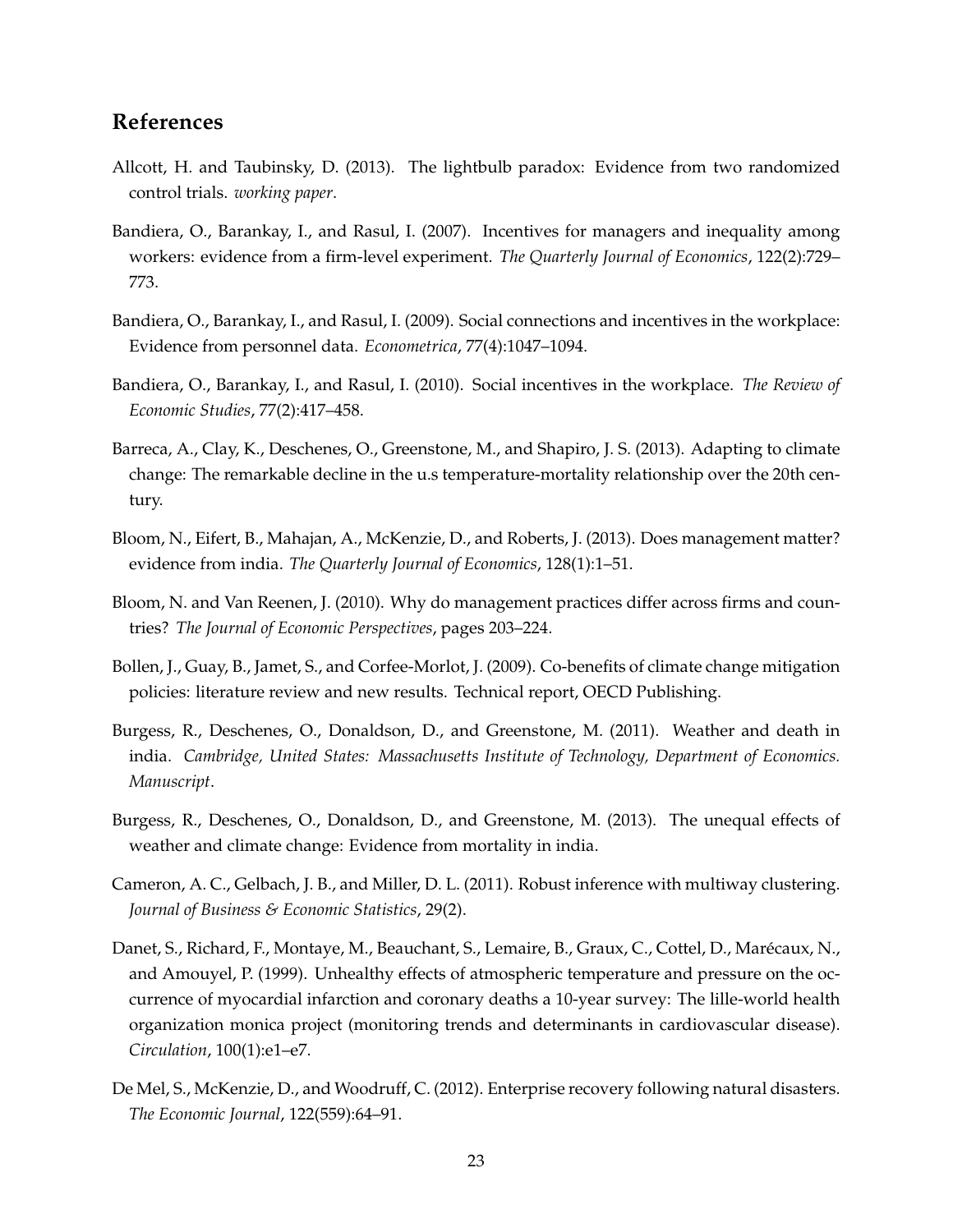- Deschênes, O. and Greenstone, M. (2007). The economic impacts of climate change: Evidence from agricultural output and random fluctuations in weather. *The American Economic Review*, pages 354–385.
- Deschênes, O. and Greenstone, M. (2011). Climate change, mortality, and adaptation: evidence from annual fluctuations in weather in the us. *American Economic Journal: Applied Economics*, 3(4):152–185.
- Enander, A. E. (1989). Effects of thermal stress on human performance. *Scandinavian journal of work, environment & health*, pages 27–33.
- Graff Zivin, J. and Neidell, M. (2010). Temperature and the allocation of time: Implications for climate change. *NBER working paper*, (w15717).
- Graff Zivin, J. and Neidell, M. (2012). The impact of pollution on worker productivity. *American Economic Review*, 102:3652–3673.
- Guiteras, R. (2009). The impact of climate change on indian agriculture. *Manuscript, Department of Economics, University of Maryland, College Park, Maryland*.
- Hancock, P. A., Ross, J. M., and Szalma, J. L. (2007). A meta-analysis of performance response under thermal stressors. *Human Factors: The Journal of the Human Factors and Ergonomics Society*, 49(5):851–877.
- Hanna, R. and Oliva, P. (2011). The effect of pollution on labor supply: Evidence from a natural experiment in mexico city. Technical report, National Bureau of Economic Research.
- Heal, G. and Park, J. (2013). Feeling the heat: Temperature, physiology & the wealth of nations. Technical report, National Bureau of Economic Research.
- Hjort, J. (2013). Ethnic divisions and production in firms. Technical report, CESifo Working Paper.
- Hsiang, S. M. (2010). Temperatures and cyclones strongly associated with economic production in the caribbean and central america. *Proceedings of the National Academy of Sciences*, 107(35):15367– 15372.
- IPCC (2013). *Working Group I contribution to the IPCC 5th Assessment Report "Climate Change 2013: The Physical Science Basis". Final Draft Underlying Scientific-Technical Assessment*. Cambridge University Press.
- Kala, N., Kurukulasuriya, P., and Mendelsohn, R. (2012). The impact of climate change on agroecological zones: evidence from africa. *Environment and Development Economics*, 17(6):663.
- Kjellstrom, T., Holmer, I., and Lemke, B. (2009). Workplace heat stress, health and productivity–an increasing challenge for low and middle-income countries during climate change. *Global Health Action*, 2.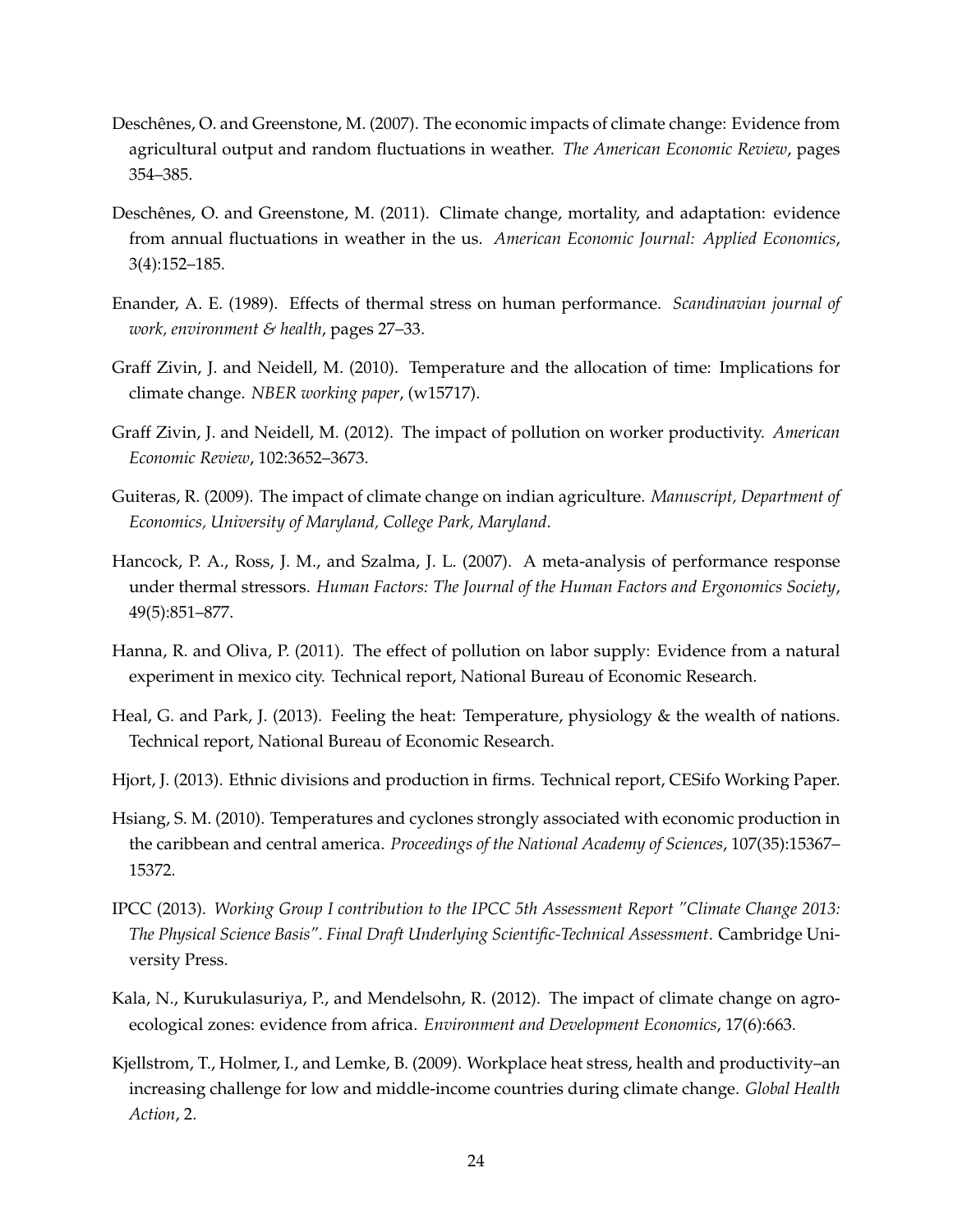- Knittel, C. R. and Sandler, R. (2011). Cleaning the bathwater with the baby: The health co-benefits of carbon pricing in transportation. Technical report, National Bureau of Economic Research.
- Kudamatsu, M., Persson, T., and Strömberg, D. (2012). *Weather and infant mortality in Africa*. Centre for Economic Policy Research.
- Kurukulasuriya, P., Mendelsohn, R., Hassan, R., Benhin, J., Deressa, T., Diop, M., Eid, H. M., Fosu, K. Y., Gbetibouo, G., Jain, S., et al. (2006). Will african agriculture survive climate change? *The World Bank Economic Review*, 20(3):367–388.
- Lemke, B. and Kjellstrom, T. (2012). Calculating workplace wbgt from meteorological data: a tool for climate change assessment. *Industrial Health*, 50(4):267–278.
- Lobell, D. B., Schlenker, W., and Costa-Roberts, J. (2011). Climate trends and global crop production since 1980. *Science*, 333(6042):616–620.
- Mendelsohn, R., Dinar, A., and Williams, L. (2006). The distributional impact of climate change on rich and poor countries. *Environment and Development Economics*, 11(02):159–178.
- Nordhaus, W. (2008). A question of balance.
- Parsons, K. (2010). *Human thermal environments: the effects of hot, moderate, and cold environments on human health, comfort and performance*. CRC Press.
- Pilcher, J. J., Nadler, E., and Busch, C. (2002). Effects of hot and cold temperature exposure on performance: a meta-analytic review. *Ergonomics*, 45(10):682–698.
- Ramsey, J. D., Burford, C. L., Beshir, M. Y., and Jensen, R. C. (1983). Effects of workplace thermal conditions on safe work behavior. *Journal of Safety Research*, 14(3):105–114.
- Roberts, M. J. and Tybout, J. R. (1996). Industrial evolution in developing countries: Micro patterns of turnover, productivity, and market structure.
- Staritz, C. (2010). *Making the Cut?: Low-income Countries and the Global Clothing Value Chain in a Post-quota and Post-crisis World*. World Bank Publications.
- Sudarshan, A. and Tewari, M. (2013). The economic impacts of temperature on industrial productivity: Evidence from indian manufacturing.
- Tol, R. S. (2005). The marginal damage costs of carbon dioxide emissions: an assessment of the uncertainties. *Energy policy*, 33(16):2064–2074.
- Vanhoorne, M. N., Vanachter, O. V., and De Ridder, M. P. (2006). Occupational health care for the 21st century: from health at work to workers' health. *International Journal of Occupational and Environmental Health*, 12(3):278–285.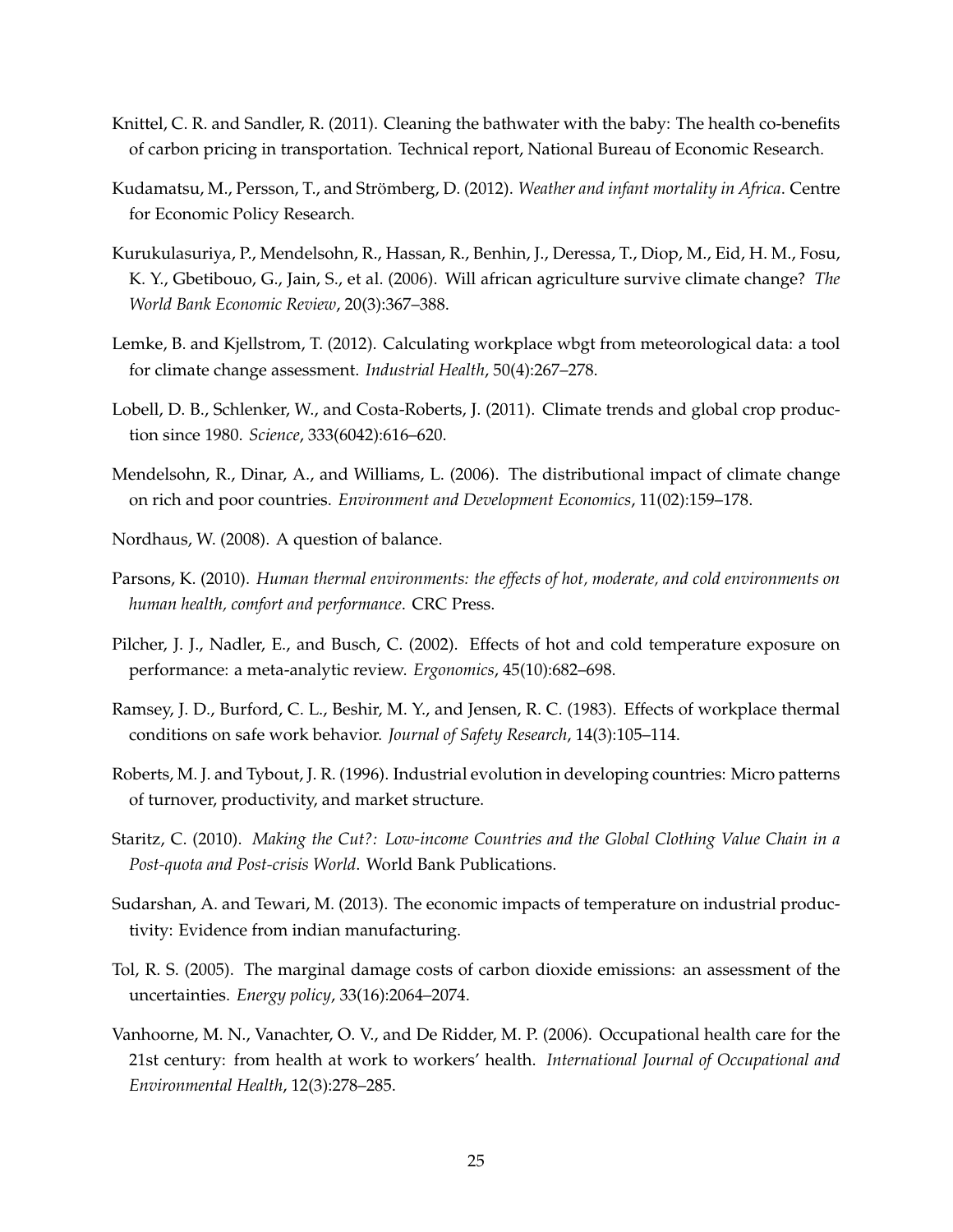### **A Additional Tables**

In appendix table A1, we test the robustness of our main results–that is, the main effect of temperature on efficiency, as well as the interaction of LED introduction and temperature–to the subtraction of a variety of fixed effects. In particular, we explore three alternate specifications. The first specification has no fixed effects, and daily budgeted efficiency is the only control variable. The second specification includes all the time fixed effects, namely year, month, and day of the week. The third specification includes unit by year, month, and day of the week fixed effects (in addition to daily budgeted efficiency as a control variable). We find that the results are very robust to these alternate specifications, and that the coefficients on temperature and the interaction of temperature and LED introduction are quite stable.

In appendix tables A2 and A3, we examine the impact of lagged daily temperature on production efficiency and attendance, respectively. We include the contemporaneous temperature as well as one of seven daily lags in turn. Thus, the first column includes contemporaneous temperature and a one-day lag, the second includes contemporaneous temperature and a two-day lag, and so on, for seven days respectively. Appendix table A2 presents the results of this specification for production efficiency, and table A3 for attendance. We notice that contemporaneous temperature negatively impacts production efficiency regardless of the lag measure used, but has a much smaller and statistically insignificant impact on attendance.

Furthermore, Table A2 shows that one-day and two day lags have a statistically insignificant impact on production efficiency, with lags further back in time, such as five or six day lags showing a more robust negative relationship with production efficiency. Part of the reason why lags closer to the contemporaneous temperatures may not show a significant relationship is that contemporaneous temperature is highly correlated with more recent lagged temperatures, and this correlation diminishes with lags further in time - e.g. the correlation between contemporaneous temperature and one-day lagged temperatures is about 0.887, whereas the relationship between contemporaneous temperature and seven-day lagged temperature is about 0.696.

Table A3 shows that one-day lagged temperature most strongly impacts attendance, likely through thermal stress as well as through its impact on expectations about the temperature the next day. Lags further back in time also have some predictive power regarding attendance, which likely works through the heat stress channel. Overall, the results from tables A2 and A3 support the evidence presented in the main paper.

In Table A4, we consider whether the mitigative impact of LED varies by whether a unit received LED earlier or later. Since we have unit by year fixed effects in all regression specifications, the estimates are not biased by the potential correlation of unit-level unobserved heterogeneity with the introduction of LED. Nevertheless, it is still instructive to examine whether units that adopted LED later exhibit differential impacts of LED on the productivity-temperature gradient. We divide our sample of 29 units into two - the first 14 units to receive LED are considered to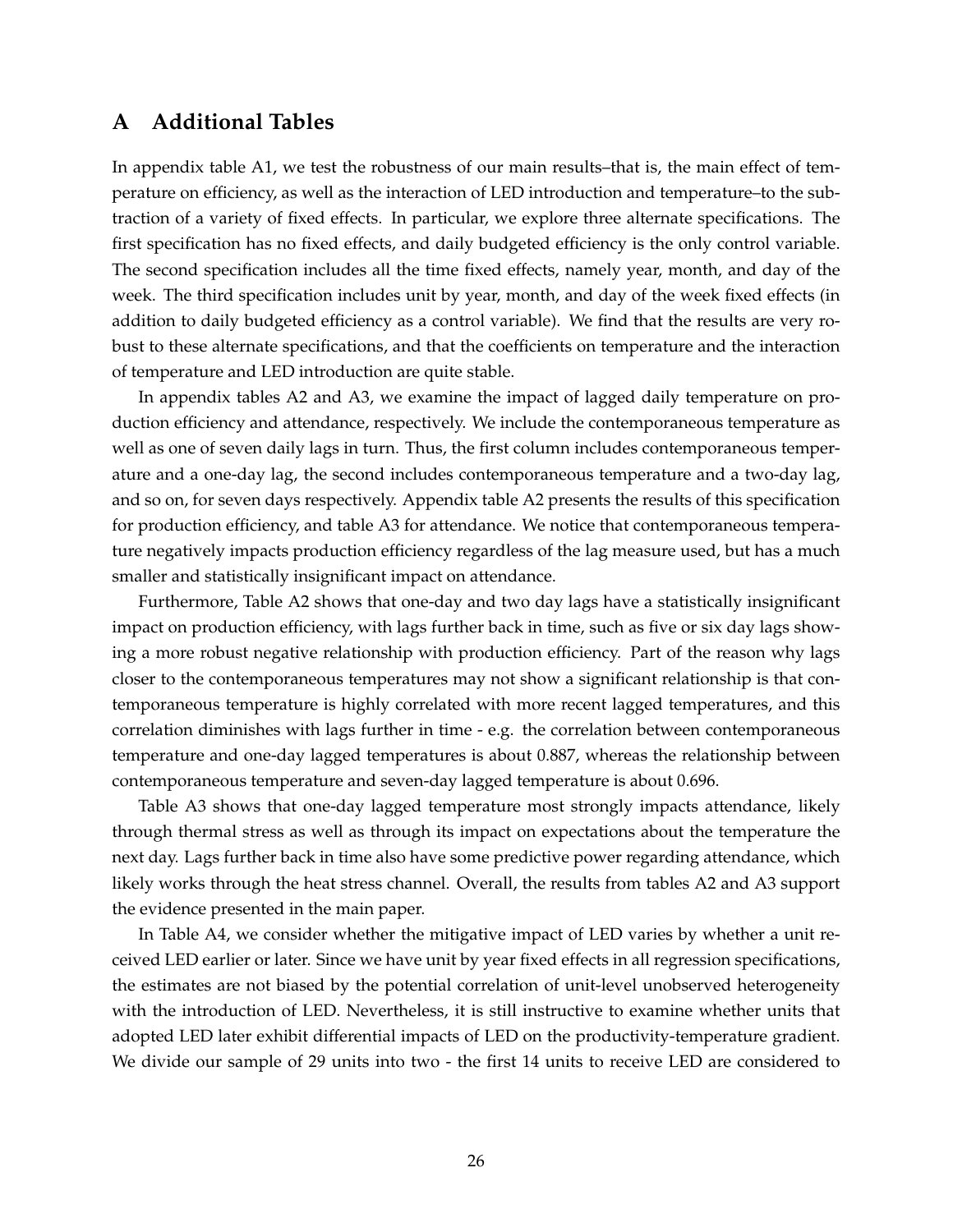have received LED relatively early and the other 15 relatively late.<sup>21</sup> Table A4 illustrates that the mitigative impact of LED does not vary by whether a unit received LED relatively late, since the triple interaction term between the LED dummy variable, temperature, and a dummy that takes the value 1 if the unit received LED relatively late and is 0 otherwise is not statistically significant. The other coefficients of interest - the interaction of the LED dummy and temperature and the main effect of temperature - are very similar to the estimates in Table 5. Temperature has a negative and statistically significant impact on production efficiency, and the introduction of LED mitigates a large portion of this negative relationship.

## **B Data Appendix**

We have daily line-level data from 29 factories in Bangalore. To ensure accurate estimation, we remove extreme outlier values as well as unrepresentative days (such as Sundays) from the dataset. The following factors are taken into consideration when deciding our final sample.

- We create a measure of the difference between the maximum and minimum date for which each line is observed divided by the total number of days for which it is observed. This measure essentially captures the proportion of time for which a line is observed relative to its time in the data. We remove observations for which this proportion is strictly greater than 1 (10 lines) and less than 0.38, which is the 5th percentile of the observations. This is done to ensure that the sample includes lines that are consistently producing, not ad hoc lines that are sometimes set up to fulfil rush orders or orders behind schedule.
- We remove lines observed greater than twice a day, about 0.6% of our observations, since these are likely coding errors. While it is possible that a line finished a set of orders and moved onto producing a different style of garment midway through the day, it is not possible that a line finished several sets of garment orders in a single day, since orders are usually for hundreds or thousands of garments per order. For lines that are observed more than twice a day, we consider mean actual efficiency and mean budgeted efficiency across the two styles produced that day.
- We remove extreme outliers from the efficiency and quantity produced. We consider all observations between the 5th and 95th percentile of the efficiency measurements, which ranges from about 3% to about 111%. After removing these values, we also trim physical quantity produced at the 1st and 99th percentile. These decisions were taken following meetings with the Industrial Engineering experts at the factory regarding what constitutes feasible values of output and efficiency.
- Finally, we remove Sundays as well as days which have very few lines, since these are likely regional holidays or days of unrepresentatively low productivity. We consider only days for

 $21$ The latter measures includes four units that did not have LED throughout our sample period.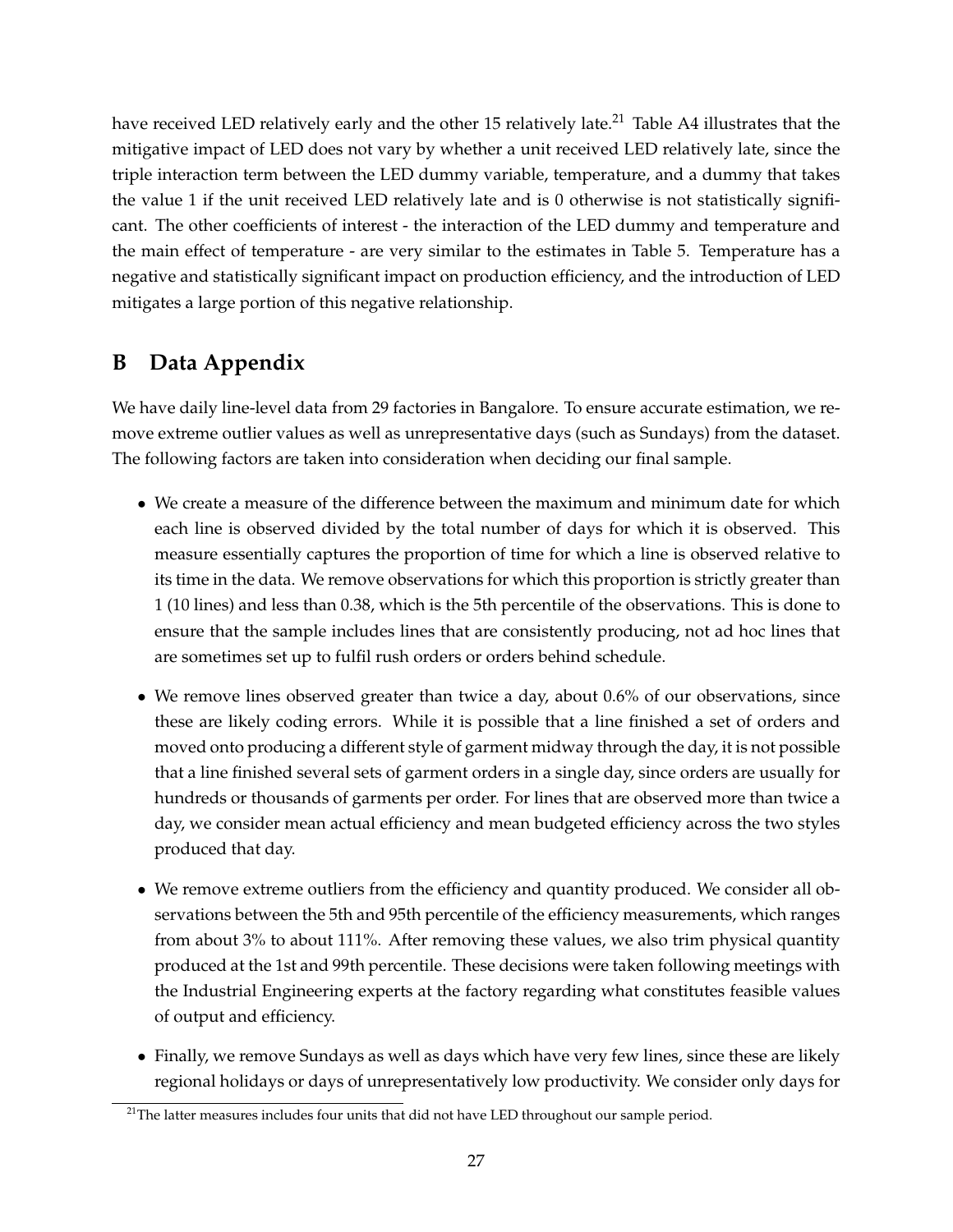which 117 or more lines are present in the data (the 1st percentile of observations).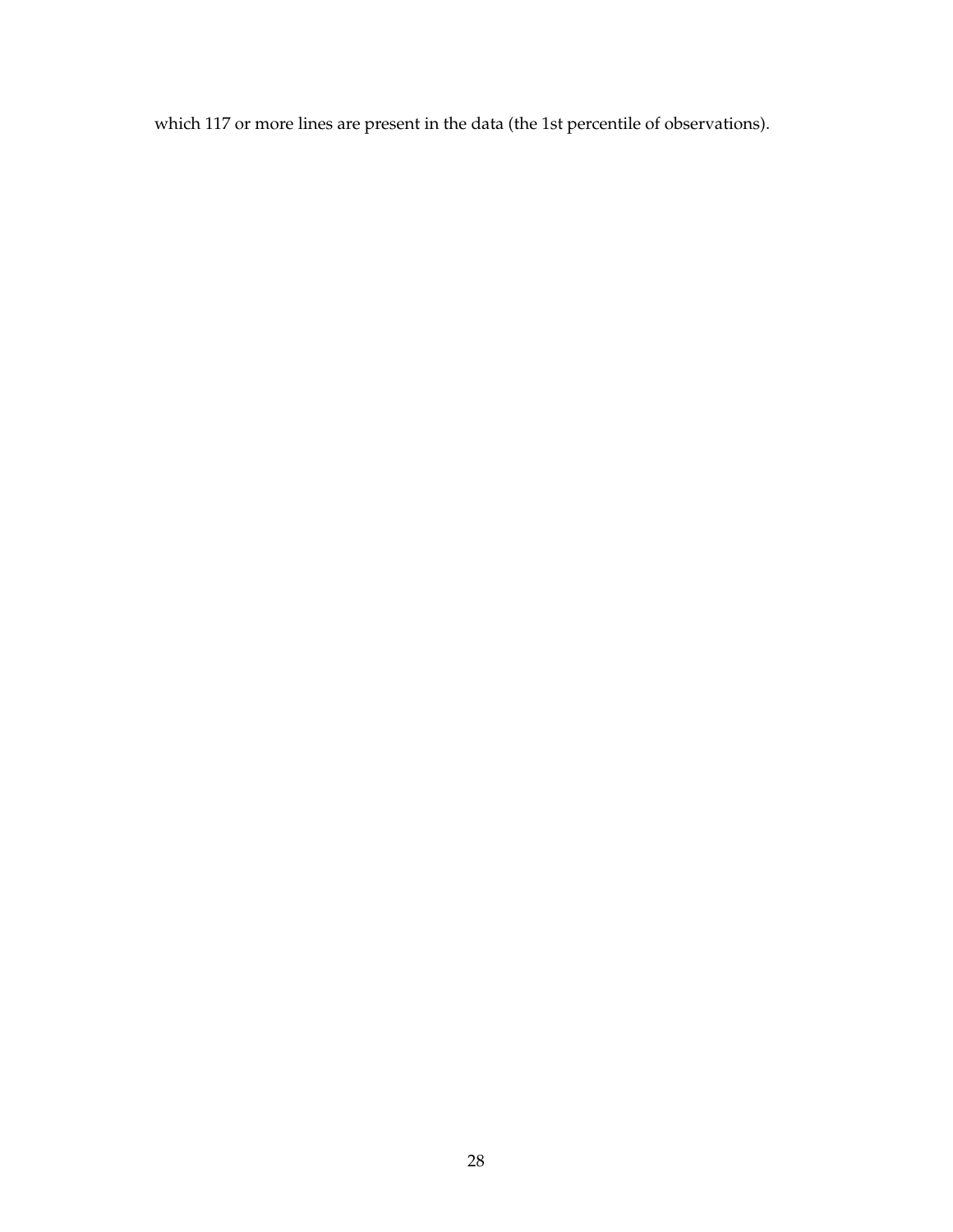## Table 1 Summary Statistics: Weather, Production, and LED Introduction

|                                                                                         | (1)                         |                     | (2)    |                    | (5)    |           |
|-----------------------------------------------------------------------------------------|-----------------------------|---------------------|--------|--------------------|--------|-----------|
|                                                                                         |                             | <b>Whole Sample</b> |        | <b>Without LED</b> |        | With LED  |
| Number of line-day observations<br>Number of lines<br>Number of days<br>Number of units | 214,968<br>446<br>941<br>29 |                     |        | 71,969             |        | 142,999   |
|                                                                                         | Mean                        | <b>SD</b>           | Mean   | <b>SD</b>          | Mean   | <b>SD</b> |
| Weather                                                                                 |                             |                     |        |                    |        |           |
| Temperature (degree Celsius)                                                            | 27.599                      | 2.786               | 27.441 | 2.730              | 27.679 | 2.811     |
| Relative Humidity (%)                                                                   | 67.418                      | 11.159              | 68.423 | 11.380             | 66.913 | 11.012    |
| Wet Bulb Globe Temperature (degree Celsius)                                             | 24.348                      | 1.921               | 24.289 | 1.903              | 24.377 | 1.929     |
| Heat Index (degree Celsius)                                                             | 29.669                      | 4.026               | 29.502 | 4.039              | 29.752 | 4.016     |
| Production                                                                              |                             |                     |        |                    |        |           |
| <b>Actual Efficiency</b>                                                                | 53.411                      | 21.452              | 52.054 | 21.411             | 54.095 | 21.440    |
| <b>Budgeted Efficiency</b>                                                              | 61.929                      | 11.364              | 63.325 | 10.490             | 61.226 | 11.717    |
| Standard Allowable Minutes (SAM)                                                        | 0.647                       | 0.365               | 0.067  | 9.512              | 0.660  | 0.392     |
| Attendance                                                                              |                             |                     |        |                    |        |           |
| 1(Present for Full Work Day)                                                            | 0.842                       | 0.365               | 0.849  | 0.358              | 0.839  | 0.367     |
| 1(Absent for Full Work Day)                                                             | 0.154                       | 0.361               | 0.147  | 0.354              | 0.157  | 0.364     |
|                                                                                         |                             |                     |        |                    |        |           |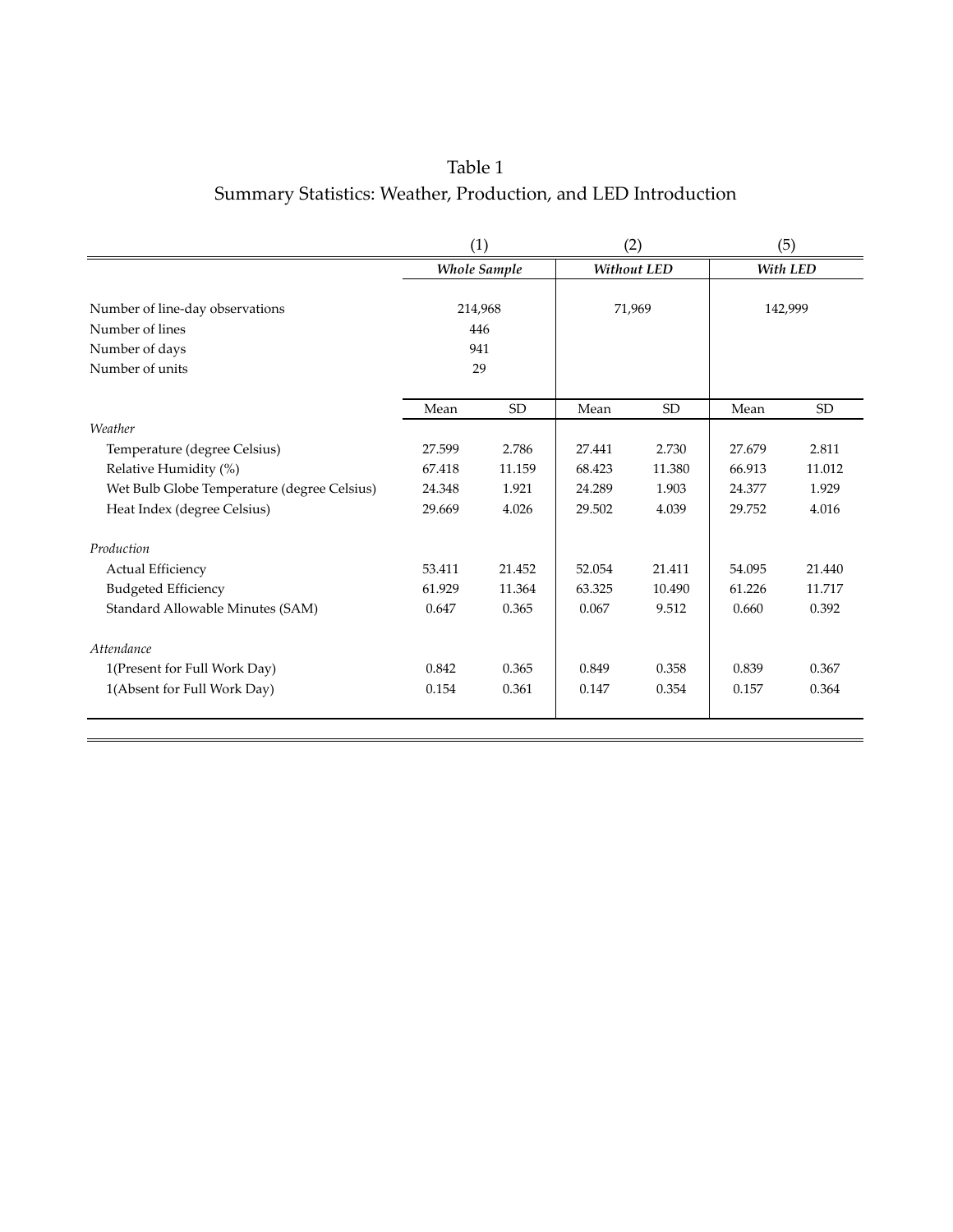## Table 2 Impact of Temperature on Production Efficiency

| Panel A: Without LED       | (1)               | (2)                                                 | (3)                                       | (4)                   |  |  |
|----------------------------|-------------------|-----------------------------------------------------|-------------------------------------------|-----------------------|--|--|
|                            | Actual Efficiency |                                                     |                                           |                       |  |  |
|                            |                   |                                                     | (Actual Production / Targeted Production) |                       |  |  |
|                            |                   |                                                     |                                           |                       |  |  |
| Temperature                | $-0.232**$        | $-0.211**$                                          |                                           |                       |  |  |
|                            | (0.0963)          | (0.0970)                                            |                                           |                       |  |  |
| Heat Index                 |                   |                                                     | $-0.161***$                               |                       |  |  |
|                            |                   |                                                     | (0.0587)                                  |                       |  |  |
| Wet Bulb Globe Temperature |                   |                                                     |                                           | $-0.263**$<br>(0.109) |  |  |
|                            | 0.0980            |                                                     |                                           |                       |  |  |
| Relative Humidity          |                   | (0.0887)                                            |                                           |                       |  |  |
|                            |                   |                                                     |                                           |                       |  |  |
| <b>Fixed Effects</b>       |                   | Month, Day of Week, Factory x Year, Production Line |                                           |                       |  |  |
|                            |                   |                                                     |                                           |                       |  |  |
| Observations               | 71,969            | 71,969                                              | 71,969                                    | 71,969                |  |  |
| R-squared                  | 0.228             | 0.229                                               | 0.228                                     | 0.229                 |  |  |
|                            |                   |                                                     |                                           |                       |  |  |
|                            |                   |                                                     |                                           |                       |  |  |
|                            |                   |                                                     |                                           |                       |  |  |
| Panel B: Whole Sample      | (1)               | (2)                                                 | (3)                                       | (4)                   |  |  |
|                            |                   | <b>Actual Efficiency</b>                            |                                           |                       |  |  |
|                            |                   |                                                     | (Actual Production / Targeted Production) |                       |  |  |
|                            |                   |                                                     |                                           |                       |  |  |
| Temperature                | $-0.152***$       | $-0.135**$                                          |                                           |                       |  |  |
|                            | (0.0591)          | (0.0590)                                            |                                           |                       |  |  |
| Heat Index                 |                   |                                                     | $-0.102***$                               |                       |  |  |
|                            |                   |                                                     | (0.0388)                                  |                       |  |  |
| Wet Bulb Globe Temperature |                   |                                                     |                                           | $-0.170**$            |  |  |
|                            |                   | 0.0622                                              |                                           | (0.0680)              |  |  |
| Relative Humidity          |                   | (0.0513)                                            |                                           |                       |  |  |
|                            |                   |                                                     |                                           |                       |  |  |
| <b>Fixed Effects</b>       |                   | Month, Day of Week, Factory x Year, Production Line |                                           |                       |  |  |
|                            |                   |                                                     |                                           |                       |  |  |
| Observations               | 214,968           | 214,968                                             | 214,968                                   | 214,968               |  |  |
| R-squared                  | 0.209             | 0.209                                               | 0.209                                     | 0.209                 |  |  |
|                            |                   |                                                     |                                           |                       |  |  |

Notes: Cameron, Gelbach, Miller (2011) two-way clustered standard errors in parentheses (\*\*\* p<0.01, \*\* p<0.05, \* p<0.1). Clustering is done at the production line and day level. All measures of temperature are in degree Celsius. All regressions include daily budgeted efficiency as a control variable.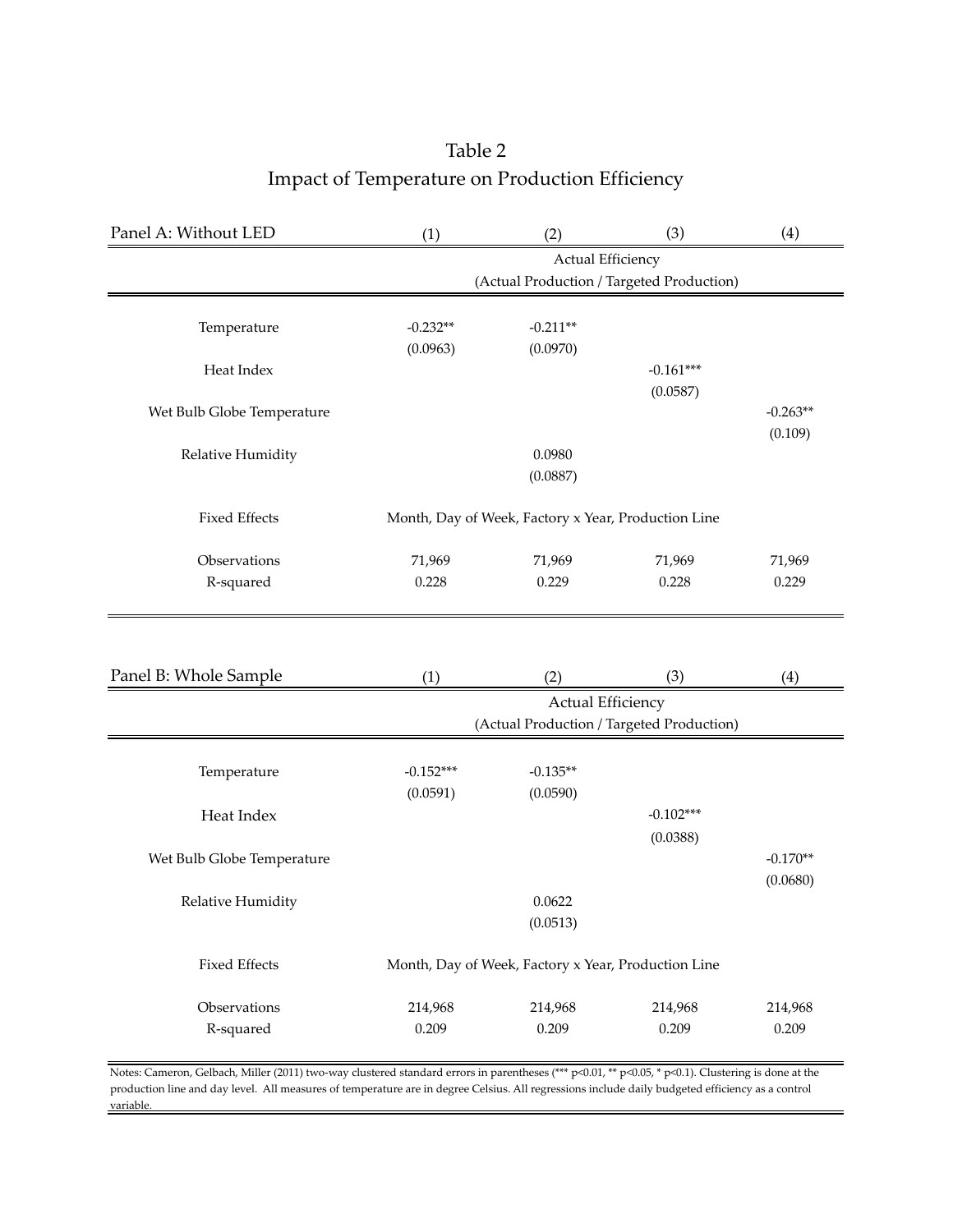### Table 3 Impact of Lagged Temperature on Production Efficiency

| Panel A: Without LED                    | (1)                               | (2)                               | (3)                                                 | (4)                    |
|-----------------------------------------|-----------------------------------|-----------------------------------|-----------------------------------------------------|------------------------|
|                                         |                                   |                                   | Actual Efficiency                                   |                        |
|                                         |                                   |                                   | (Actual Production / Targeted Production)           |                        |
| Temperature                             | $-0.155$<br>(0.0984)              | $-0.147$<br>(0.0994)              |                                                     |                        |
| Temperature (1 Week Lag)                | $-0.340**$<br>(0.149)             | $-0.312**$<br>(0.154)             |                                                     |                        |
| Heat Index                              |                                   |                                   | $-0.103*$<br>(0.0593)                               |                        |
| Heat Index (1 Week Lag)                 |                                   |                                   | $-0.260***$<br>(0.0883)                             |                        |
| Wet Bulb Globe Temperature              |                                   |                                   |                                                     | $-0.177$<br>(0.111)    |
| Wet Bulb Globe Temperature (1 Week Lag) |                                   |                                   |                                                     | $-0.462***$<br>(0.178) |
| Relative Humidity                       |                                   | 0.0980<br>(0.0887)                |                                                     |                        |
| <b>Fixed Effects</b>                    |                                   |                                   | Month, Day of Week, Factory x Year, Production Line |                        |
| Observations<br>R-squared               | 71,969<br>0.229                   | 71,969<br>0.230                   | 71,969<br>0.229                                     | 71,969<br>0.230        |
| Panel B: Whole Sample                   | (1)                               | (2)                               | (3)<br>Actual Efficiency                            | (4)                    |
|                                         |                                   |                                   | (Actual Production / Targeted Production)           |                        |
| Temperature<br>Temperature (1 Week Lag) | $-0.114*$<br>(0.0632)<br>$-0.154$ | $-0.108*$<br>(0.0623)<br>$-0.129$ |                                                     |                        |
| Heat Index                              | (0.0950)                          | (0.0982)                          | $-0.0744*$                                          |                        |
| Heat Index (1 Week Lag)                 |                                   |                                   | (0.0392)<br>$-0.115*$                               |                        |
| Wet Bulb Globe Temperature              |                                   |                                   | (0.0587)                                            | $-0.133*$<br>(0.0718)  |
| Wet Bulb Globe Temperature (1 Week Lag) |                                   |                                   |                                                     | $-0.183$<br>(0.116)    |
| Relative Humidity                       |                                   | 0.0477<br>(0.0528)                |                                                     |                        |
| <b>Fixed Effects</b>                    |                                   |                                   | Month, Day of Week, Factory x Year, Production Line |                        |
| Observations                            | 214,968                           | 214,969                           | 214,968                                             | 214,968                |
| R-squared                               | 0.209                             | 0.210                             | 0.209                                               | 0.209                  |

Notes: Cameron, Gelbach, Miller (2011) two-way clustered standard errors in parentheses (\*\*\* p<0.01, \*\* p<0.05, \* p<0.1). Clustering is done at the production line and day level. All measures of temperature are in degree Celsius. All regressions include daily budgeted efficiency as a control variable.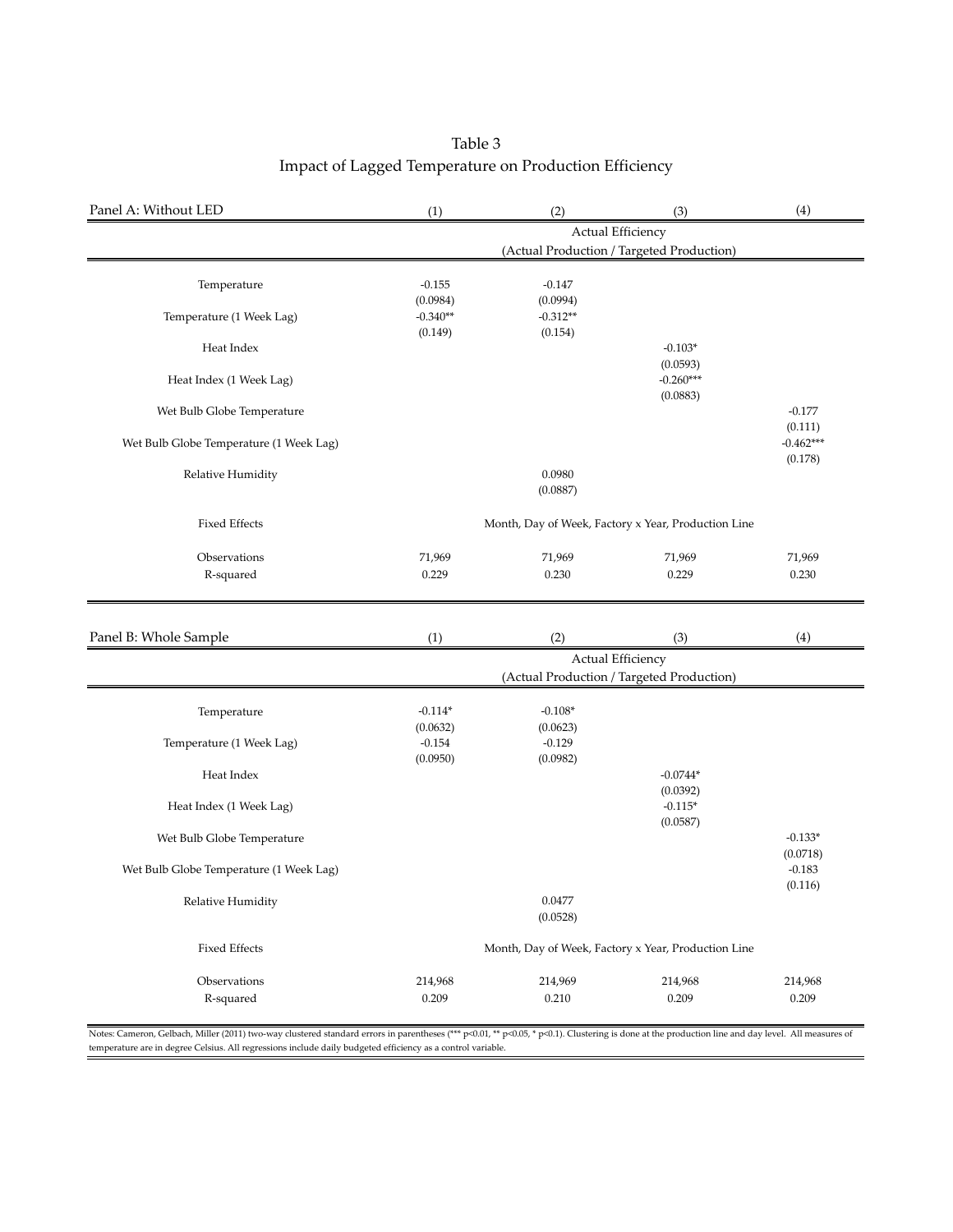| Table 4                                    |
|--------------------------------------------|
| Impact of Lagged Temperature on Attendance |

| Panel A: Without LED                    | (1)                       | (2)                        | (3)                                | (4)                       |
|-----------------------------------------|---------------------------|----------------------------|------------------------------------|---------------------------|
|                                         |                           |                            | Attendance                         |                           |
|                                         |                           |                            | 1(Present for Full Work Day)       |                           |
| Temperature                             | 0.000529                  | 0.000375                   |                                    |                           |
| Temperature (1 Week Lag)                | (0.00132)<br>$-0.00449*$  | (0.00135)<br>$-0.00510**$  |                                    |                           |
| Heat Index                              | (0.00248)                 | (0.00240)                  | 0.000481<br>(0.000732)             |                           |
| Heat Index (1 Week Lag)                 |                           |                            | $-0.00139$<br>(0.00130)            |                           |
| Wet Bulb Globe Temperature              |                           |                            |                                    | 0.000388<br>(0.00150)     |
| Wet Bulb Globe Temperature (1 Week Lag) |                           |                            |                                    | $-0.00484*$<br>(0.00277)  |
| Relative Humidity                       |                           | $-0.00169*$<br>(0.000905)  |                                    |                           |
| <b>Fixed Effects</b>                    |                           |                            | Month, Day of Week, Factory x Year |                           |
| Observations                            | 6,097,947                 | 6,097,947                  | 6,097,947                          | 6,097,947                 |
| R-squared                               | 0.006                     | 0.006                      | 0.006                              | 0.006                     |
| Panel B: Whole Sample                   | (1)                       | (2)                        | (3)                                | (4)                       |
|                                         |                           |                            | Attendance                         |                           |
|                                         |                           |                            | 1(Present for Full Work Day)       |                           |
| Temperature                             | $-0.000874$               | $-0.00105$                 |                                    |                           |
| Temperature (1 Week Lag)                | (0.00151)<br>$-0.00550**$ | (0.00154)<br>$-0.00624***$ |                                    |                           |
| Heat Index                              | (0.00226)                 | (0.00218)                  | $-0.000376$<br>(0.000910)          |                           |
| Heat Index (1 Week Lag)                 |                           |                            | $-0.00236*$<br>(0.00137)           |                           |
| Wet Bulb Globe Temperature              |                           |                            |                                    | $-0.00120$<br>(0.00177)   |
| Wet Bulb Globe Temperature (1 Week Lag) |                           |                            |                                    | $-0.00657**$<br>(0.00269) |
| Relative Humidity                       |                           | $-0.00132$<br>(0.000921)   |                                    |                           |
| <b>Fixed Effects</b>                    |                           |                            | Month, Day of Week, Factory x Year |                           |
| Observations                            | 21,463,467                | 21,463,467                 | 21,463,467                         | 21,463,467                |
| R-squared                               | 0.005                     | 0.005                      | 0.005                              | 0.005                     |

Notes: Cameron, Gelbach, Miller (2011) two-way clustered standard errors in parentheses (\*\*\* p<0.01, \*\* p<0.05, \* p<0.1). Clustering is done at the individual and day level. All measures of temperature are in degree Celsius.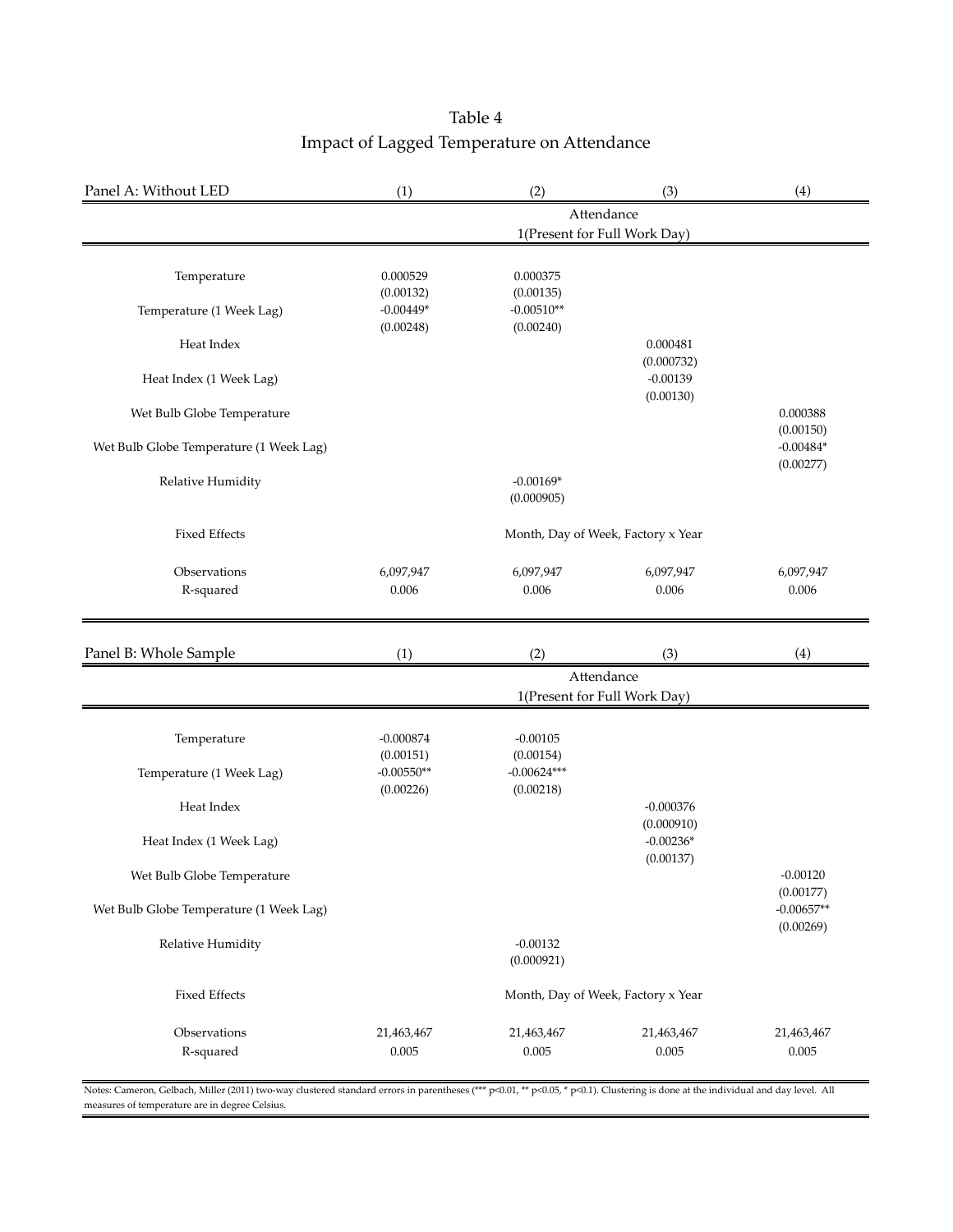## LED Lighting and the Temperature-Productivity Gradient Table 5

|                                  | (1)               | (2)                                                 | (3)         | (4)         |  |  |  |
|----------------------------------|-------------------|-----------------------------------------------------|-------------|-------------|--|--|--|
|                                  | Actual Efficiency |                                                     |             |             |  |  |  |
|                                  |                   | (Actual Production / Targeted Production)           |             |             |  |  |  |
| Temperature x LED                | $0.237**$         | $0.244**$                                           |             |             |  |  |  |
|                                  | (0.102)           | (0.102)                                             |             |             |  |  |  |
| Heat Index X LED                 |                   |                                                     | $0.150**$   |             |  |  |  |
|                                  |                   |                                                     | (0.0608)    |             |  |  |  |
| Wet Bulb Globe Temperature x LED |                   |                                                     |             | $0.415***$  |  |  |  |
|                                  |                   |                                                     |             | (0.123)     |  |  |  |
| Temperature                      | $-0.314***$       | $-0.300***$                                         |             |             |  |  |  |
|                                  | (0.0899)          | (0.0903)                                            |             |             |  |  |  |
| Heat Index                       |                   |                                                     | $-0.199***$ |             |  |  |  |
|                                  |                   |                                                     | (0.0535)    |             |  |  |  |
| Wet Bulb Globe Temperature       |                   |                                                     |             | $-0.446***$ |  |  |  |
|                                  |                   |                                                     |             | (0.104)     |  |  |  |
| <b>LED</b>                       | $-5.917**$        | $-6.117**$                                          | $-3.870**$  | $-9.493***$ |  |  |  |
|                                  | (2.900)           | (2.891)                                             | (1.918)     | (3.047)     |  |  |  |
| Relative Humidity                |                   | 0.0712                                              |             |             |  |  |  |
|                                  |                   | (0.0513)                                            |             |             |  |  |  |
|                                  |                   |                                                     |             |             |  |  |  |
| <b>Fixed Effects</b>             |                   | Month, Day of Week, Factory x Year, Production Line |             |             |  |  |  |
| Observations                     | 214,968           | 214,968                                             | 214,968     | 214,968     |  |  |  |
| R-squared                        | 0.209             | 0.209                                               | 0.209       | 0.209       |  |  |  |
|                                  |                   |                                                     |             |             |  |  |  |
|                                  | $-0.078$          | $-0.056$                                            | $-0.049$    | $-0.031$    |  |  |  |
| Temperature Impacts Net of LED   | (0.069)           | (0.068)                                             | (.045)      | (0.082)     |  |  |  |
|                                  |                   |                                                     |             |             |  |  |  |

Notes: Cameron, Gelbach, Miller (2011) two-way clustered standard errors in parentheses (\*\*\* p<0.01, \*\* p<0.05, \* p<0.1). Clustering is done at the production line and day level. All measures of temperature are in degree Celsius. All regressions include daily budgeted efficiency as a control variable.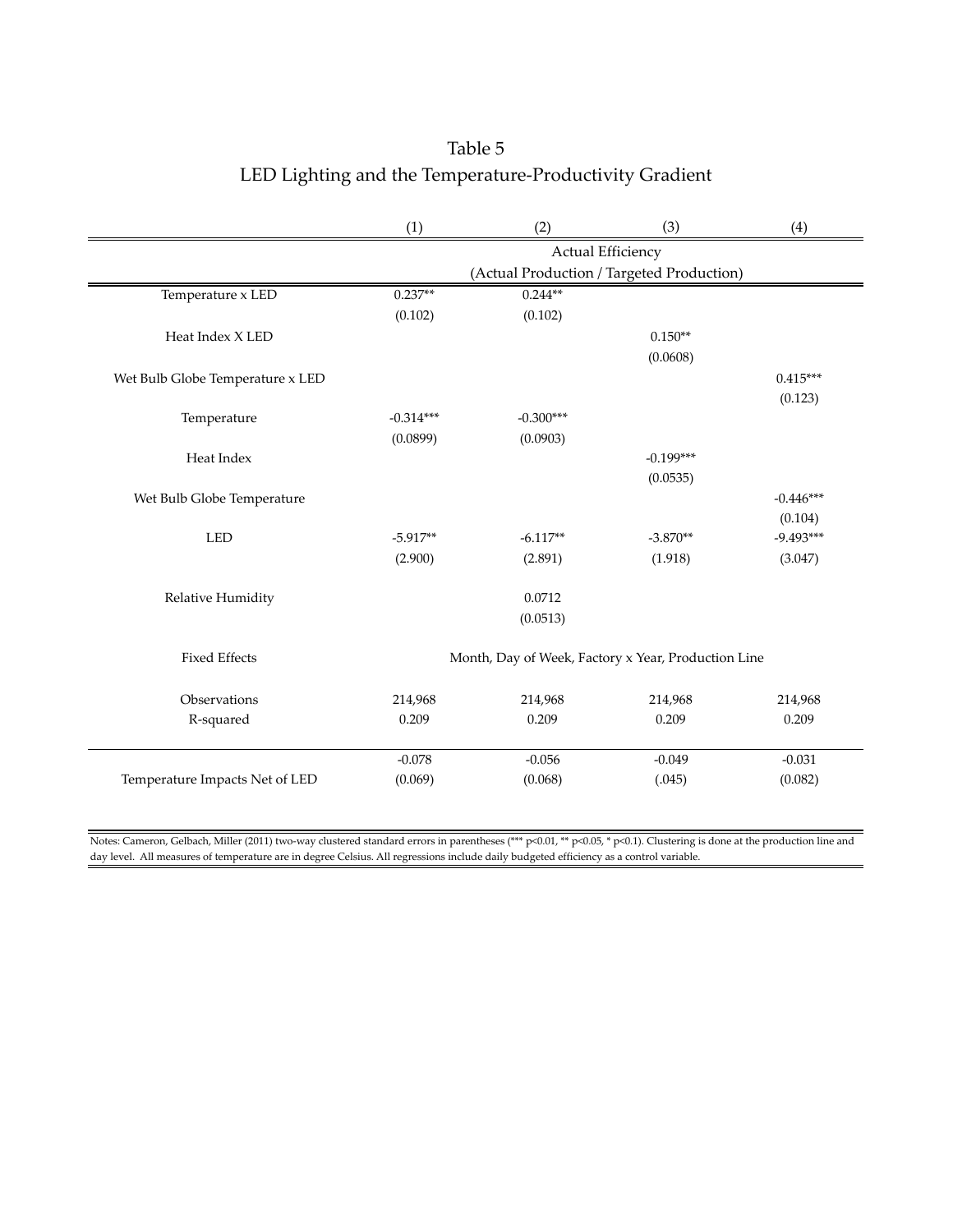## Impacts on Production Efficiency and LED Attenuation (Above and Below Median Temperature) Table 6

|                                     | (1)                                       | (2)                                                 | (3)                 |  |  |  |  |
|-------------------------------------|-------------------------------------------|-----------------------------------------------------|---------------------|--|--|--|--|
|                                     | <b>Actual Efficiency</b>                  |                                                     |                     |  |  |  |  |
|                                     | (Actual Production / Targeted Production) |                                                     |                     |  |  |  |  |
|                                     | Without LED                               | <b>Whole Sample</b>                                 | <b>Whole Sample</b> |  |  |  |  |
|                                     |                                           |                                                     |                     |  |  |  |  |
| Temperature x 1(Above Median)       | $-0.308***$                               | $-0.145**$                                          | $-0.594***$         |  |  |  |  |
|                                     | (0.115)                                   | (0.0693)                                            | (0.146)             |  |  |  |  |
| Temperature x 1(Below Median)       | $-0.332***$                               | $-0.143*$                                           | $-0.352**$          |  |  |  |  |
|                                     | (0.128)                                   | (0.0753)                                            | (0.161)             |  |  |  |  |
| Temperature x 1(Above Median) x LED |                                           |                                                     | $0.479***$          |  |  |  |  |
|                                     |                                           |                                                     | (0.163)             |  |  |  |  |
| Temperature x 1(Below Median) x LED |                                           |                                                     | $0.542***$          |  |  |  |  |
|                                     |                                           |                                                     | (0.197)             |  |  |  |  |
| <b>Fixed Effects</b>                |                                           | Month, Day of Week, Factory x Year, Production Line |                     |  |  |  |  |
| Observations                        | 71,969                                    | 214,968                                             | 214,968             |  |  |  |  |
| R-squared                           | 0.229                                     | 0.209                                               | 0.209               |  |  |  |  |

Notes: Cameron, Gelbach, Miller (2011) two-way clustered standard errors in parentheses (\*\*\* p<0.01, \*\* p<0.05, \* p<0.1). Clustering is done at the production line and day level. Heat Index is measured in degree Celsius. All regressions include daily budgeted efficiency as a control variable. Column 3 also includes additional regressors: 1(Above Median) x LED, 1(Below Median) x LED and 1(Above Median)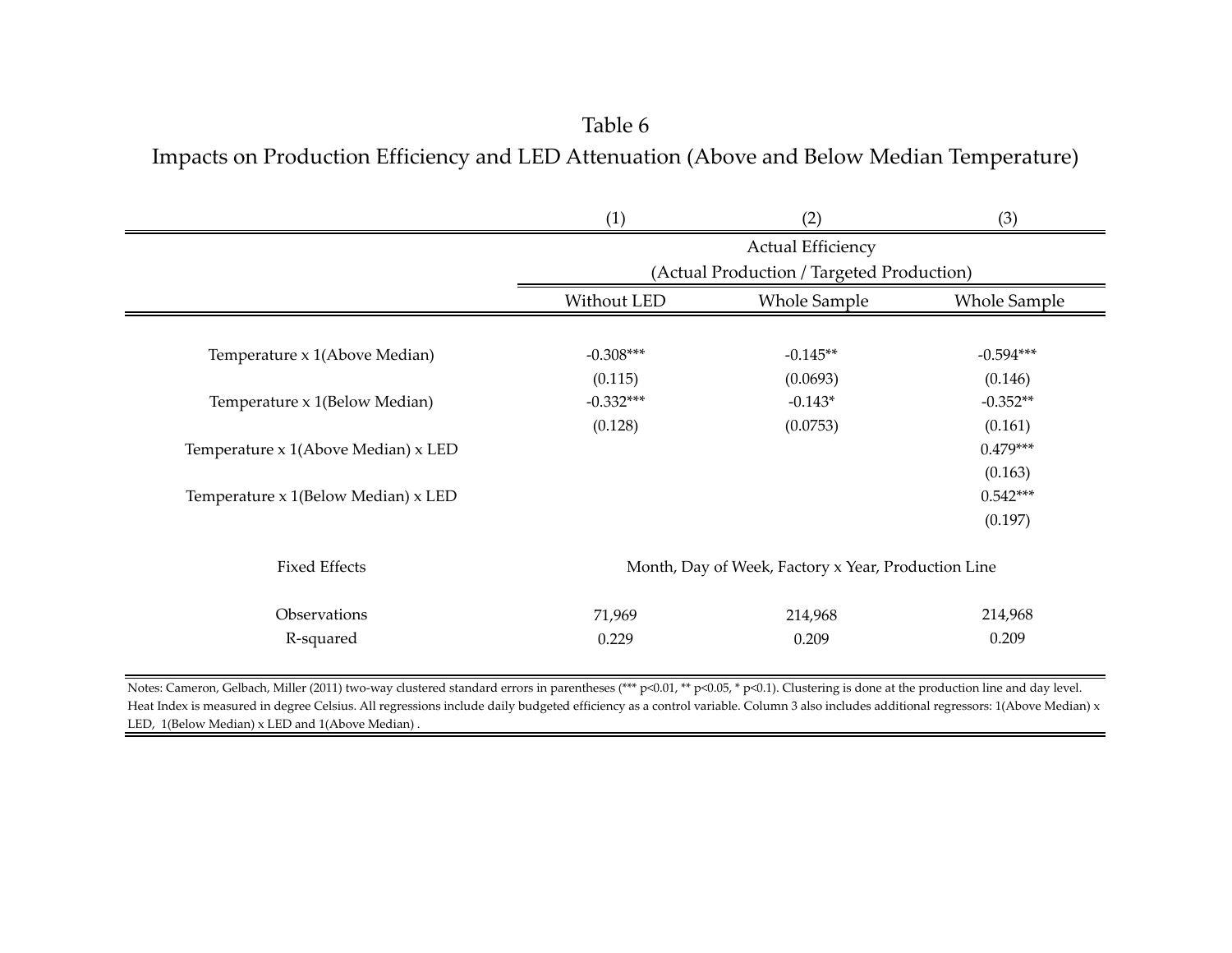## Main Effects and Checks for Exogeneity of LED Roll-Out Table 7

|                                   | (1)                      | (2)                                        | (3)                                                 | (4)                       |
|-----------------------------------|--------------------------|--------------------------------------------|-----------------------------------------------------|---------------------------|
|                                   | <b>Actual Efficiency</b> | <b>Standard Allowable</b><br>Minutes (SAM) | <b>Budgeted Efficiency</b>                          | <b>Scheduled Quantity</b> |
|                                   |                          |                                            |                                                     |                           |
| 1(LED)                            | 0.689                    | $-0.0109$                                  |                                                     |                           |
|                                   | (0.751)                  | (0.0153)                                   |                                                     |                           |
| Date Relative to LED Introduction |                          |                                            | $-0.00563$                                          | 32.78                     |
|                                   |                          |                                            | (0.00566)                                           | (110.4)                   |
| <b>Fixed Effects</b>              |                          |                                            | Month, Day of Week, Factory x Year, Production Line |                           |
| Observations                      | 214,968                  | 214,968                                    | 214,968                                             | 185,383                   |
| R-squared                         | 0.209                    | 0.127                                      | 0.288                                               | 0.353                     |
| Mean of the dependent variables   | 53.41                    | 0.647                                      | 61.93                                               | 135,738                   |
|                                   |                          |                                            |                                                     |                           |

Notes: Cameron, Gelbach, Miller (2011) two-way clustered standard errors in parentheses (\*\*\* p<0.01, \*\* p<0.05, \* p<0.1). Clustering is done at the production line and date level. Column (1) includes daily budgeted efficiency as a control variable.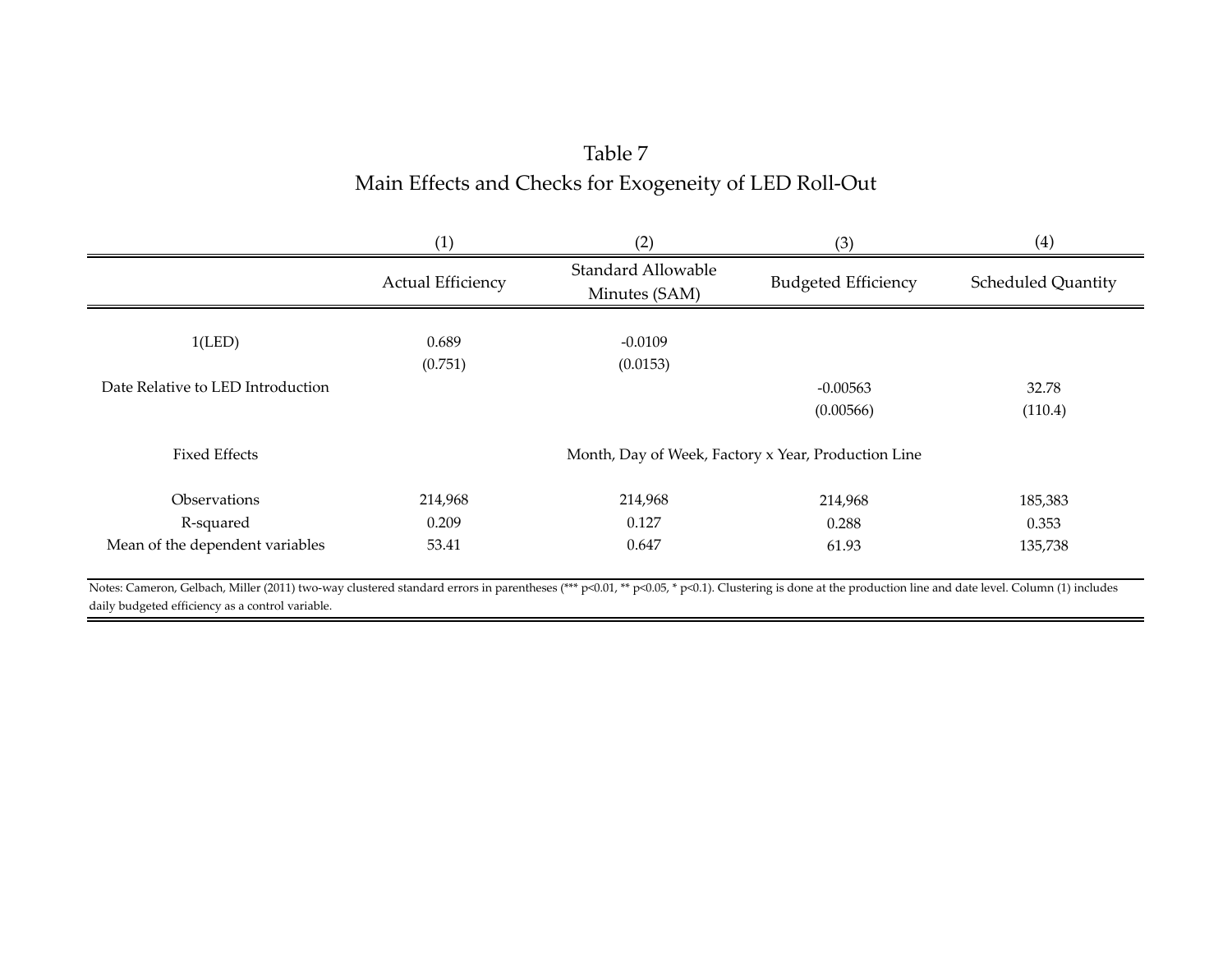## Table 8 Cost-Benefit Calculations for LED Adoption

| Cost of Implementation (one-time)                                                                 |                |
|---------------------------------------------------------------------------------------------------|----------------|
| Investment per bulb (bulb, wiring, etc.)                                                          | \$8.53         |
| Number of bulbs replaced per factory unit                                                         | 1000           |
| Total Cost of Implementation                                                                      | \$8,533.33     |
| Energy and Maintenance Savings (per year)                                                         |                |
| Power consumption savings per bulb                                                                | \$2.40         |
| Reduced replacement cost of incandescent bulb                                                     |                |
| Number of bulbs replaced                                                                          | 1000.000       |
| Total Energy and Maintenance Savings                                                              | \$2,400.00     |
|                                                                                                   |                |
| Efficiency Savings (per year)                                                                     |                |
| Average profit gain in USD from LED-caused temperature reductions per factory unit per year       | \$3,340.00     |
| Total Net Savings from LED Adoption in the first year                                             | $-$ \$2,793.33 |
| Total Net Savings from LED Adoption in the second year                                            | \$2,673.34     |
| Carbon (Public) Benefits from LED adoption (at \$27/tC)                                           | \$101.23       |
| Carbon (Public) Benefits from LED adoption (at \$93/tC)                                           | \$345.68       |
| Notes: For details on the calculation of carbon benefits, please refer to the Conclusion section. |                |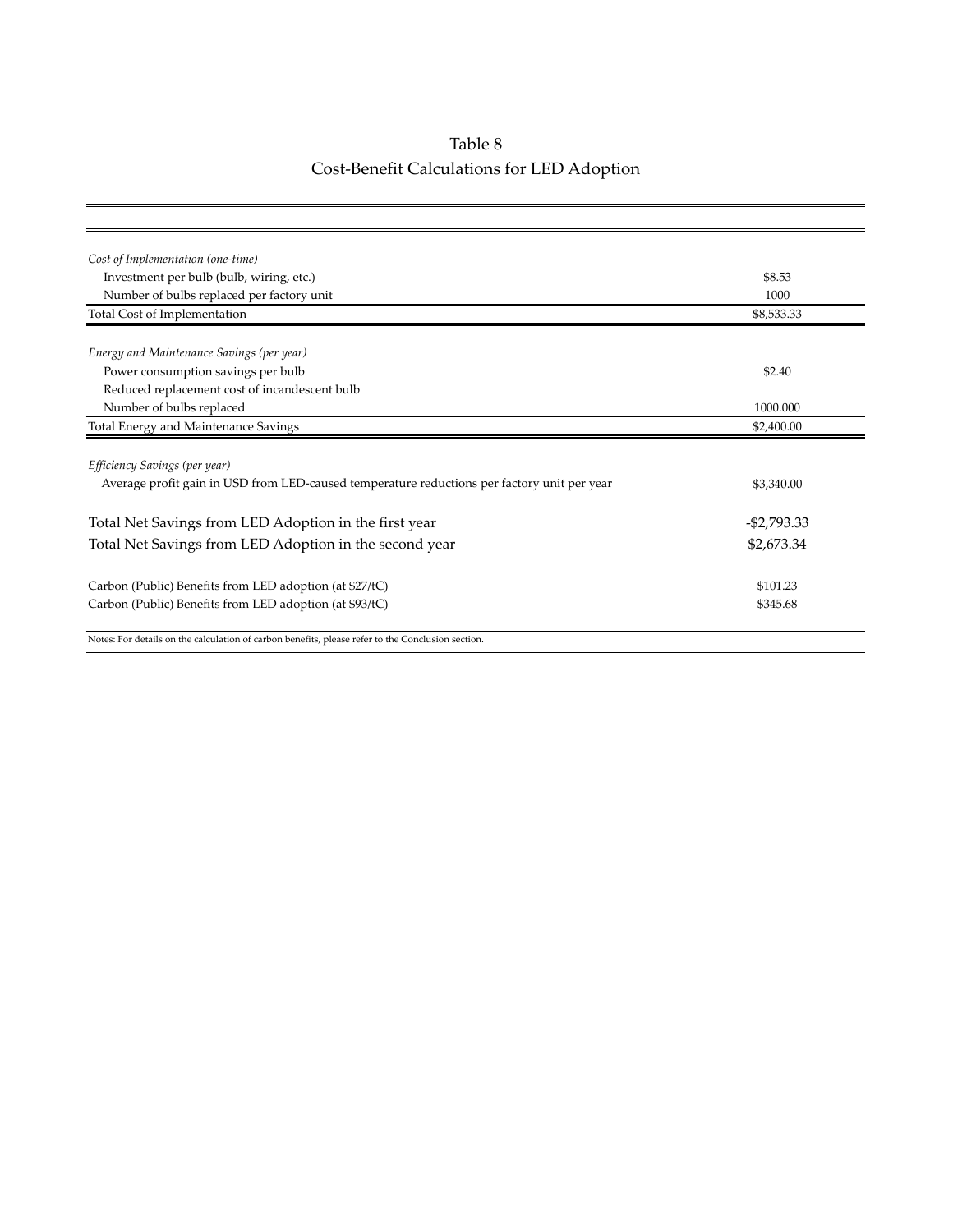## Table A.1 Alternative Regression Specifications

| Panel A: Without LED   | (1)         | (2)                                       | (3)                             |
|------------------------|-------------|-------------------------------------------|---------------------------------|
|                        |             | <b>Actual Efficiency</b>                  |                                 |
|                        |             | (Actual Production / Targeted Production) |                                 |
| Temperature            | $-0.305***$ | $-0.201**$                                | $-0.238**$                      |
|                        | (0.0969)    | (0.0938)                                  | (0.105)                         |
|                        |             |                                           |                                 |
| <b>Fixed Effects</b>   | None        | Year, Month, Day of Week                  | Unit X Year, Month, Day of Week |
| Observations           | 71,969      | 71,969                                    | 71,969                          |
| R-squared              | 0.067       | 0.102                                     | 0.205                           |
| Panel B: Whole Sample  | (1)         | (2)                                       | (3)                             |
|                        |             | Actual Efficiency                         |                                 |
|                        |             | (Actual Production / Targeted Production) |                                 |
| Temperature            | $-0.0492$   | $-0.144***$                               | $-0.152***$                     |
|                        | (0.0507)    | (0.0543)                                  | (0.0543)                        |
|                        |             |                                           |                                 |
| <b>Fixed Effects</b>   | None        | Year, Month, Day of Week                  | Unit X Year, Month, Day of Week |
| Observations           | 214,968     | 214,968                                   | 214,968                         |
| R-squared              | 0.099       | 0.108                                     | 0.188                           |
| Panel C: Impact of LED | (1)         | (2)                                       | (3)                             |
|                        |             | Actual Efficiency                         |                                 |
|                        |             | (Actual Production / Targeted Production) |                                 |
| Temperature X LED      | $0.333***$  | $0.329***$                                | $0.250**$                       |
|                        | (0.108)     | (0.106)                                   | (0.101)                         |
| Temperature            | $-0.296***$ | $-0.364***$                               | $-0.323***$                     |
|                        | (0.0979)    | (0.0920)                                  | (0.0863)                        |
| <b>LED</b>             | $-5.832*$   | $-4.470$                                  | $-6.147**$                      |
|                        | (3.025)     | (3.004)                                   | (2.870)                         |
| <b>Fixed Effects</b>   | None        | Year, Month, Day of Week                  | Unit X Year, Month, Day of Week |
| Observations           | 214,968     | 214,968                                   | 214,968                         |
| R-squared              | 0.105       | 0.117                                     | 0.188                           |

Notes: Cameron, Gelbach, Miller (2011) two-way clustered standard errors in parentheses (\*\*\* p<0.01, \*\* p<0.05, \* p<0.1). Clustering is done at the production line and month level. All measures of temperature are in degree Celsius. All regressions include daily budgeted efficiency as a control variable.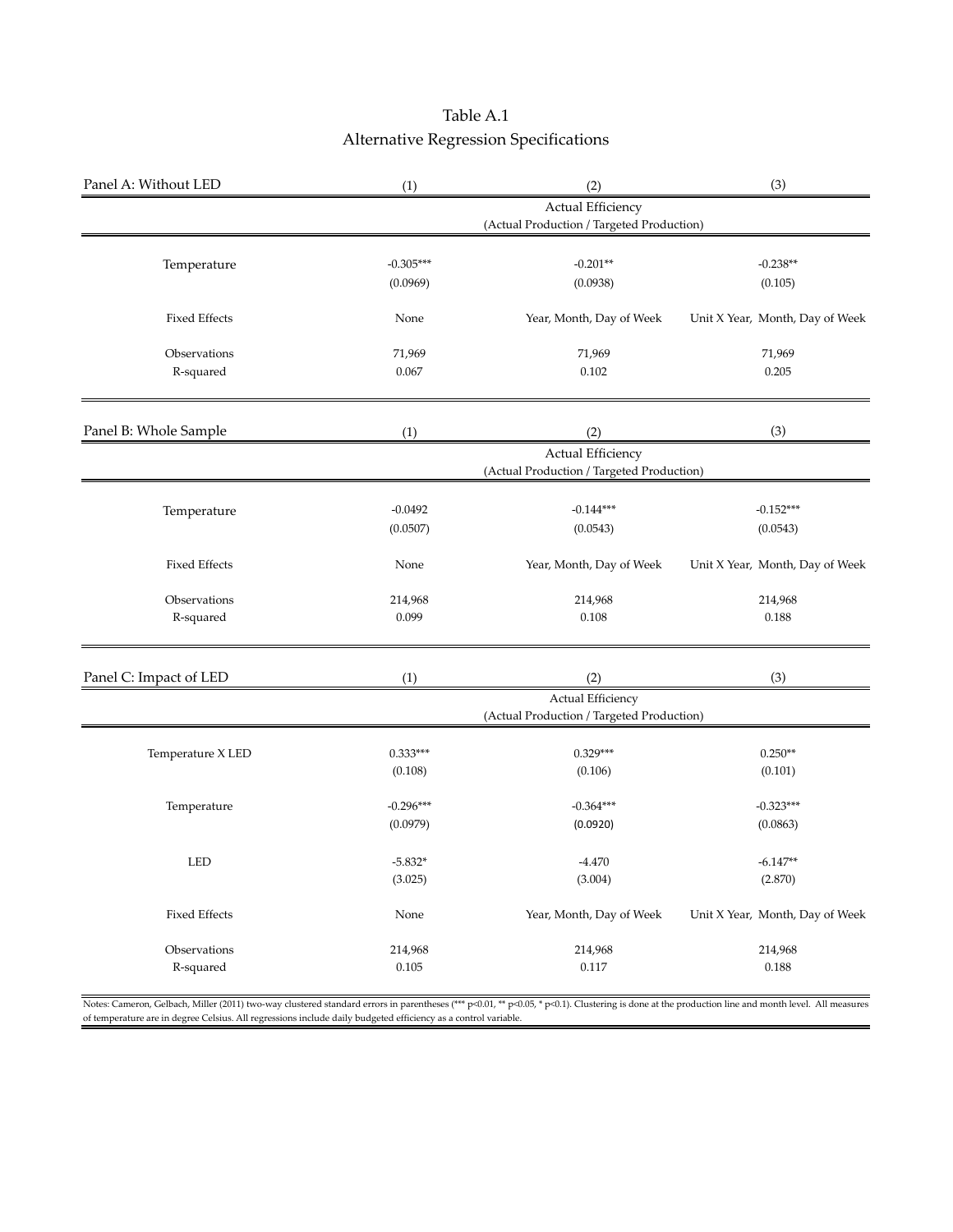| Panel A: Without LED      | (1)                    | (2)                                                                   | (3)                    | (4)                                                            | (5)                                                 | (6)                    | (7)                    |  |  |
|---------------------------|------------------------|-----------------------------------------------------------------------|------------------------|----------------------------------------------------------------|-----------------------------------------------------|------------------------|------------------------|--|--|
|                           |                        | <b>Actual Efficiency</b><br>(Actual Production / Targeted Production) |                        |                                                                |                                                     |                        |                        |  |  |
| Temperature               | $-0.192*$              | $-0.168$                                                              | $-0.192*$              | $-0.219**$                                                     | $-0.217**$                                          | $-0.220**$             | $-0.220**$             |  |  |
|                           | (0.109)                | (0.103)                                                               | (0.101)                | (0.100)                                                        | (0.0993)                                            | (0.0967)               | (0.0986)               |  |  |
| Temperature (1 Day Lag)   | $-0.0676$<br>(0.119)   |                                                                       |                        |                                                                |                                                     |                        |                        |  |  |
| Temperature (2 Day Lag)   |                        | $-0.162$<br>(0.101)                                                   |                        |                                                                |                                                     |                        |                        |  |  |
| Temperature (3 Day Lag)   |                        |                                                                       | $-0.182*$<br>(0.0936)  |                                                                |                                                     |                        |                        |  |  |
| Temperature (4 Day Lag)   |                        |                                                                       |                        | $-0.0942$<br>(0.0944)                                          |                                                     |                        |                        |  |  |
| Temperature (5 Day Lag)   |                        |                                                                       |                        |                                                                | $-0.150$<br>(0.0917)                                |                        |                        |  |  |
| Temperature (6 Day Lag)   |                        |                                                                       |                        |                                                                |                                                     | $-0.203**$<br>(0.0890) |                        |  |  |
| Temperature (7 Day Lag)   |                        |                                                                       |                        |                                                                |                                                     |                        | $-0.167*$<br>(0.0943)  |  |  |
| <b>Fixed Effects</b>      |                        |                                                                       |                        |                                                                | Month, Day of Week, Factory x Year, Production Line |                        |                        |  |  |
| Observations<br>R-squared | 71,969<br>0.228        | 71,969<br>0.229                                                       | 71,969<br>0.229        | 71,969<br>0.228                                                | 71,969<br>0.229                                     | 71,969<br>0.229        | 71,969<br>0.229        |  |  |
|                           |                        |                                                                       |                        |                                                                |                                                     |                        |                        |  |  |
| Panel B: Whole Sample     | (1)                    | (2)                                                                   | (3)                    | (4)                                                            | (5)                                                 | (6)                    | (7)                    |  |  |
|                           |                        |                                                                       |                        | Actual Efficiency<br>(Actual Production / Targeted Production) |                                                     |                        |                        |  |  |
| Temperature               | $-0.160**$<br>(0.0752) | $-0.134**$<br>(0.0672)                                                | $-0.131**$<br>(0.0616) | $-0.149**$<br>(0.0622)                                         | $-0.140**$<br>(0.0615)                              | $-0.145**$<br>(0.0624) | $-0.143**$<br>(0.0616) |  |  |
| Temperature (1 Day Lag)   | 0.0129<br>(0.0839)     |                                                                       |                        |                                                                |                                                     |                        |                        |  |  |
| Temperature (2 Day Lag)   |                        | $-0.0446$<br>(0.0669)                                                 |                        |                                                                |                                                     |                        |                        |  |  |
| Temperature (3 Day Lag)   |                        |                                                                       | $-0.0853$<br>(0.0611)  |                                                                |                                                     |                        |                        |  |  |
| Temperature (4 Day Lag)   |                        |                                                                       |                        | $-0.0204$<br>(0.0606)                                          |                                                     |                        |                        |  |  |
| Temperature (5 Day Lag)   |                        |                                                                       |                        |                                                                | $-0.101*$<br>(0.0556)                               |                        |                        |  |  |
| Temperature (6 Day Lag)   |                        |                                                                       |                        |                                                                |                                                     | $-0.0948*$<br>(0.0571) |                        |  |  |
| Temperature (7 Day Lag)   |                        |                                                                       |                        |                                                                |                                                     |                        | $-0.109*$<br>(0.0562)  |  |  |
| <b>Fixed Effects</b>      |                        |                                                                       |                        |                                                                | Month, Day of Week, Factory x Year, Production Line |                        |                        |  |  |
| Observations              | 214,968                | 214,968                                                               | 214,968                | 214,968                                                        | 214,968                                             | 214,968                | 214,968                |  |  |
| R-squared                 | 0.209                  | 0.209                                                                 | 0.209                  | 0.209                                                          | 0.209                                               | 0.209                  | 0.209                  |  |  |

| Table A.2                                                   |  |
|-------------------------------------------------------------|--|
| Impact of Daily Lagged Temperature on Production Efficiency |  |

Notes: Cameron, Gelbach, Miller (2011) two-way clustered standard errors in parentheses (\*\*\* p<0.01, \*\* p<0.05, \* p<0.05, \* p<0.1). Clustering is done at the production line and month level. All measures of temperature ar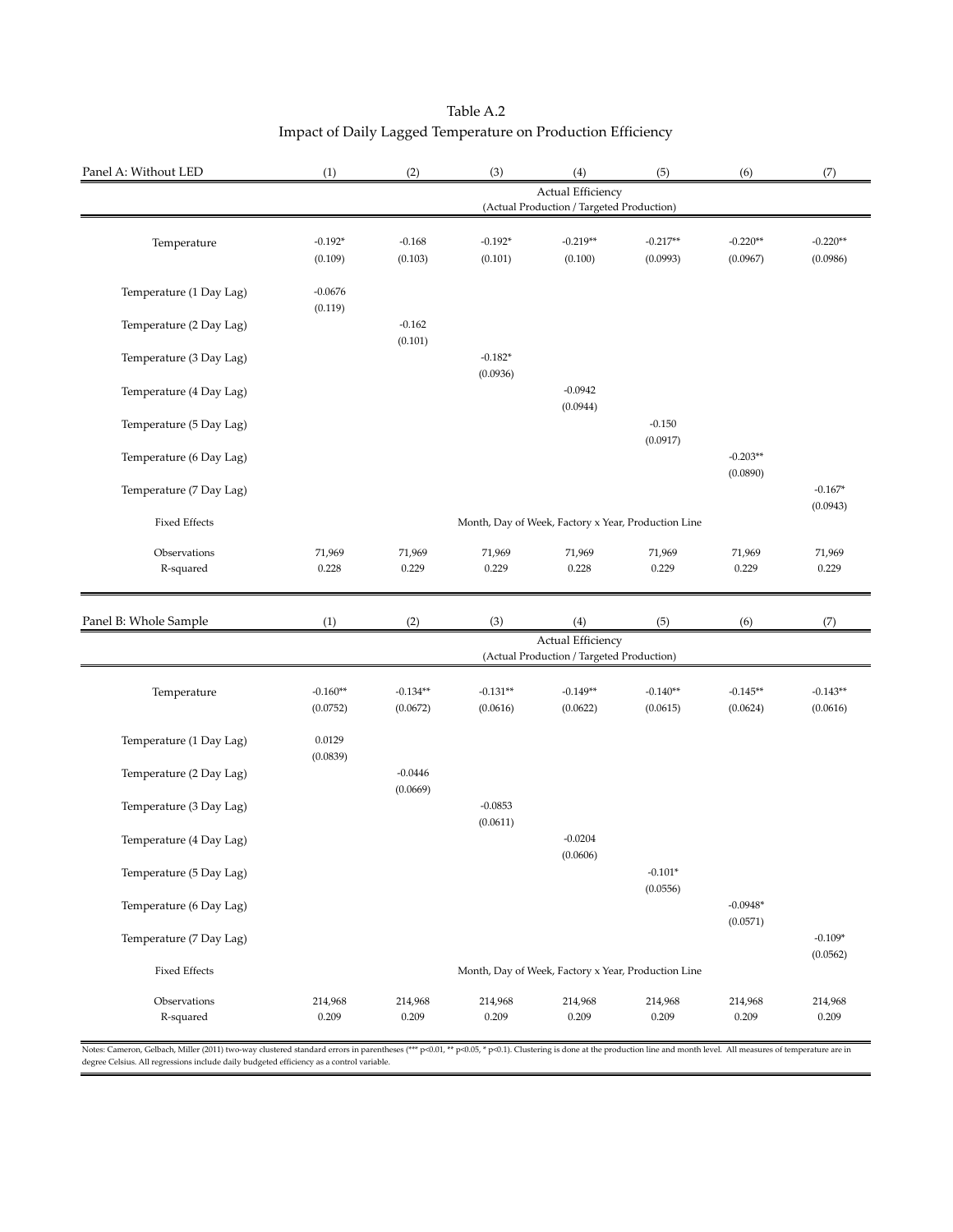| Panel A: Without LED      | (1)                                | (2)                      | (3)                       | (4)                                        | (5)                      | (6)                     | (7)                        |
|---------------------------|------------------------------------|--------------------------|---------------------------|--------------------------------------------|--------------------------|-------------------------|----------------------------|
|                           |                                    |                          |                           | Attendance<br>1(Present for Full Work Day) |                          |                         |                            |
| Temperature               | 0.00151                            | $-0.000249$              | $-0.000154$               | $-0.000355$                                | $-0.000410$              | $-0.000356$             | $-0.000163$                |
|                           | (0.00181)                          | (0.00144)                | (0.00126)                 | (0.00122)                                  | (0.00126)                | (0.00124)               | (0.00122)                  |
| Temperature (1 Day Lag)   | $-0.00335$<br>(0.00210)            |                          |                           |                                            |                          |                         |                            |
| Temperature (2 Day Lag)   |                                    | $-0.000605$<br>(0.00168) |                           |                                            |                          |                         |                            |
| Temperature (3 Day Lag)   |                                    |                          | $-0.00148$<br>(0.00140)   |                                            |                          |                         |                            |
| Temperature (4 Day Lag)   |                                    |                          |                           | $-0.000863$<br>(0.00124)                   |                          |                         |                            |
| Temperature (5 Day Lag)   |                                    |                          |                           |                                            | $-0.000692$<br>(0.00143) |                         |                            |
| Temperature (6 Day Lag)   |                                    |                          |                           |                                            |                          | $-0.00258$<br>(0.00180) |                            |
| Temperature (7 Day Lag)   |                                    |                          |                           |                                            |                          |                         | $-0.00467***$<br>(0.00167) |
| <b>Fixed Effects</b>      | Month, Day of Week, Factory x Year |                          |                           |                                            |                          |                         |                            |
| Observations<br>R-squared | 6,097,947<br>0.006                 | 6,097,947<br>0.006       | 6,097,947<br>0.006        | 6,097,947<br>0.006                         | 6,097,947<br>0.006       | 6,097,947<br>0.006      | 6,097,947<br>0.006         |
| Panel B: Whole Sample     | (1)                                | (2)                      | (3)                       | (4)                                        | (5)                      | (6)                     | (7)                        |
|                           |                                    |                          |                           | Attendance<br>1(Present for Full Work Day) |                          |                         |                            |
| Temperature               | 0.000177<br>(0.00155)              | $-0.00199$<br>(0.00161)  | $-0.00152$<br>(0.00141)   | $-0.00181$<br>(0.00142)                    | $-0.00216$<br>(0.00151)  | $-0.00209$<br>(0.00149) | $-0.00182$<br>(0.00146)    |
| Temperature (1 Day Lag)   | $-0.00399**$<br>(0.00199)          |                          |                           |                                            |                          |                         |                            |
| Temperature (2 Day Lag)   |                                    | $-0.000639$<br>(0.00182) |                           |                                            |                          |                         |                            |
| Temperature (3 Day Lag)   |                                    |                          | $-0.00284**$<br>(0.00132) |                                            |                          |                         |                            |
| Temperature (4 Day Lag)   |                                    |                          |                           | $-0.00246*$                                |                          |                         |                            |
| Temperature (5 Day Lag)   |                                    |                          |                           | (0.00136)                                  |                          |                         |                            |
|                           |                                    |                          |                           |                                            | $-0.000785$<br>(0.00171) |                         |                            |
| Temperature (6 Day Lag)   |                                    |                          |                           |                                            |                          | $-0.00240$<br>(0.00174) |                            |
| Temperature (7 Day Lag)   |                                    |                          |                           |                                            |                          |                         | $-0.00479***$<br>(0.00148) |
| <b>Fixed Effects</b>      |                                    |                          |                           | Month, Day of Week, Factory x Year         |                          |                         |                            |

#### Table A.3 Impact of Daily Lagged Temperature on Attendance

Notes: Cameron, Gelbach, Miller (2011) two-way clustered standard errors in parentheses (\*\*\* p<0.01, \*\* p<0.05, \* p<0.1). Clustering is done at the individual and day level. All measures of temperature are in degree Celsius.